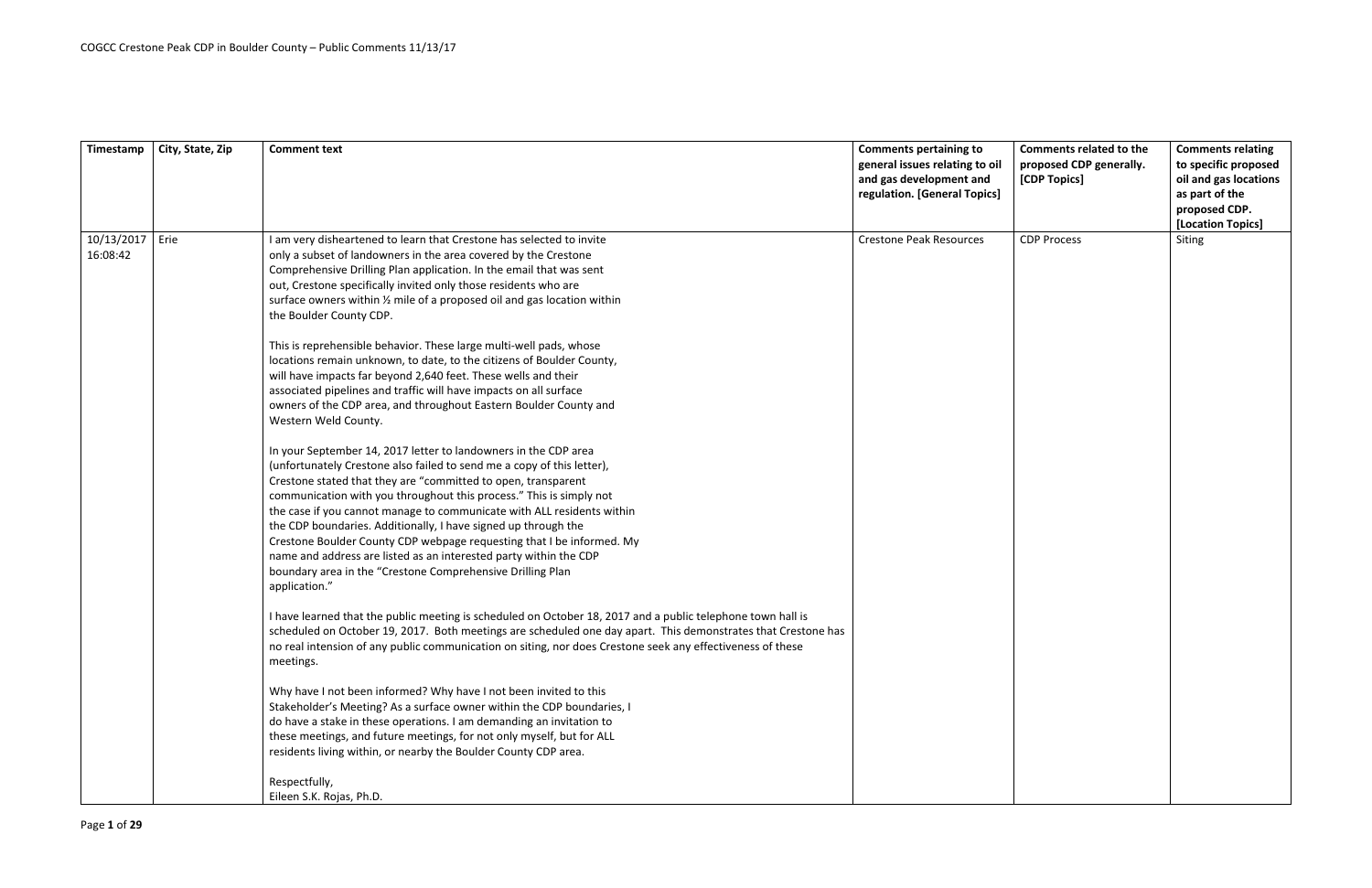| 10/13/2017<br>16:11:32 | erie, co 80516          | I am against the CDP. My home will be directly impacted. The noise, smells, and pollutants will lower my home<br>value and jeopardize the health of my infants, pets, and family. The setbacks required are not far enough to<br>protect us from the effects of drilling. This will also create increased traffic and break down infrastructure. The<br>drilling often takes place at night and disturbs sleep, which is vital to the health of my family. Fracking has been<br>shown to also disturb wildlife as well as human development. These pads are located too close to developments<br>that are already in existence. They should NOT be allowed.                                                                                                                                                                                                                                                                                                                                   | <b>Hydraulic Fracturing</b><br>(Fracking)      | <b>Health &amp; Safety Concerns</b> | Health & Safety |
|------------------------|-------------------------|-----------------------------------------------------------------------------------------------------------------------------------------------------------------------------------------------------------------------------------------------------------------------------------------------------------------------------------------------------------------------------------------------------------------------------------------------------------------------------------------------------------------------------------------------------------------------------------------------------------------------------------------------------------------------------------------------------------------------------------------------------------------------------------------------------------------------------------------------------------------------------------------------------------------------------------------------------------------------------------------------|------------------------------------------------|-------------------------------------|-----------------|
| 10/13/2017<br>17:51:25 | 80516                   | With Crestone's drilling record, they should not place any high density well pads anywhere near a residential area.<br>They have failed at the WBS, Waste Connections, and Pratt sites with excessive odors that emanates more than a<br>mile from the source, then they are unable to contain any sounds(both dbA and dbC). This is just a horrible idea,<br>and should never have been allowed. Their track record should be sufficient to show they are not concerned with<br>the health, safety, or welfare of residents. It also shows that the COGCC has repeatedly failed in this area too.                                                                                                                                                                                                                                                                                                                                                                                            | Oil and Gas Development                        | <b>Health &amp; Safety Concerns</b> | Odors           |
| 10/13/2017<br>20:32:12 | Boulder, CO 80302       | Concerns about Health & Safety including air and water pollution, impacts on property values, noise, odors, and<br>wildlife. Other nuisance Issues including traffic.                                                                                                                                                                                                                                                                                                                                                                                                                                                                                                                                                                                                                                                                                                                                                                                                                         | <b>Hydraulic Fracturing</b><br>(Fracking)      | Health & Safety Concerns            | Health & Safety |
| 10/13/2017<br>22:09:35 | Longmont CO<br>80501    | Hydraulic fracturing is not the answer to this country's energy consumption problem. Fracking uses too much<br>water and pollutes the atmosphere. The people have spoken. Citizens have the right to control what happens in<br>their communities. The COGCC must protect the health and safety of people. No new wells in Boulder County. No<br>drills. No pipelines. No fracking.                                                                                                                                                                                                                                                                                                                                                                                                                                                                                                                                                                                                           | <b>Boulder County Rules &amp;</b><br>Processes | <b>Health &amp; Safety Concerns</b> | Health & Safety |
| 10/13/2017<br>22:42:39 | Erie, CO 80516          | I urge you to solicit information from ALL persons residing in the CDP area during your planning process--not only<br>those living within 1/2 mile of a proposed fracking site! Today the draft plan was published, and I just discovered<br>that our house is a scant 3/4 mile from the Section 11 pad, where 36 wells are planned to be drilled. Thanks to<br>Crestone's Woolley Becky Sosa operation near County Line Road, which is approximately the same distance from<br>my house, I have a good idea that the peace of our neighborhood will be assaulted with this operation--especially<br>during its 9-month completions phase. I would appreciate the opportunity to attend the meetings, provide input,<br>and ask questions. Crestone's reply to the County's concerns was absolutely inadequate. Please consider providing<br>additional vehicles for planning input by CDP residents. We care deeply about this process, and our opinions need<br>to be heard and considered. | <b>COGCC Rules &amp; Processes</b>             | <b>CDP Process</b>                  | Noise           |
| 10/13/2017<br>23:22:30 | Erie, Colorado<br>80516 | Inhumane to live in a neighborhood with this level of noise coming from the crestone drilling site. This should be illegal! We can't sleep, my dog is afraid to go outside.<br>Wrong on so many levels                                                                                                                                                                                                                                                                                                                                                                                                                                                                                                                                                                                                                                                                                                                                                                                        |                                                |                                     | <b>Noise</b>    |
| 10/14/2017<br>3:35:04  | Boulder                 | Stay away from Boulder County. You are not allowed here!                                                                                                                                                                                                                                                                                                                                                                                                                                                                                                                                                                                                                                                                                                                                                                                                                                                                                                                                      | <b>Boulder County Rules &amp;</b><br>Processes | <b>Health &amp; Safety Concerns</b> | Siting          |
| 10/14/2017<br>6:48:14  | Erie, co 80516          | This form is way too limiting. This cannot and will not happen in Boulder county, Specifically Kenosha farms. What<br>on earth - you know the place that supports your life, the one you're trying to rape of its gaseous liquids - would<br>make you have the human right to do that to people who have established lives here. Who enjoy the quiet,<br>healthy, beautiful escape of living here. You will not take that away. You do not have the right to put 100+ wells,<br>drill for years, creating horrendous noise pollution, filling children's lungs with VOCs, creating eye-sores all over the<br>front range, killing our home resale values (the towns and cities will suffer greatly, too), creating anger and hysteria<br>among neighborhoods, putting pressure on town officials, further destroying wildlife habitats NO MORE! NO<br>DRILLING! NO MORE SLOW MURDER! NO MORE INVADING! TAKE HEED! WE ARE PREPARED!                                                            | Oil and Gas Development                        | Property Values and Land<br>Use     | Health & Safety |
| 10/14/2017<br>7:04:46  | 80504                   | Please no oil/gas activity in Boulder County. No drilling, no fracking, no pipelines, no wells in Boulder County. I hate<br>the noise, the smell, the pollution that is evident in Weld County which is just across the street from me. I hear the<br>trucks all night. Sometimes I can smell the chemicals. I'm afraid of the contamination and pollution. It used to be<br>relatively clean here before fracking. We are destroying Colorado. I am heartbroken by what dirty energy is doing<br>to our community.                                                                                                                                                                                                                                                                                                                                                                                                                                                                           | <b>Boulder County Rules &amp;</b><br>Processes | <b>Health &amp; Safety Concerns</b> | Health & Safety |
| 10/14/2017<br>8:54:47  | Boulder, CO 80302       | We are opposed to drilling in Boulder County and all of Colorado. You shuld abide by the Martinez ruling and take<br>the health and safety of citizens into account. If you were following the law you would not dare propose to drill in<br>populated areas. We do not need the oil/gas and we do not want the pollution, environmental destruction and<br>health effects of your evil industry. YOuhave no business destroying the open space land that Boulder COunty                                                                                                                                                                                                                                                                                                                                                                                                                                                                                                                      | <b>Boulder County Rules &amp;</b><br>Processes | <b>Health &amp; Safety Concerns</b> | Wildlife        |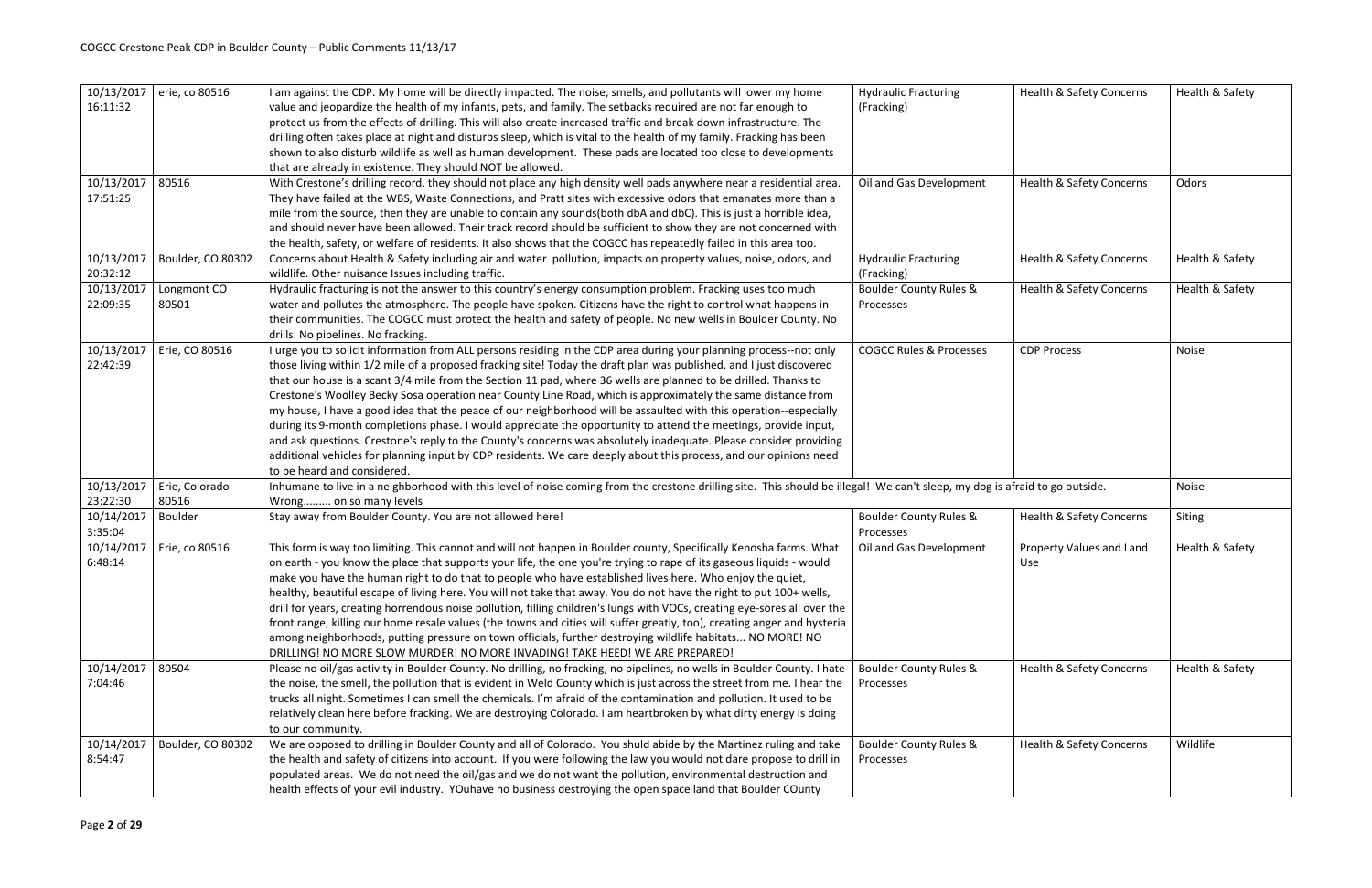|                        |                               | citizens have paid for and conserved for the last 50 years. This is outrageous! You know what you are doing to<br>people is morally wrong and yet you continue. Is it worth a quick buck at the expense of so much? You should be                                                                                                                                                                                                                                                                                                                                                                                                                                                                                                                                                                                                                                                                                                                                                                                                                                                                                                                                                                                                                                                                                                                                                                                                                                                                                                                                                                                                                                                                                                                                                                                                                                                                                                                                                                                                                                                                                                                                                                                                                                                                                                                                                                                                                                                             |                                           |                                     |                                       |
|------------------------|-------------------------------|-----------------------------------------------------------------------------------------------------------------------------------------------------------------------------------------------------------------------------------------------------------------------------------------------------------------------------------------------------------------------------------------------------------------------------------------------------------------------------------------------------------------------------------------------------------------------------------------------------------------------------------------------------------------------------------------------------------------------------------------------------------------------------------------------------------------------------------------------------------------------------------------------------------------------------------------------------------------------------------------------------------------------------------------------------------------------------------------------------------------------------------------------------------------------------------------------------------------------------------------------------------------------------------------------------------------------------------------------------------------------------------------------------------------------------------------------------------------------------------------------------------------------------------------------------------------------------------------------------------------------------------------------------------------------------------------------------------------------------------------------------------------------------------------------------------------------------------------------------------------------------------------------------------------------------------------------------------------------------------------------------------------------------------------------------------------------------------------------------------------------------------------------------------------------------------------------------------------------------------------------------------------------------------------------------------------------------------------------------------------------------------------------------------------------------------------------------------------------------------------------|-------------------------------------------|-------------------------------------|---------------------------------------|
|                        |                               | ashamed.                                                                                                                                                                                                                                                                                                                                                                                                                                                                                                                                                                                                                                                                                                                                                                                                                                                                                                                                                                                                                                                                                                                                                                                                                                                                                                                                                                                                                                                                                                                                                                                                                                                                                                                                                                                                                                                                                                                                                                                                                                                                                                                                                                                                                                                                                                                                                                                                                                                                                      |                                           |                                     |                                       |
| 10/14/2017<br>10:30:49 | Erie, CO, 80516               | These plans are disturbing, concerning, insane, and a downright intrusion of our town and the community. The<br>fear you are causing residents is downright inhumane. Living next to a current Crestone operation (pratt & waste<br>connections) we know how this will continue to effect us and our neighbors. There are noxious smells making us<br>sick, their is continious loud noise and bright lights at night, here is construction traffice tearing up our roads and<br>leaving debris, and not to mention the potential for silica dust clouds forming above the fracking sites. You are                                                                                                                                                                                                                                                                                                                                                                                                                                                                                                                                                                                                                                                                                                                                                                                                                                                                                                                                                                                                                                                                                                                                                                                                                                                                                                                                                                                                                                                                                                                                                                                                                                                                                                                                                                                                                                                                                            | <b>Hydraulic Fracturing</b><br>(Fracking) | <b>Health &amp; Safety Concerns</b> | Health & Safety                       |
|                        |                               | too close for comfort and have no business drilling and laying pipelines filled with explosive gas and putting in wells<br>that omit VOCs 24/7 - next to our homes or anywhere in our community. You are not welcome. I completely and<br>full object to any and all of your current operations as well as future plans here in Erie, Weld & Boulder Counties                                                                                                                                                                                                                                                                                                                                                                                                                                                                                                                                                                                                                                                                                                                                                                                                                                                                                                                                                                                                                                                                                                                                                                                                                                                                                                                                                                                                                                                                                                                                                                                                                                                                                                                                                                                                                                                                                                                                                                                                                                                                                                                                 |                                           |                                     |                                       |
| 10/14/2017<br>15:23:11 | Longmont, Co<br>80501         | We own agricultural property in section 13, where we have installed the first 126 trees in an apple orchard, with<br>440 specialty and heritage varieties ordered for planting in spring of 2018. We also own a home kitty-corner from<br>our orchard site abutting section 18. We are firmly against the proposed development on or below our property,<br>and the proposed other areas need to be protected as well. The site map is vague, it's impossible for laypeople to<br>understand exactly what is proposed--how many or where a well/wells would be drilled. The vagueness seems<br>designed to confuse and discourage property owners with undecipherable documents. We, and our neighboring<br>farmers utilize Dry Creek and Rice irrigation ditches to grow crops. There is plenty of evidence that ground water<br>can be contaminated by fracking. There are also disturbing factors of air quality, odors, noise when drilling, traffic<br>and light pollution. Public relations materials claim the impact while drilling is minimal, yet several years ago, a<br>drilling operation more than two miles away thrummed all night and the light was blinding for months. This<br>beautiful area we live and work in is blessed with significant wildlife populations as well, and they would be<br>severely impacted. We also have concerns about 8 N being a subsidiary of Extraction Oil & Gas, known to have<br>unresolved pollution violations on their sites near Greeley and Windsor. These are violations about venting issues<br>on condensate tanks, according to the Colorado Department of Health and Environment. (Longmont Times Call,<br>10/07/17) They have been identified as being in noncompliance since 2014. Based on their dangerous and long-<br>lived track record, it seems unsafe to grant them further drilling permits, especially when it takes years for<br>resolution after violations. It seems likely, based on the record of disregarding rules and regulations that<br>permitting would be a risky venture, with consequences to public health and safety. This is a beautiful, shrinking<br>agricultural area that was deemed by Boulder County to be perpetual agricultural open space. It is clearly a quality<br>of life issue. It is also an economic one. If crops are spoiled or contaminated, it threatens property owners<br>economic status. It also scars a beautiful vista. We stand firmly against this proposed development. | <b>Hydraulic Fracturing</b><br>(Fracking) | <b>Health &amp; Safety Concerns</b> | <b>Other Nuisance</b><br>Issues       |
| 18:14:33               | 10/14/2017   Erie, Co., 80516 | I am next to the Wooly-Becky-Sosa sight, it was pure hell via noise and odors for eight or nine months. Summer<br>was awful, had to keep windows closed during at night the heat of the summer due to both noise and odor.<br>COGCC was absolutely worthless when complaints were brought to their attention -- no issues found. Noises<br>always got louder at night, I assume due to the COGCC inspectors not working at those hours. Please, no more oil<br>& gas operations near residential areas!                                                                                                                                                                                                                                                                                                                                                                                                                                                                                                                                                                                                                                                                                                                                                                                                                                                                                                                                                                                                                                                                                                                                                                                                                                                                                                                                                                                                                                                                                                                                                                                                                                                                                                                                                                                                                                                                                                                                                                                       | Other                                     | Health & Safety Concerns            | Noise                                 |
| 10/14/2017<br>19:42:38 | Lafayette CO 80026            | Oil and gas companies have no right to destroy our land destroy our water pollute our air and cause sickness and<br>death in the citizens who live here. Ban all fracking in Boulder County Do not let oil and gas ruin our lives.                                                                                                                                                                                                                                                                                                                                                                                                                                                                                                                                                                                                                                                                                                                                                                                                                                                                                                                                                                                                                                                                                                                                                                                                                                                                                                                                                                                                                                                                                                                                                                                                                                                                                                                                                                                                                                                                                                                                                                                                                                                                                                                                                                                                                                                            | <b>COGCC Rules &amp; Processes</b>        |                                     | Siting                                |
| 10/14/2017<br>20:30:23 | Colorado                      | Horrible                                                                                                                                                                                                                                                                                                                                                                                                                                                                                                                                                                                                                                                                                                                                                                                                                                                                                                                                                                                                                                                                                                                                                                                                                                                                                                                                                                                                                                                                                                                                                                                                                                                                                                                                                                                                                                                                                                                                                                                                                                                                                                                                                                                                                                                                                                                                                                                                                                                                                      | <b>COGCC Rules &amp; Processes</b>        | <b>Health &amp; Safety Concerns</b> | Health & Safety                       |
| 10/14/2017<br>23:11:22 | Erie, CO 80516                | As a valid stakeholder, I wish to be invited to the meeting to be held on 10/18/17 for the review of Crestone's draft<br>CDP for eastern Boulder County, where I reside. I live approximately 3/4 mile east of the proposed site for the<br>Section 11 pad. However, sections of the proposed pipeline from the Section 11 pad to the central hub in Weld<br>County, if built as planned, will be located closer to my parcel than 1/2 mile. According to the definitions in COGCC<br>Rule 100, oil & gas operations include the installation of flowlines and gathering systems. Therefore, my property<br>falls within the 1/2 mile "buffer zone" Crestone is using as a basis for selecting surface owners for participation in                                                                                                                                                                                                                                                                                                                                                                                                                                                                                                                                                                                                                                                                                                                                                                                                                                                                                                                                                                                                                                                                                                                                                                                                                                                                                                                                                                                                                                                                                                                                                                                                                                                                                                                                                            | <b>Crestone Peak Resources</b>            | <b>CDP Process</b>                  | <b>Operation Duration</b><br>& Timing |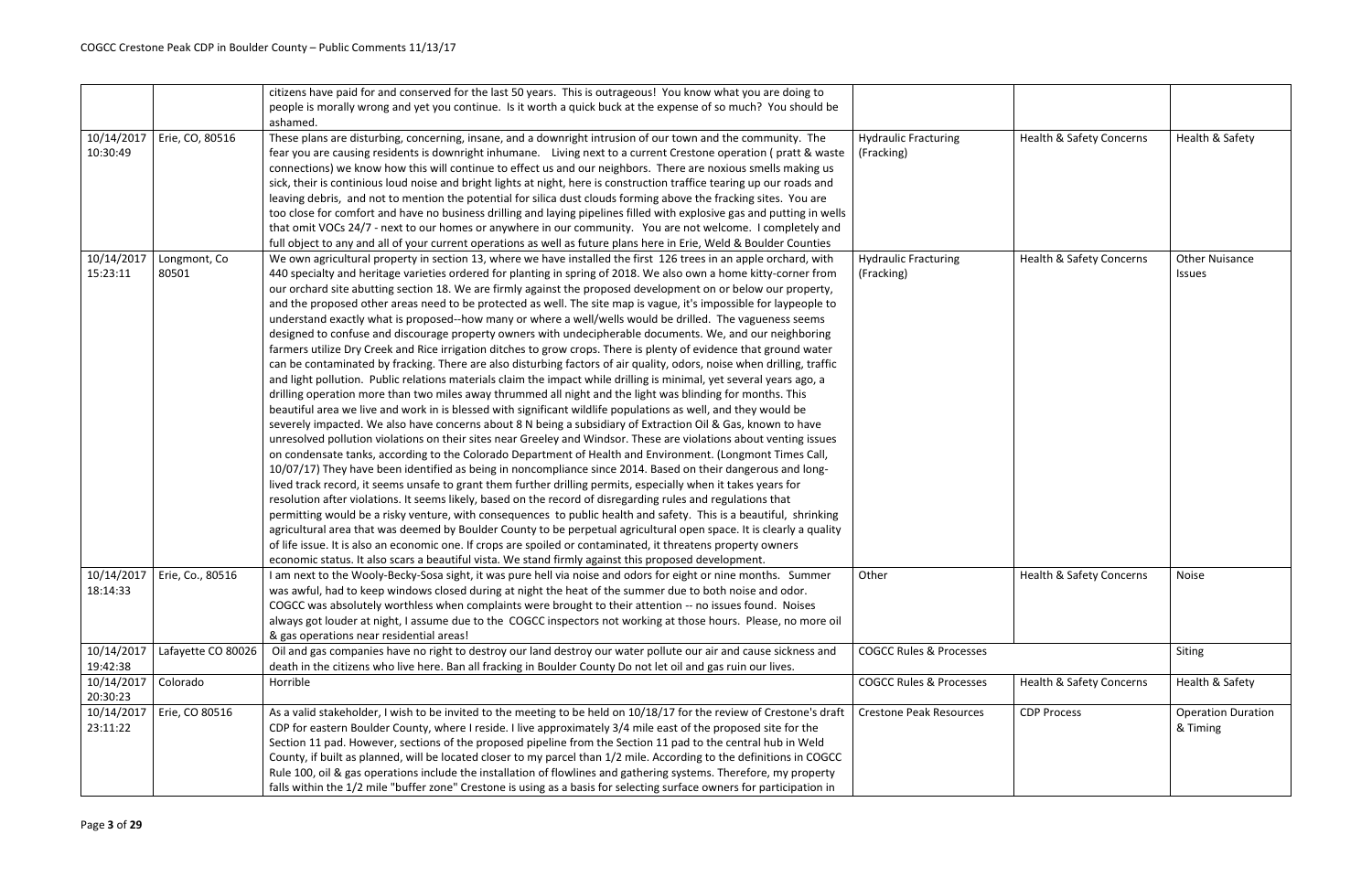|            |                | the CDP. I cannot attend the telephone meeting, and I have some questions that need to be addressed. Please                                      |                                    |                                     |                 |
|------------|----------------|--------------------------------------------------------------------------------------------------------------------------------------------------|------------------------------------|-------------------------------------|-----------------|
|            |                | contact me at your earliest opportunity concerning an invitation to Wednesday's meeting.                                                         |                                    |                                     |                 |
| 10/15/2017 | Boulder        | PLEASE do not allow fracking in Boulder County. Enough is enough. I'm amazed that fracking is enemy still in                                     | <b>Hydraulic Fracturing</b>        | Health & Safety Concerns            | Health & Safety |
| 16:43:09   |                | consideration after the house in Firestone exploded. There comes a point where we need to stop being the                                         | (Fracking)                         |                                     |                 |
|            |                | Guinea pigs in this experiment.                                                                                                                  |                                    |                                     |                 |
| 10/16/2017 | Longmont CO    | The proposed well pad will negatively impact our lives in so many ways. Our safe, quiet environment will be impacted by traffic, noise, air      |                                    | Property Values and Land            | Health & Safety |
| 21:25:05   | 80504          | pollution and light pollution. A sense of impending danger accompanies the oil and gas installations. Our views of the mountains will be         |                                    | <b>Use</b>                          |                 |
|            |                | obstructed and the value of our home will be diminished. The Boulder County open space area was not meant for this kind of development. I        |                                    |                                     |                 |
|            |                | specifically am concerned that our neighborhood may become filled with truck traffic since the only routes from the proposed well pad to County  |                                    |                                     |                 |
|            |                | Line Road are Oxford Road and 115th Street.                                                                                                      |                                    |                                     |                 |
| 10/16/2017 | Erie, CO 80516 | <b>Concerns about Rules and Processes:</b>                                                                                                       | <b>COGCC Rules &amp; Processes</b> | <b>Health &amp; Safety Concerns</b> | Siting          |
| 22:33:17   |                | First off the "First Draft Preliminary CDP Package" does not load correctly in the web browser Chrome. Secondly,                                 |                                    |                                     |                 |
|            |                | the "Public Comment Portal" does not work well in Safari. Serious technical issues that you need to work out.                                    |                                    |                                     |                 |
|            |                | Your lack of interest in notifying all residents within $\frac{1}{2}$ mile of the oil and gas operations is appalling. I am within $\frac{1}{2}$ |                                    |                                     |                 |
|            |                | mile of your some of your proposed pipelines, specifically, the pipelines connecting the pad site in Section 11 to                               |                                    |                                     |                 |
|            |                | Weld County. You have refused to even acknowledge my requests for an invitation to the meetings. There are                                       |                                    |                                     |                 |
|            |                | existing Anadarko gas gathering lines in the same area as your pipeline proposal. How does this work? Will you be                                |                                    |                                     |                 |
|            |                | sharing lines with Anadarko? Will there will any upgrades or modifications to the existing lines? Who will be                                    |                                    |                                     |                 |
|            |                | responsible for inspections, maintenance and upkeep in the future?                                                                               |                                    |                                     |                 |
|            |                |                                                                                                                                                  |                                    |                                     |                 |
|            |                | Concerns about Siting:                                                                                                                           |                                    |                                     |                 |
|            |                | Fracking on Boulder County Open Space? Clearly you think that is permissible. As a Boulder County resident, I do                                 |                                    |                                     |                 |
|            |                | not feel like I gave my permission for part of my tax money to be used to purchase land for oil and gas                                          |                                    |                                     |                 |
|            |                | development. I do not feel that it is permissible.                                                                                               |                                    |                                     |                 |
|            |                | Concerns about Siting and Floodplains:                                                                                                           |                                    |                                     |                 |
|            |                | I take grave concern over your proposal to put a 36 well pad (Section 1) in a floodplain. This is hazardous, foolish                             |                                    |                                     |                 |
|            |                | and an unsound practice. Is their intuitional memory at Crestone? Across Kenosha Rd, at Lomardi St, is site Bailey                               |                                    |                                     |                 |
|            |                | 43-12 (336480). During the floods of 2013, this floodplain flooded. During that time, one of the storage tanks at                                |                                    |                                     |                 |
|            |                | this site was knocked over due to the raging floodwaters (luckily this tank was mostly empty and a spill was not                                 |                                    |                                     |                 |
|            |                | reported). Do you really want to a potential widespread oil and gas contamination, or expensive equipment failure                                |                                    |                                     |                 |
|            |                | and damage to a large multi-well pad site? This is a very, very dangerous location for a multi well pad site.                                    |                                    |                                     |                 |
|            |                | Additionally, I have similar concerns regarding the pad site in Section 11. It is located merely feet from the                                   |                                    |                                     |                 |
|            |                | floodplain. Yet another horrible pad site placement suggestion.                                                                                  |                                    |                                     |                 |
|            |                | There are a lot of permitted wells and streams in the area. Plus, you are proposing to drill in a floodplain. A recipe                           |                                    |                                     |                 |
|            |                | for disaster.                                                                                                                                    |                                    |                                     |                 |
|            |                |                                                                                                                                                  |                                    |                                     |                 |
|            |                | Concerns about Siting and Wildlife:                                                                                                              |                                    |                                     |                 |
|            |                | The bald eagle nesting grounds.                                                                                                                  |                                    |                                     |                 |
|            |                | I am very concerned about your location of the bald eagle winter roosting grounds. I believe that it is incorrect.                               |                                    |                                     |                 |
|            |                | According to the Colorado Parks and Wildlife KMZ maps, the winter roosting grounds are to the east of the Panama                                 |                                    |                                     |                 |
|            |                | Reserve, not to the west, in Sections 35 and 36. In fact, I believe that your location for the multi well pad site in                            |                                    |                                     |                 |
|            |                | Section 35 is in the zone for the winter roosting grounds. According to CO Parks and Wildlife, bald eagles prefer to                             |                                    |                                     |                 |
|            |                | be further than 500 yards from human activity. There are also seasonal restrictions that need to be addressed: "No                               |                                    |                                     |                 |
|            |                | human encroachment from November 15 through March 15 within 1/4 mile radius of an active winter night roost                                      |                                    |                                     |                 |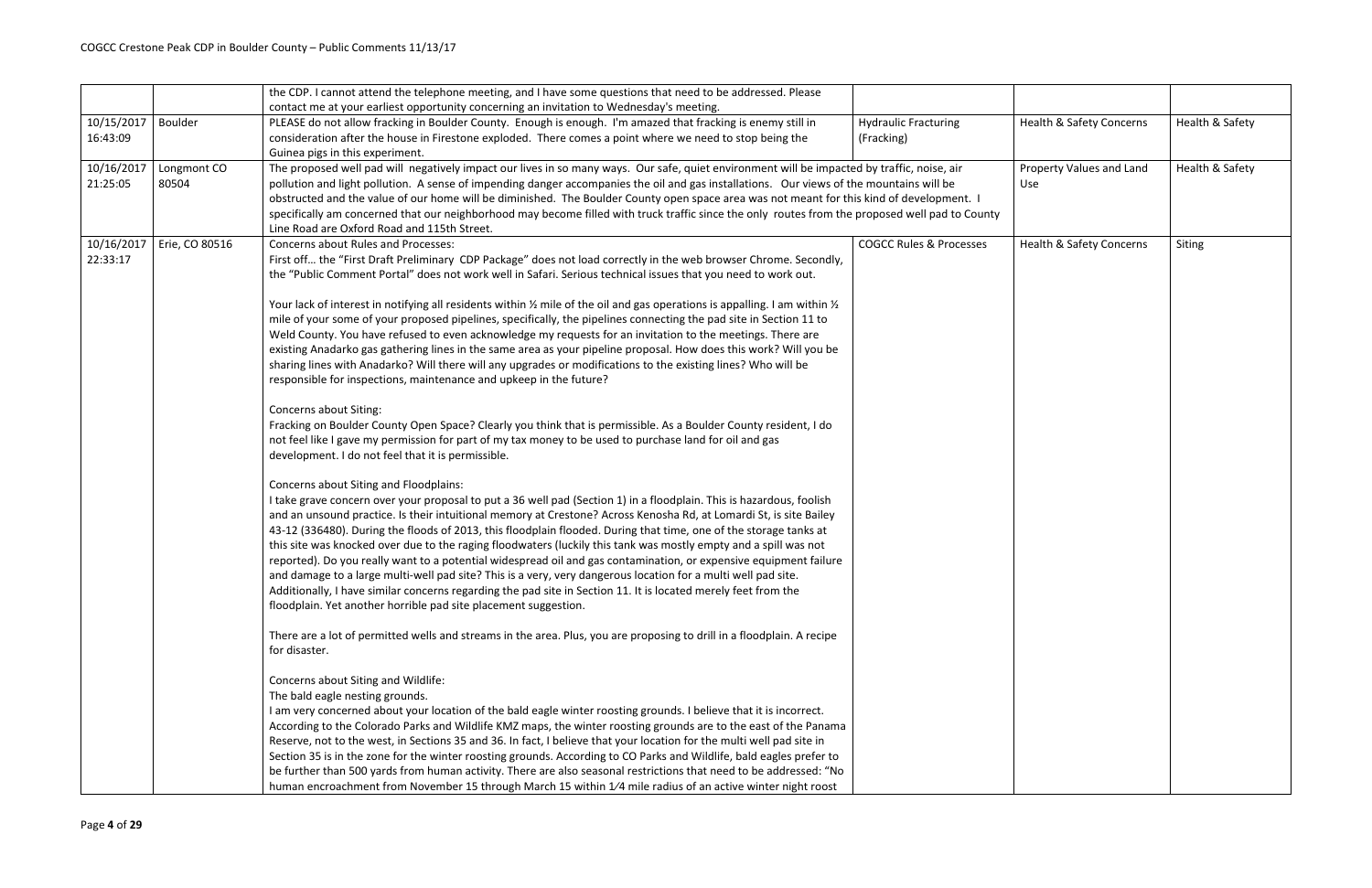|                        |                | (see 'Definitions' below) if there is no direct line of sight between the roost and the encroachment activities. No                                 |                                   |                                     |                 |
|------------------------|----------------|-----------------------------------------------------------------------------------------------------------------------------------------------------|-----------------------------------|-------------------------------------|-----------------|
|                        |                | human encroachment from November 15 through March 15 within 1/2 mile radius of an active winter night roost                                         |                                   |                                     |                 |
|                        |                | if there is a direct line of sight between the roost and the encroachment activities. If periodic visits (such as oil well                          |                                   |                                     |                 |
|                        |                | maintenance work) are required within the buffer zone after development, activity should be restricted to the                                       |                                   |                                     |                 |
|                        |                | period between 1000 and 1400 hours from November 15 to March 15." I believe your current location proposal to                                       |                                   |                                     |                 |
|                        |                | be in violation of these regulations.                                                                                                               |                                   |                                     |                 |
|                        |                | Concerns about Health and Safety:                                                                                                                   |                                   |                                     |                 |
|                        |                | Do you have an estimate for the amount of VOC and methane emissions from the 180 proposed wells? I suspect                                          |                                   |                                     |                 |
|                        |                | that the emissions from that many wells in such a small area will be very high, and unhealthy to those of us 'lucky'                                |                                   |                                     |                 |
|                        |                | enough to live within the CDP boundaries. Have you conducted studies specific to the CDP area to assess the                                         |                                   |                                     |                 |
|                        |                | damage that you will be causing to our air quality with this increase in emissions from fracking in the immediate                                   |                                   |                                     |                 |
|                        |                | region?                                                                                                                                             |                                   |                                     |                 |
|                        |                |                                                                                                                                                     |                                   |                                     |                 |
|                        |                | What about the stress to the animals in the area? I am concerned about the farm animals, but specifically I am                                      |                                   |                                     |                 |
|                        |                | referring to the horses at the Colorado Therapeutic Riding Center. They are within 1/2 of two multi well pad sites.                                 |                                   |                                     |                 |
|                        |                | This could be potentially hazardous to those animals, as well as to the amazing services that this riding center                                    |                                   |                                     |                 |
|                        |                | provides to the region. The attempts made to shelter odor and noise from the pad sites are not enough. I lived                                      |                                   |                                     |                 |
|                        |                | through the Woolley Becky Sosa drilling, with a buffer distance of 1400ft. The veiled attempts to shield the                                        |                                   |                                     |                 |
|                        |                | community were a farce. I do not expect any better from you in the future.                                                                          |                                   |                                     |                 |
|                        |                |                                                                                                                                                     |                                   |                                     |                 |
|                        |                | <b>Concerns about Current Wells:</b>                                                                                                                |                                   |                                     |                 |
|                        |                | Are you planning on P&A all of the existing wells in the area? All 95 of them? And then adding 85 more wells?                                       |                                   |                                     |                 |
|                        |                | Doesn't seem like a good deal.                                                                                                                      |                                   |                                     |                 |
| 10/17/2017<br>12:11:59 | 80516          | I am commenting about the proposed pipeline from the Crestone CDP Section 11 site. This pipeline runs through Sections 11 and 12.                   |                                   | <b>Health &amp; Safety Concerns</b> | Health & Safety |
|                        |                | I live in the Kenosha Farm development; adjacent to the planned pipeline route through Section 12. I strongly object to having a pipeline run so    |                                   |                                     |                 |
|                        |                | close to the Kenosha Farm development (and so close to my house). My concerns are related to ongoing safety issues, noise and odor issues           |                                   |                                     |                 |
|                        |                | (during construction), and the long-term negative impact on the value of my property and dwelling.                                                  |                                   |                                     |                 |
|                        |                |                                                                                                                                                     |                                   |                                     |                 |
|                        |                | Safety is my primary concern. First, after the Firestone incident, I am very concerned about the proximity of flow pipelines to my home (my home is |                                   |                                     |                 |
|                        |                | adjacent to the proposed route). Second, there is an existing pipeline already in the exact route proposed for the Crestone pipeline. I am          |                                   |                                     |                 |
|                        |                | concerned that the excavation of the Crestone CDP pipeline could accidentally disturb/damage the existing pipeline leading to disastrous results.   |                                   |                                     |                 |
|                        |                |                                                                                                                                                     |                                   |                                     |                 |
|                        |                | I am requesting that Crestone find an alternate route for this pipeline that is not adjacent to the Kenosha Farm development (or any other housing  |                                   |                                     |                 |
|                        |                | development).                                                                                                                                       |                                   |                                     |                 |
| 10/18/2017             | Longmont, CO   | Drill, baby, drill!                                                                                                                                 | Oil and Gas Development           | Support for CDP                     | Siting          |
| 13:23:40               | 80501          |                                                                                                                                                     |                                   |                                     |                 |
| 10/19/2017             | Erie, CO 80516 | Mineral rights to the proposed new well.                                                                                                            | <b>Boulder County Rules &amp;</b> | Property Values and Land            | Siting          |
| 10:08:46               |                |                                                                                                                                                     | Processes                         | Use                                 |                 |
| 10/20/2017             | Longmont, CO   | I appeared at Crestone's first meeting on October 18, 2017, but did not have time to provide verbal comments,                                       | <b>Crestone Peak Resources</b>    | <b>CDP Process</b>                  | Traffic/Access  |
| 7:51                   | 80504          | because the meeting was abruptly ended by Crestone. The meeting did not provide sufficient opportunity for                                          |                                   |                                     |                 |
|                        |                | stakeholder participation. As such, I am submitting my comments in writing. My family and I lost our home and                                       |                                   |                                     |                 |
|                        |                | everything we owned in the 2013 flood, and were just able to move back into our home in February 2017. Since                                        |                                   |                                     |                 |
|                        |                | moving from the City of Boulder in 2008, we have always understood that oil and gas development will occur.                                         |                                   |                                     |                 |
|                        |                | Moreover, we support Crestone's use of the CDP process. The well sites along Highway 52 make sense, because                                         |                                   |                                     |                 |
|                        |                | those wells are accessible by state highways sufficient to accommodate the truck traffic during construction, and                                   |                                   |                                     |                 |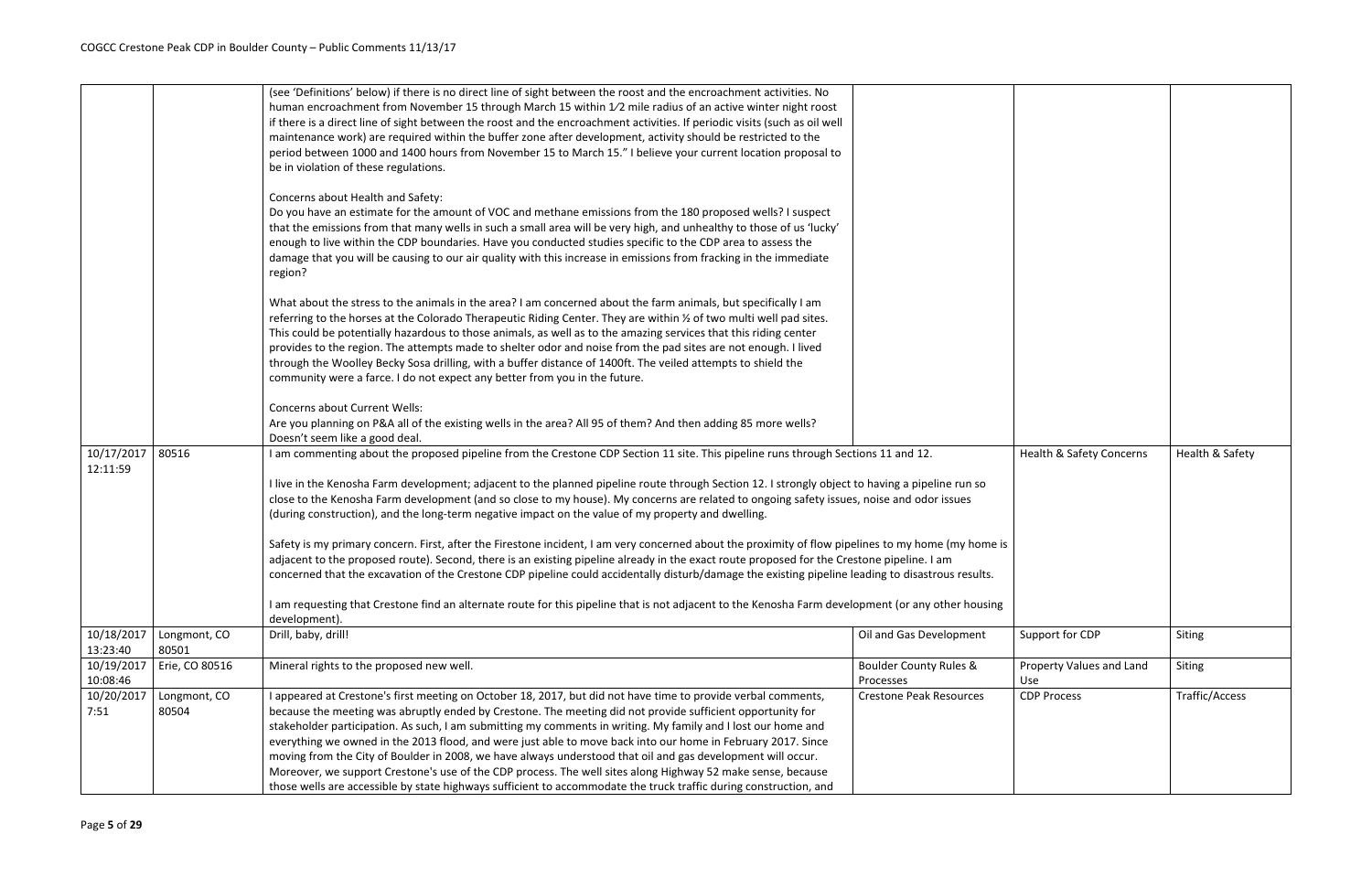|                     |                       | also because there are far fewer residents that will be impacted by those well sites. However, we strenuously<br>object to the Section 11 well site. The Section 11 well site is located only a few yards from the floodplain and<br>wetlands, in a densely populated area. The Section 11 well site can only be accessed using local streets (Kenosha<br>Road, 119th Street) that were never intended to accommodate truck traffic like that traffic that will occur during<br>construction of the wells. The proposed access road for the Section 11 site is on 119th, sandwiched between two<br>residences. The road then meanders through a pasture, directly impacting at least 10 more residences - because<br>the access road is so far from the actual well site, the Section 11 location impacts twice the number of residents<br>than it would if the access road was closer to the well site. In addition, the access road is shared with the irrigation<br>ditch, and we own irrigation rights in that ditch. We irrigate our pastures for livestock grazing and hay production.<br>Our irrigation water will be adversely impacted if the access road is used for construction activities. 36 wells at the<br>Section 11 site is far too many, and will substantially increase construction time and the negative impacts to<br>surrounding residents. I would like to see the justification for locating 36 wells there - it would appear that more<br>wells could be located at the Highway 52 sites and less at the Section 11 site, if the Section 11 site is to be used at<br>all. Finally, there are heron nesting areas just north of the Section 11 well site that will be destroyed by the<br>construction activities.                                                                                                                                                                                                                                                                                                                                                                                                                                                                                                                                                                                                                                                                                                                                                                                                                                                                                                                                                                                                                                                                                                                                    |                                           |
|---------------------|-----------------------|---------------------------------------------------------------------------------------------------------------------------------------------------------------------------------------------------------------------------------------------------------------------------------------------------------------------------------------------------------------------------------------------------------------------------------------------------------------------------------------------------------------------------------------------------------------------------------------------------------------------------------------------------------------------------------------------------------------------------------------------------------------------------------------------------------------------------------------------------------------------------------------------------------------------------------------------------------------------------------------------------------------------------------------------------------------------------------------------------------------------------------------------------------------------------------------------------------------------------------------------------------------------------------------------------------------------------------------------------------------------------------------------------------------------------------------------------------------------------------------------------------------------------------------------------------------------------------------------------------------------------------------------------------------------------------------------------------------------------------------------------------------------------------------------------------------------------------------------------------------------------------------------------------------------------------------------------------------------------------------------------------------------------------------------------------------------------------------------------------------------------------------------------------------------------------------------------------------------------------------------------------------------------------------------------------------------------------------------------------------------------------------------------------------------------------------------------------------------------------------------------------------------------------------------------------------------------------------------------------------------------------------------------------------------------------------------------------------------------------------------------------------------------------------------------------------------------------------------------------------------------------|-------------------------------------------|
| 10/20/2017<br>9:53  | Erie, CO 80516        | I appeared at Crestone's first meeting on October 18, 2017, but was unable to provide verbal comments, because<br>the meeting was abruptly ended by Crestone.<br>There was insufficient opportunity for stakeholder participation so, I am submitting my comments in writing. My<br>husband and I have lived at this address since 1978. We have always understood that oil and gas development will<br>occur. Moreover, we support Crestone's use of the CDP process. The well sites along Highway 52 make sense,<br>because those wells are accessible by<br>state highways sufficient to accommodate the truck traffic during construction, and also because there are far<br>fewer residents that will be impacted by those well sites. However, we strenuously object to the Section 11 well<br>site. The Section 11 well site is<br>located only a few yards from the floodplain and wetlands, in a densely populated area. The Section 11 well site<br>can only be accessed using local streets (Kenosha Road, 119th Street) that were never intended to accommodate<br>truck traffic like the traffic that<br>will occur during construction of the wells. Our house, along with others on 119th St and Kenosha, was built over<br>60 years ago They are far closer to the road than would be appropriate if built today. When built, our road was a<br>quite dirt country road that saw very little traffic. It is now chip sealed, not paved. Trucks would be rumbling past<br>our house less than 100 feet from our front door, 24 hours a day. The proposed access road for the Section 11 site<br>is on 119th. This is a meandering dirt road that runs directly next to the irrigation ditch. It starts right next to a<br>house that is the same age as mine and so is just as close. The road then meanders through a pasture, directly<br>impacting at least 10 more residences - because the access road<br>is so far from the actual well site, the Section 11 location impacts twice the number of residents than it would if<br>the access road was closer to the well site.<br>This ditch irrigates pastures for livestock grazing and hay production. Irrigation water will be adversely impacted if<br>the access road is used for construction activities. 36 wells at the Section 11 site is far too many, and will<br>substantially<br>increase construction time and the negative impacts to surrounding residents. I would like to see the justification<br>for locating 36 wells there - it would appear that more wells could be located at the Highway 52 sites and less at<br>the Section 11 site, if the Section 11 site is to be used at all.<br>Directly next to the access road is a tree where bald eagles roost on a regular basis, (yes, I watch them with my<br>binoculars) they would be driven away by the construction and traffic. | Other                                     |
| 10/20/2017<br>15:52 | Longmont, CO<br>80504 | I am strongly opposed to the proposed oil and gas locations submitted to COGCC by Crestone Peak in the CDP<br>Preliminary Draft. The proposed sites are in the areas with the highest impact to property owners with in the CDP<br>Area. Considering Crestone's alarming high complaint rate from Weld County residents near drilling sites in                                                                                                                                                                                                                                                                                                                                                                                                                                                                                                                                                                                                                                                                                                                                                                                                                                                                                                                                                                                                                                                                                                                                                                                                                                                                                                                                                                                                                                                                                                                                                                                                                                                                                                                                                                                                                                                                                                                                                                                                                                                                                                                                                                                                                                                                                                                                                                                                                                                                                                                                  | <b>Hydraulic Fracturing</b><br>(Fracking) |

| Other                                     | <b>Property Values and Land</b><br>Use | Siting          |
|-------------------------------------------|----------------------------------------|-----------------|
| <b>Hydraulic Fracturing</b><br>(Fracking) | Schedule                               | Health & Safety |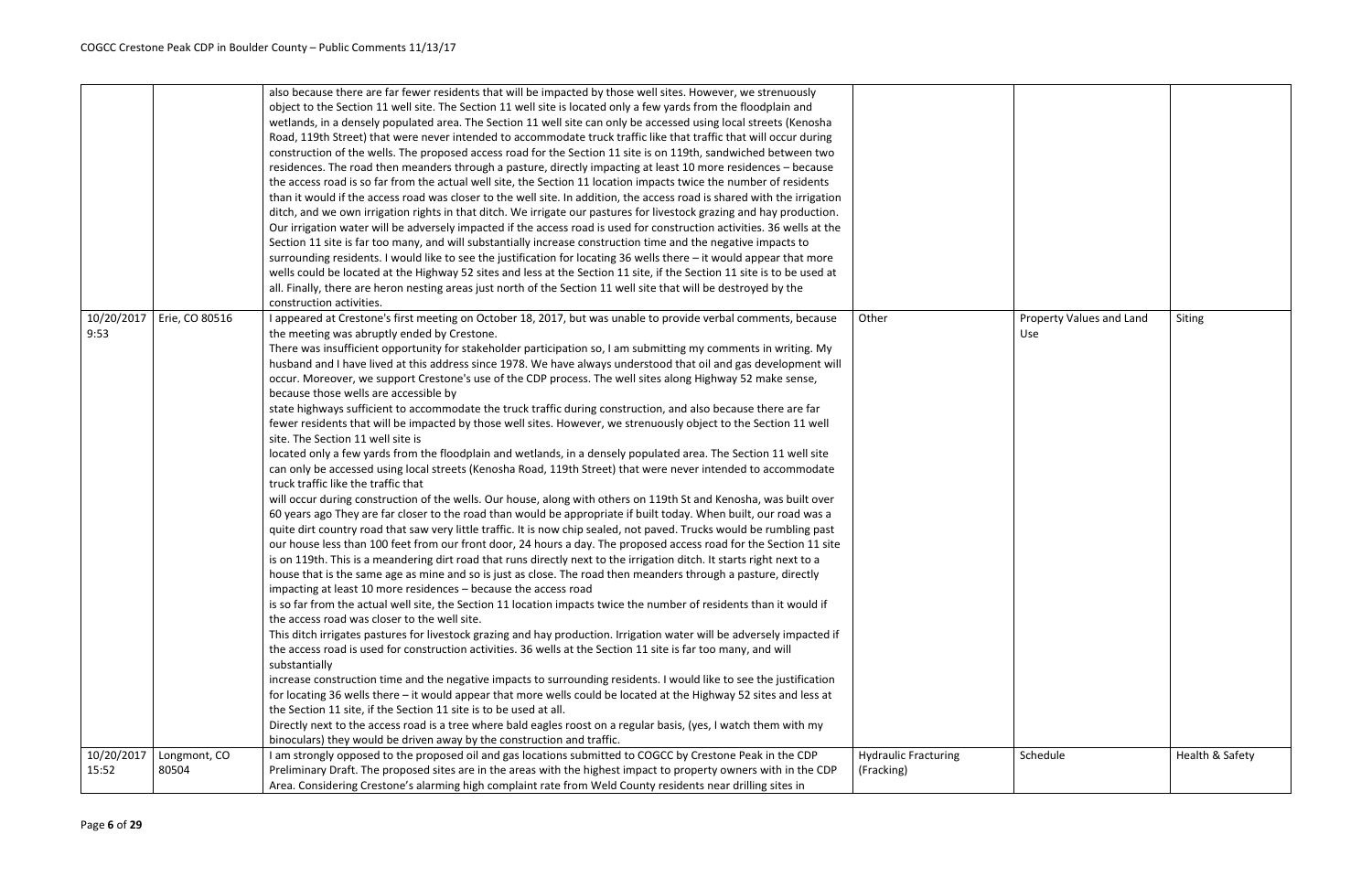| <b>Crestone Peak Resources</b> | <b>CDP Process</b> |        |
|--------------------------------|--------------------|--------|
| Crestone Peak Resources        | <b>CDP Process</b> | Siting |
|                                |                    |        |

| 10/20/2017<br>21:58 | Erie, CO 80516        | particular about noise and odor complaints, I urge you to move the current proposed sites from an<br>agricultural/residential area to an industrial area, such as Highway 52. This area is mostly highway and not as<br>populated, yet it is clearly located within the CDP Area and this location is not restricted from potential oil and gas<br>locations. For reasons that should be rather obvious, we bought property in Unincorporated Boulder County, the<br>entire area is very quaint, VERY QUITE, peaceful, filled with wild life, lots of local farmers selling their products,<br>surrounded by Boulder County Open Space, and great views. We picked this location to ensure our family's<br>continued health and high quality of life away from industrial, LOUD, polluted, health hazardous areas, such as the<br>one Crestone is trying to create. I am not only opposed to the proposed site locations, I am also very scared and<br>concerned for our physical health, whether it might be oil and gas spills, leaks, fugitive methane and other gas<br>emissions, or any serious emergency due to equipment failure, ruptured flow lines, lack of maintenance,<br>abandonment activities, or for many other reasons. I am furthermore very concerned for our mental health<br>regarding the noise and odor pollution coming from drilling rigs. After having read hundreds of disturbing and<br>alarming Crestone complaints filed with the COGCC, and having listened to Crestone's explanation at a Public<br>Meeting on October 18, 2017, that none of any complaints filed with the COGCC were any violations, I do not<br>consider Crestone a good "neighbor" who is willing to possibly go above and beyond COCGG standards to ensure<br>the least impact on property owners located near any of their oil and gas operations. The CDP timeline projects a<br>completion time frame of approximately 6 years. It is more than inhumane and absurd to even entertain the idea<br>to expose people to the above mentioned physical and mental health risks for more than 6 years. Since our<br>property values will suffer due to the drilling operations (if none of the houses explode in the meantime) yet<br>overall Colorado property values are still on the rise, many property owners will not be able to financially afford to<br>sell their property and relocate elsewhere.<br>I was unable to attend your in-person meeting because I 'only' live 1 mile away from two different multi-well pad<br>sites. The following day, a mere seconds after connecting to the phone meeting, you disconnected me. There was | <b>Crestone Peak Resources</b> | <b>CDP Process</b> |
|---------------------|-----------------------|-------------------------------------------------------------------------------------------------------------------------------------------------------------------------------------------------------------------------------------------------------------------------------------------------------------------------------------------------------------------------------------------------------------------------------------------------------------------------------------------------------------------------------------------------------------------------------------------------------------------------------------------------------------------------------------------------------------------------------------------------------------------------------------------------------------------------------------------------------------------------------------------------------------------------------------------------------------------------------------------------------------------------------------------------------------------------------------------------------------------------------------------------------------------------------------------------------------------------------------------------------------------------------------------------------------------------------------------------------------------------------------------------------------------------------------------------------------------------------------------------------------------------------------------------------------------------------------------------------------------------------------------------------------------------------------------------------------------------------------------------------------------------------------------------------------------------------------------------------------------------------------------------------------------------------------------------------------------------------------------------------------------------------------------------------------------------------------------------------------------------------------------------------------------------------------------------------------------------------------------------------------------------------------------------------------------------------------------------------------------------------------------------------------------------------------------------------------------------------------------------------------------------------------------------------------------------------------------------------------------------------------------------------|--------------------------------|--------------------|
|                     |                       | no way for me to reconnect. As far as I am concerned, you have not help ANY PUBLIC MEETINGS regarding your<br>plans for the Boulder County CDP.                                                                                                                                                                                                                                                                                                                                                                                                                                                                                                                                                                                                                                                                                                                                                                                                                                                                                                                                                                                                                                                                                                                                                                                                                                                                                                                                                                                                                                                                                                                                                                                                                                                                                                                                                                                                                                                                                                                                                                                                                                                                                                                                                                                                                                                                                                                                                                                                                                                                                                       |                                |                    |
| 10/23/2017<br>14:13 | Longmont, CO<br>80504 | I would like to make several comments concerning the Crestone CDP preliminary draft, and the public meetings<br>held the 10/18 and 19.<br>Concerning the Crestone CDP preliminary draft -<br>• The primary issue I wish to raise is that the oil and gas locations have been proposed without any input from<br>surface owners, no justification for the sites chosen, and no alternative site analysis. This does not provide enough<br>information for surface owners, Crestone, and the COGCC to carry on discussions. Discussions that are assured in<br>Rule 216(a), and 216(d)(2).<br>o We believe that if at all possible well pad locations should be situated along Hwy. 52 where -<br>• There are fewer occupied buildings.<br>. The baseline noise level is higher.<br>• Existing road infrastructure is greater able to handle the substantial increase in truck traffic.<br>• Closer to existing oil and gas pipelines requiring less development.<br>. Pad locations situated here can be located on either the north or south side of Hwy. 52 and well bores can be<br>drilled north or south from any such location to cover the spacing units.<br>• If Crestone will not consider this option for each of the 3 proposed pads outside this central development area<br>we need to have a full justification and discussion as to why.<br>. We need to see the composite constraints map displayed at the public meeting, and justifications on current<br>proposal to make more substantive suggestions.                                                                                                                                                                                                                                                                                                                                                                                                                                                                                                                                                                                                                                                                                                                                                                                                                                                                                                                                                                                                                                                                                                                             | <b>Crestone Peak Resources</b> | <b>CDP Process</b> |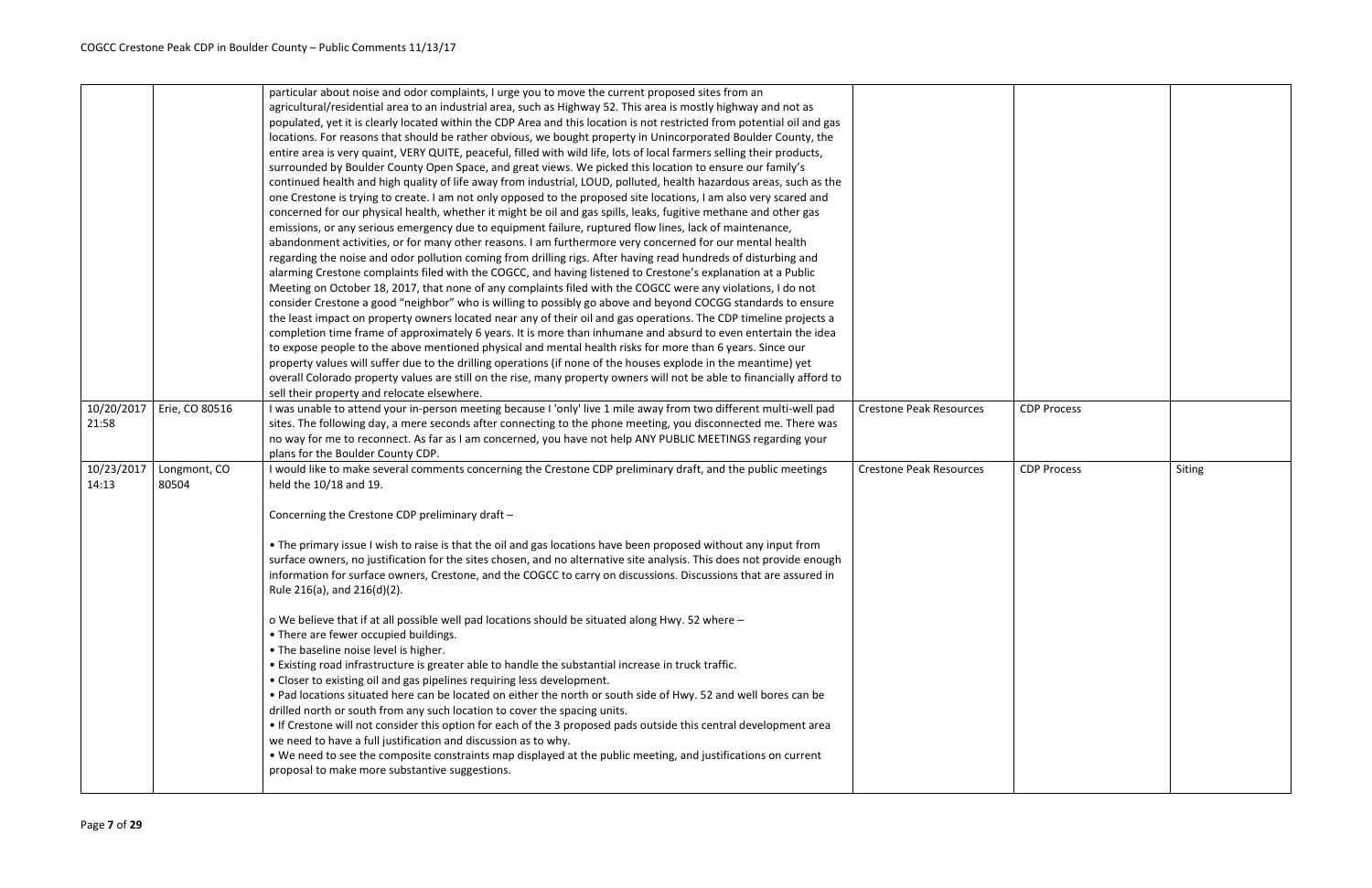| • Document quality and structure.                                                                                                                                                      |
|----------------------------------------------------------------------------------------------------------------------------------------------------------------------------------------|
| o The document refers to attachments by a capital letter yet the attachments on the COGCC web site are not                                                                             |
| labeled as such.                                                                                                                                                                       |
|                                                                                                                                                                                        |
| o The document appears to be a scanned image only! Therefore -                                                                                                                         |
| • text is not searchable making it unnecessarily difficult for readers to find content.                                                                                                |
| • text cannot be copied for reference elsewhere.                                                                                                                                       |
| • text cannot be highlighted in downloaded versions.                                                                                                                                   |
|                                                                                                                                                                                        |
| o Sections are labeled poorly, e.g. "Rule 216.c.(1)-(12) - Informational Requirements", making referencing from                                                                        |
| other documents more difficult than necessary. Though this reference to the rule 216 requirement is useful, add a                                                                      |
| more concise heading for this document.                                                                                                                                                |
| o Please have Crestone convert this document to a searchable pdf. It's not hard.                                                                                                       |
|                                                                                                                                                                                        |
| • The statement in Rule 216.c.(1)-(12) (5), referring to hazardous waste containers, "Where practical, containers                                                                      |
| will be covered to limit odors and wildlife activity", is very concerning. Odors from hazardous materials are likely to                                                                |
| be hazardous as well.                                                                                                                                                                  |
|                                                                                                                                                                                        |
| • The list of emergency responders in (12) does not include Mountain View Fire Rescue which serves much of the                                                                         |
| CDP area.                                                                                                                                                                              |
|                                                                                                                                                                                        |
| • In Rule $216.d.(1)-(3)$                                                                                                                                                              |
| o (3) A. Noise. Estimates of actual dB(A) and dB(C) levels should be provided in the CDP. If this is not possible than                                                                 |
| maximum values as stated in Rule 802(b)(1) are assumed; 80/75 dB(A), 65 dB(C). Distance to nearest occupied                                                                            |
| structure should be provided for each proposed pad for purposes of assessing dB(C) levels. Understanding noise                                                                         |
| levels are critical to understanding impact of siting proposals.                                                                                                                       |
| • The maximum levels are distressing. 75 dB(A) at 350 ft. attenuates to 57.5 dB(A) at 1/2 mile. This is 25.5 dB louder                                                                 |
|                                                                                                                                                                                        |
| than the recently measured nighttime 33 dB(A) (yes, it's a cheap iPhone meter but it compares with other rural                                                                         |
| studies). That is 220 times the noise level we've enjoyed for 25 years!<br>. I'll further comment that these industrial noise levels may have been fine for one vertical well that was |
|                                                                                                                                                                                        |
| completed in 2 weeks. For a 36 well site that will take nearly 2 years to build, drill, and complete that level is not                                                                 |
| tolerable in a residential or rural environment. And in our case we're talking about 2, 36 well pads (and a possible                                                                   |
| 3rd pad north of Oxford Rd.) and 4 years of excessive and disruptive noise.                                                                                                            |
|                                                                                                                                                                                        |
| o (3) D. Traffic Plan. It is stated that a traffic impact study will be completed as part of the well pad permitting                                                                   |
| process. It is not clear from COGCC but it appears that this will take place late in the CDP approval process. That                                                                    |
| restricts time for review and response. Traffic impacts are critical to stakeholders understanding of the impacts of                                                                   |
| the siting proposals.                                                                                                                                                                  |
|                                                                                                                                                                                        |
|                                                                                                                                                                                        |
| Concerning the public meetings held 10/18 at Vine Life Church                                                                                                                          |
|                                                                                                                                                                                        |
| • The meeting at Vine Life Church on 10/18 was informative but limited.                                                                                                                |
| . The information provided as to how the proposed well pad locations were derived was useful.                                                                                          |
| o This information should have been provided in the preliminary draft CDP to allow us to review, analyze and                                                                           |
| develop questions before the meeting.                                                                                                                                                  |
| o It is still incomplete -                                                                                                                                                             |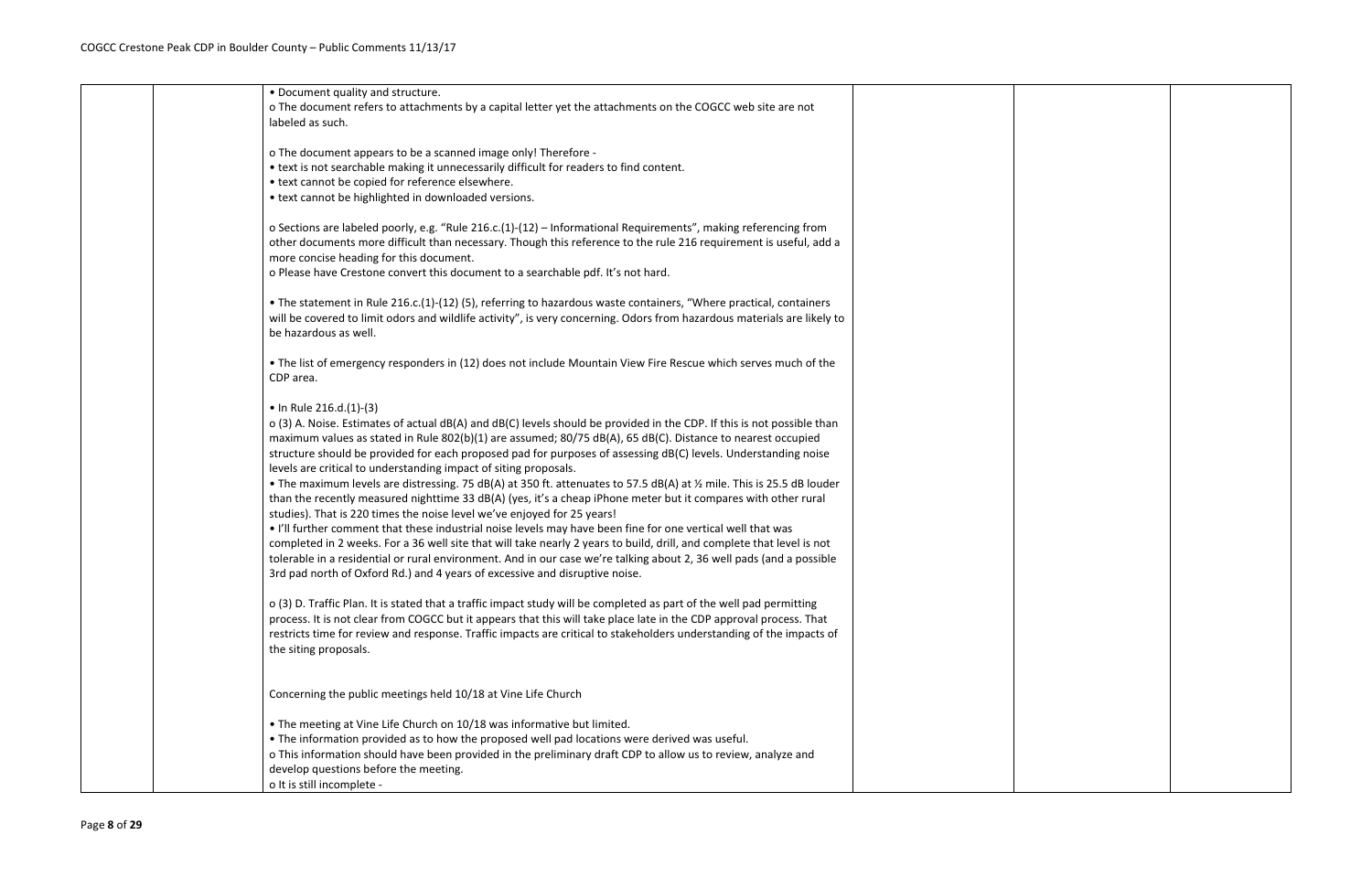| <b>CDP Process</b> |  |
|--------------------|--|
|                    |  |
|                    |  |
|                    |  |
|                    |  |
|                    |  |
|                    |  |
|                    |  |
|                    |  |
|                    |  |
|                    |  |
|                    |  |
|                    |  |
|                    |  |

|            |              | • The individual layers showing buffer constraints were made available on the COGCC web site. The composite           |                                    |                    |
|------------|--------------|-----------------------------------------------------------------------------------------------------------------------|------------------------------------|--------------------|
|            |              | map was not, and needs to be made available to stakeholders for further analysis.                                     |                                    |                    |
|            |              | • There was no justification as to why the proposed sites are "optimal" as opposed to other possible sites.           |                                    |                    |
|            |              | . The lead time of 5 days to review the draft in preparation for the meeting was quite inadequate.                    |                                    |                    |
|            |              | • Attendance was restricted to those residing % mile from a proposed pad.                                             |                                    |                    |
|            |              | o This is not acceptable and contradicts Rule 216(d)(2) that states "The operator shall inviteall surface owners to   |                                    |                    |
|            |              | participate in the development of the Comprehensive Drilling Plan."                                                   |                                    |                    |
|            |              |                                                                                                                       |                                    |                    |
|            |              | • The hour and a half duration was not sufficient.                                                                    |                                    |                    |
|            |              | . What occurred that evening was a reasonable comment and Q&A session but it was not a discussion, dialogue           |                                    |                    |
|            |              | was limited. Discussion cannot really occur in 3 minutes. Comments were supposedly recorded by Crestone               |                                    |                    |
|            |              | representatives and will be considered for the next draft. There was no back and forth discussion to allow for        |                                    |                    |
|            |              | further explanation from either Crestone reps or stakeholders, or to ensure that comments are understood and          |                                    |                    |
|            |              | will be answered fully.                                                                                               |                                    |                    |
|            |              | . Again, Rule 216 provides for the opportunity for surface owners to participate in discussions!                      |                                    |                    |
|            |              |                                                                                                                       |                                    |                    |
|            |              | Concerning phone-in meeting on 10/19                                                                                  |                                    |                    |
|            |              |                                                                                                                       |                                    |                    |
|            |              | . Phone-in and web based meetings are very impersonal and limit interaction.                                          |                                    |                    |
|            |              | • I see the advantage of a call-in that provides surface owners who simply cannot attend an in-person meeting an      |                                    |                    |
|            |              | opportunity to ask questions. I believe more in-person meetings are needed.                                           |                                    |                    |
|            |              | · Highly problematic.                                                                                                 |                                    |                    |
|            |              | o Calls were dropped and people could not reconnect.                                                                  |                                    |                    |
|            |              | o Web site questions were sometimes lost or truncated.                                                                |                                    |                    |
|            |              | . In-person meeting are highly preferable to phone-in meetings and more should be scheduled.                          |                                    |                    |
|            |              |                                                                                                                       |                                    |                    |
| 10/24/2017 | Longmont, CO | The CDP process is failing, but can be improved if changes are made.                                                  | <b>COGCC Rules &amp; Processes</b> | <b>CDP Process</b> |
| 12:54      | 80504        |                                                                                                                       |                                    |                    |
|            |              | Referring to Rule 216(a), 216(d)(2), and 216(d)(3).                                                                   |                                    |                    |
|            |              |                                                                                                                       |                                    |                    |
|            |              | I think you are by now well aware that Crestone failed to abide by (d)(2) that states "all surface owners" were to be |                                    |                    |
|            |              | invited to participate. This error cannot be repeated.                                                                |                                    |                    |
|            |              |                                                                                                                       |                                    |                    |
|            |              | More fundamentally is the reference in each of these Rule 216 paragraphs to have "discussions". 216(a) identifies     |                                    |                    |
|            |              | one purpose is to "facilitate discussions." 216(d)(2) notes, "the operator shall inviteall surface owners to          |                                    |                    |
|            |              | "participate" in the development of the Comprehensive Drilling Plan." 216(d)(3) states, "The operator(s), the         |                                    |                    |
|            |              | Director, and participants involved in the Comprehensive Drilling Plan process shall review the proposal, identify    |                                    |                    |
|            |              | information needs, discuss operations and potential impacts, and establish measures to minimize adverse impacts       |                                    |                    |
|            |              | resulting from oil and gas development activities covered by the Plan."                                               |                                    |                    |
|            |              |                                                                                                                       |                                    |                    |
|            |              | Discussions are not being held nor or any planned. A discussion is a dialogue between parties to exchange ideas,      |                                    |                    |
|            |              | present arguments, justify arguments. It is an informal debate. A dialogue allows for repeated back and forth         |                                    |                    |
|            |              | conversation to achieve those objectives. That is simply not happening in this CDP.                                   |                                    |                    |
|            |              |                                                                                                                       |                                    |                    |
|            |              | The meetings and written comment periods scheduled in the timeline do not constitute a discussion. These are          |                                    |                    |
|            |              | highly constrained sessions, providing 3 mins. for stakeholders to make a comment or ask a question. Or they          |                                    |                    |
|            |              | simply provide the opportunity to submit remarks in writing. There is very limited opportunity for dialogue, no       |                                    |                    |
|            |              | assurance that comments are understood completely or will be responded to fully. Will there be responses from         |                                    |                    |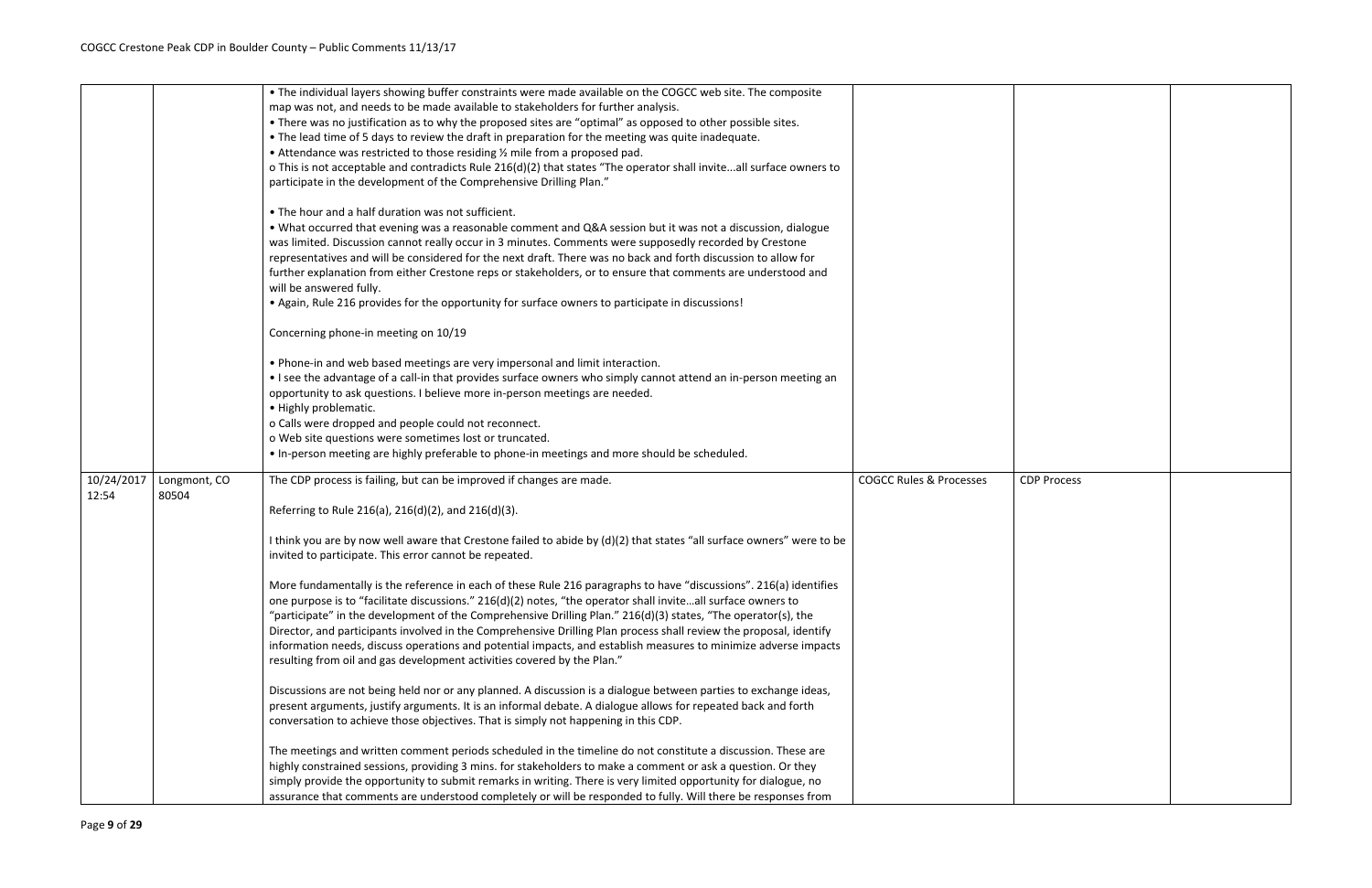|                     |                        | Crestone and the COGCC in writing to each and every comment and suggestion? Will all comments, questions,<br>suggestions be responded to and published for all stakeholders to review? Will there be complete justifications<br>accompanying the responses to allow further substantive comments and questions? Will time be allocated to allow<br>for some iteration here to provide or gather further clarification? Or do we just wait to see what's included in the<br>next draft of the plan to see the result? In summary, are real participatory, substantive discussions as provided for<br>in Rule 216 going to be implemented? If they are not, the CDP will fail. It will provide nothing more than a<br>somewhat extended version of the procedures that were already in place.<br>I believe that discussions should take place in at least 2 more in-person meetings with Crestone, COGCC, and<br>stakeholders. Meetings that provide substantially more time and fewer constraints to have a real dialogue.<br>Another issue related to the CDP process is making its presence known. During the 10/18 meeting Crestone reps<br>indicated that many details, including a traffic impact study and noise abatement plans, would not be provided<br>until Form 2A's are filed. When does this happen? Indications are, that at best, it is very late in the CDP process<br>leaving very little time for review and discussion about them. Impacts like these are critical to evaluating the<br>suitability of proposed or candidate oil and gas locations.                                                                                                                                                                                                                                                                                                                                                                                                                                                                                                                                                                                                                                                                                                                                                                                           |                                |
|---------------------|------------------------|------------------------------------------------------------------------------------------------------------------------------------------------------------------------------------------------------------------------------------------------------------------------------------------------------------------------------------------------------------------------------------------------------------------------------------------------------------------------------------------------------------------------------------------------------------------------------------------------------------------------------------------------------------------------------------------------------------------------------------------------------------------------------------------------------------------------------------------------------------------------------------------------------------------------------------------------------------------------------------------------------------------------------------------------------------------------------------------------------------------------------------------------------------------------------------------------------------------------------------------------------------------------------------------------------------------------------------------------------------------------------------------------------------------------------------------------------------------------------------------------------------------------------------------------------------------------------------------------------------------------------------------------------------------------------------------------------------------------------------------------------------------------------------------------------------------------------------------------------------------------------------------------------------------------------------------------------------------------------------------------------------------------------------------------------------------------------------------------------------------------------------------------------------------------------------------------------------------------------------------------------------------------------------------------------------------------------------------------------------------|--------------------------------|
| 10/24/2017<br>21:21 | Longmont, Co,<br>80504 | Thank you for providing a place for comments. My family and I were significantly affected by the flood in 2013 and<br>are concerned that while your section 11 proposal is technically out of the flood plain, that it is not the safest of<br>choices in placement based on our experience with this location. We support oil and gas development but would<br>prefer that it is located on Highway 52 to accommodate the traffic. We own irrigation rights in the ditch that runs<br>along the proposed access road to section 11 and are concerned about that impact of our agricultural operations<br>as well. Please also consider taking section 11 out of your plans due to the impact on our wildlife. I personally<br>enjoy spotting deer and eagles from my own property and would be greatly disappointed if that went away with<br>development of oil and gas. Thank you for your consideration of removing section 11 and locating your sites to<br>highway 52.                                                                                                                                                                                                                                                                                                                                                                                                                                                                                                                                                                                                                                                                                                                                                                                                                                                                                                                                                                                                                                                                                                                                                                                                                                                                                                                                                                                     | Oil and Gas Development        |
| 10/25/2017<br>7:46  | Erie, Co 80516         | My comments are concerning the proposed Section 11 well site in Erie, Colorado. Many factors play into my<br>stringent opposition to placing the well pad on Section 11.<br>First, my family and I live directly across the street from the proposed access road to the Section 11 well site, which<br>access the Boulder County Lands set between 2 long existing homes. The dirt road accesses pasture land, drives<br>along Boulder Creek and would have serious impact on the wetlands, water quality, wildlife and the quality of life<br>of those that live along N. 119th Street and Kenosha Road. These roads were not designed for the heavy truck<br>traffic that would come with the proposed well site. The long road would create massive amounts of dust and dirt<br>in the air as trucks would drive to the pad. While I accept that the drilling will not be completing abandoned,<br>locating the sites along Highway 52, where there is good highway access and less population would be a far better<br>impact on the community.<br>My second concern about the location of the site is the impact on the wildlife in the area. As the community has<br>grown, this Boulder County Open Space area has become a haven for deer, water fowl, hawks, coyotes, foxes,<br>raccoons and even several pair of American Bald Eagles. I have the pleasure of seeing the eagles occasionally and<br>they next in the trees in the area. The disruption to this eco system, would have far reaching affects on the wildlife.<br>Lastly my concern is in regards to water quality, a serious issue for my family. While I understand that the drilling<br>process does underground deeply it can still affect the quality of water. Unlike many people in areas that Crestone<br>drills, our homes drinking water is supplied to us by an underground well. Occasionally testing the well would<br>never be sufficient because what happens when the water is affected between tests and my family has ingested<br>tainted water? You can not assume that the quality of the water is good "until" it's not, I am not willing to put my<br>family at risk. Also, Boulder Creek runs through Section 11 and that water supplies irrigation water and livestock<br>water to ditch owners, if that quality is affected, it could have far reaching affects. | <b>Crestone Peak Resources</b> |

| Oil and Gas Development | Property Values and Land<br>Use | Site Specific<br>Sensitivities |
|-------------------------|---------------------------------|--------------------------------|
| Crestone Peak Resources | Health & Safety Concerns        | Health & Safety                |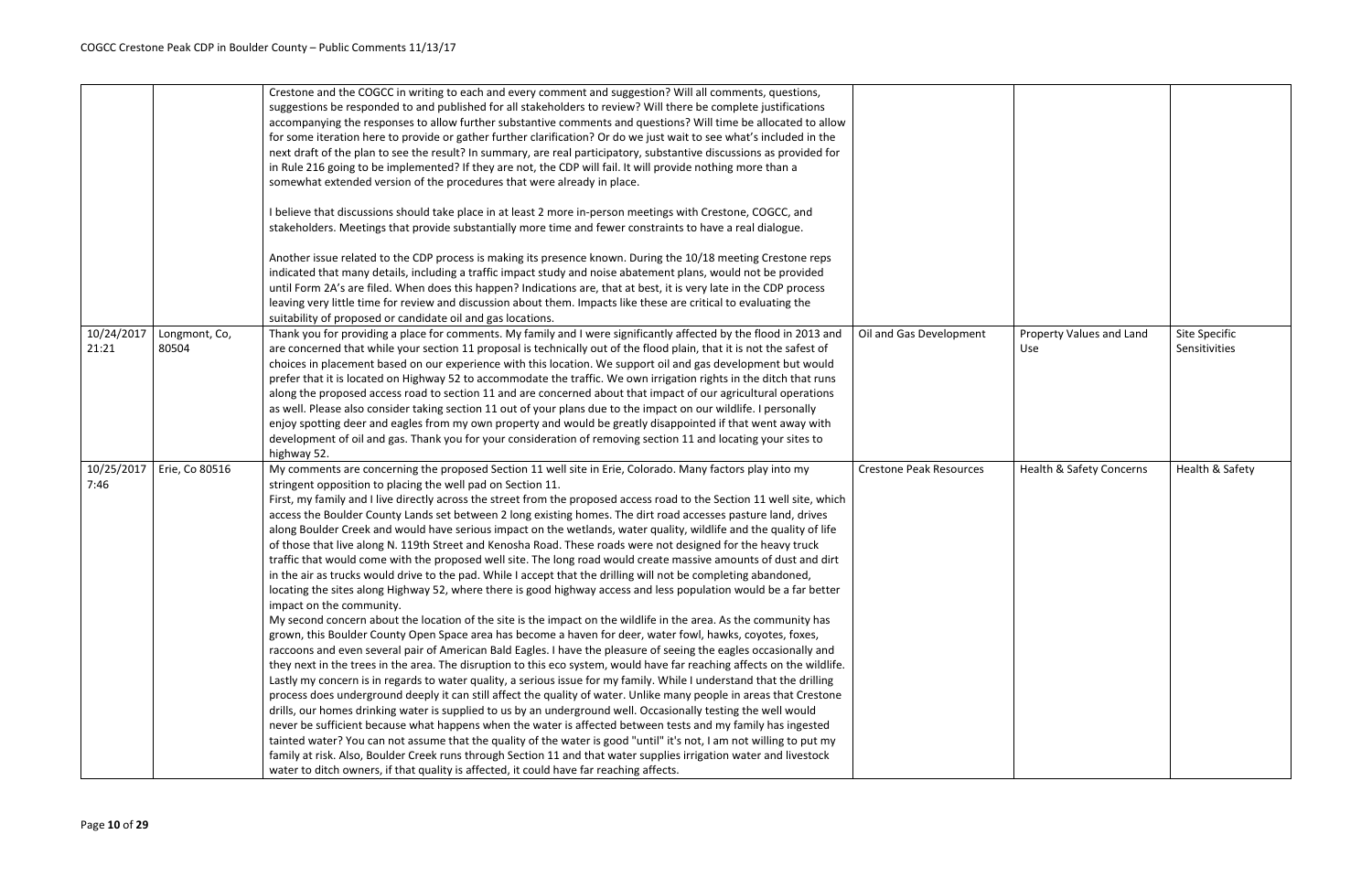|            |              | While I would prefer no drilling, I understand that this may not be reasonable, but the location of the well site                   |                                |                    |        |
|------------|--------------|-------------------------------------------------------------------------------------------------------------------------------------|--------------------------------|--------------------|--------|
|            |              | should be considered for location and practicality and that would be to situation the site along Highway 52.                        |                                |                    |        |
| 10/26/2017 | Longmont, CO | My name is Jan Wilson and I live at 7557 Rodeo Dr, Longmont. I am in the supposed impact zone for the most                          | <b>Crestone Peak Resources</b> | <b>CDP Process</b> | Siting |
| 13:26      | 80504        | Western pad in Section 26. When we received notice of Crestone's application under Rule 216 for a                                   |                                |                    |        |
|            |              | Comprehensive Drilling Plan we had no idea what that was. I went to the COGCC web site and talked to some                           |                                |                    |        |
|            |              | people at the COGCC. We invited one of the people who helped write the CDP process guidelines to come to our                        |                                |                    |        |
|            |              | HOA and give a presentation on the CDP process. We talked with Boulder County as to what they thought the                           |                                |                    |        |
|            |              | process would look like. What Crestone is doing now is nowhere close to what we were told this would look like.                     |                                |                    |        |
|            |              | When Crestone did not have any public input meeting by June some of us decided to hold an informative meeting                       |                                |                    |        |
|            |              | for those landowners in the entire CDP. Again we were told that we as landowners would have input as to the                         |                                |                    |        |
|            |              | location of pads. This meeting, on October 18 is not input. This meeting is reactionary to Crestone telling us this is              |                                |                    |        |
|            |              | where the pads are going. If you truly were trying to follow the intent of the CDP process Crestone would have                      |                                |                    |        |
|            |              | held meetings in the spring before developing plans or drawing lines. You would have asked us, the people whose                     |                                |                    |        |
|            |              | lives you will be disrupting, in some cases for 24 hours a day, 7 days a week for close to 4 years, where we find it                |                                |                    |        |
|            |              | acceptable to locate these pads. You would have sought the placement of pads partially based on the areas of                        |                                |                    |        |
|            |              | lowest impact.                                                                                                                      |                                |                    |        |
|            |              | Mister Oates you stated in our notice of this meeting that Crestone's policy is to be good neighbors. Good                          |                                |                    |        |
|            |              | neighbors do not invite a small minority of the players to the party, they invite all the players. When we held our                 |                                |                    |        |
|            |              | informative meeting for the CDP we sent out 830 invitations, you sent out 140. You did not even invite the major                    |                                |                    |        |
|            |              | landowner to this meeting until you were caught and forced to invite them. Your statement to the Times-Call,                        |                                |                    |        |
|            |              | Thursday October 12, 2017 edition "If you're a half mile away from where we operate, it's likely you won't even                     |                                |                    |        |
|            |              | know we're operating" That is the most ludicrous statement I have ever heard. Even the director of the COGCC has                    |                                |                    |        |
|            |              | said, August 20, 2017 Denver Post, "It's intrusive: it really is. You feel like your house is being violated in some kind           |                                |                    |        |
|            |              | of way." Earlier this year I drove over to Union Reservoir where there was a fracking rig drilling, I could hear what I             |                                |                    |        |
|            |              | consider significant noise from 1 mile away, and that was with the background noise of I 25. I can also at night see                |                                |                    |        |
|            |              | your rigs lights from my house for pads on Highway 52 east of Rodeo Dr. One half mile? What makes you think the                     |                                |                    |        |
|            |              | smells of the toxic chemicals, which may carry carcinogens, are not going to make it impossible to be in our                        |                                |                    |        |
|            |              | houses? West winds sometimes carry odors from the prairie pothole called Little Gaynor Lake 3 miles away, so we                     |                                |                    |        |
|            |              | are certainly going to be negatively impacted by your operations much further than a 1/2 mile radius from your rig.                 |                                |                    |        |
|            |              | Do you think your lights are not traveling at least $\frac{1}{2}$ mile, the noise from your 100 plus truck trips a day (again 24/7) |                                |                    |        |
|            |              | is not going to carry? Does the dust you generate only blow 1/2 mile? Everyone who lives within this CDP is                         |                                |                    |        |
|            |              | negatively affected by your operation in some way and is supposed to have a voice if you were truly meeting the                     |                                |                    |        |
|            |              | intent of the CDP process.                                                                                                          |                                |                    |        |
|            |              | I have talked to people in Erie who were 1500 feet from your pads and have been told how bad it is in real life.                    |                                |                    |        |
|            |              | COGCC records show you have had, from all 2016 to August of this year the following total complaints: NOISE 124,                    |                                |                    |        |
|            |              | ODOR 365, LIGHTING 18, ACCESS 18, LANDUSE CONFLICTS 2, NOTIFICATION 12, WATER WELLS 3, AIR QUALITY 6,                               |                                |                    |        |
|            |              | FLARING 1 and TREPASS 1. Crestone has had a total of 540 complaints on only 3 pads. This represents 48% of all                      |                                |                    |        |
|            |              | the complaints recorded by the COGCC FOR THE ENTIRE STATE for this time period. Just because you have not                           |                                |                    |        |
|            |              | been fined for these complaints does not mean they are not valid. It means your methods of operations are so bad                    |                                |                    |        |
|            |              | that you are causing SIGNIFICANT disruption to residents around your pads. These complaints are from more                           |                                |                    |        |
|            |              | urban areas that have more background noise. During the day we have ambient noise from Highway 287, but at                          |                                |                    |        |
|            |              | night it there is very little background noise. There is no way you can say that your operations will not be a                      |                                |                    |        |
|            |              | significant noise pollutant at night. Your pad by my house is on Boulder County Open Space Ag land. This land                       |                                |                    |        |
|            |              | provides those us on Rodeo Drive with an uninterrupted view of the Front Range. Your huge walls around your rigs                    |                                |                    |        |
|            |              | will block my view of a very beautiful portion of the Front Range and remind me 24 hours a day of your blatant                      |                                |                    |        |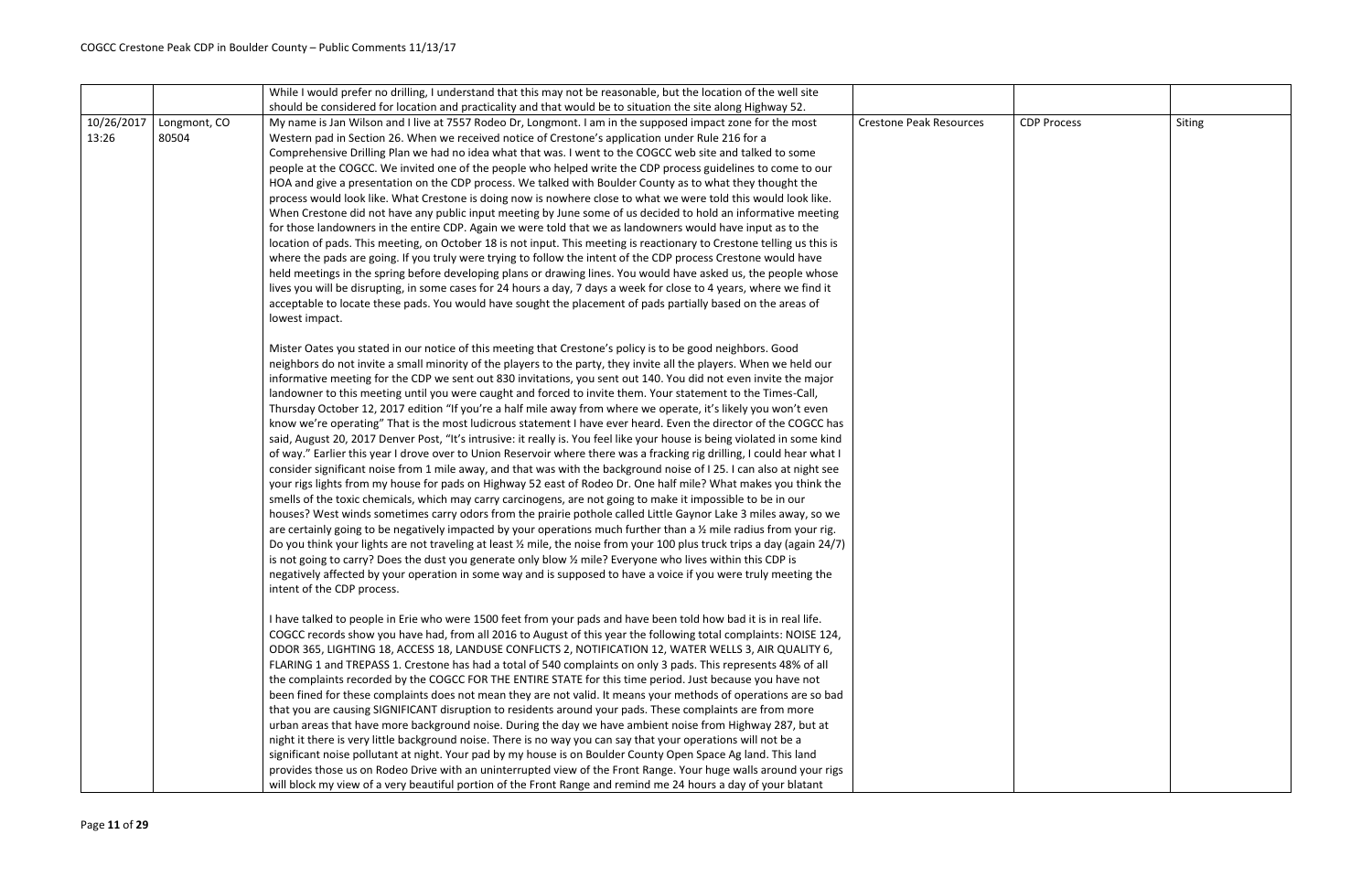|            |              | disregard of my property rights. The point is, you are now trying to force a very disruptive industrial use into a<br>suburban/agricultural setting. I do not understand why, when you have 12 square miles of ag and open space land<br>with 2 State Highways and really only 2 densely populated areas you are choosing to put your industrial use right<br>smack up to the two residential uses. Your application states that your wildlife consultants approved of the pad<br>locations as being the least disruptive to wildlife. I have been an Environmental Consultant since 1971. There is no<br>way a reputable wildlife/environmental consultant would locate a drilling/fracking pad in a flood plain next to a<br>heron rookery. Are these the only consultants you used to site your pads? You are showing truck routes on dirt<br>roads behind residences and pipelines going north and south from Highway 52. You will be fracking to our west<br>and driving trucks to our east, then fracking to our east with the trucks still there. MOVE ALL YOUR PADS TO<br>HIGHWAY 52 with the exception of the pad located in a flood zone. I don't care if the COGCC says you can drill and<br>frack in a flood plain. That is just too short sighted and stupid for thought. Ask the people who used to live in<br>Houston how well that idea works. Putting all your pads along Highway 52 is the only logical plan. You are in the<br>middle of the Niobara formation, not near the edge so the geology allows you to frack just about anywhere within<br>this 12 square mile area. Highway 52 can handle all the trucks, you have a straight shot to County Rd 7 with a<br>straight shot to your existing hub. There are very few residences along Highway 52, the noise level is already high<br>and there have been drilling pads on there in recent months. PLACE YOUR PADS IN THE AREA OF LEAST IMPACT.<br>NOT THE AREAS OF HIGHEST IMPACT. By placing your pads on Highway 52 you can consolidate your truck routes<br>and pipelines to be an efficient design. Mr. Oates you stated to the Times-Call, Thursday October 12, 2017 "As we<br>work through this, we want to address the issues that they take exception to immediately and make sure that at<br>least we're trying to meet in the middle on some of these things instead of picking sides and having conflict. That<br>does not add to the dialogue or finding solutions." You are not following the intent of the CDP process, placing<br>your pads in the areas of highest conflict with existing uses has created the conflict and choosing of sides. YOU are<br>not adding to the dialogue and you are sending the message you are not interested in finding solutions, you just<br>want your way. When one of my neighbors and I canvassed the area of 115th Street, Nebraska and Colorado Street<br>it was so very discouraging to hear almost all the people we talked to say " why try, it won't do any good. The<br>drillers just do what they want, the state just does what they say." That is a very sad commentary on the state of<br>the oil and gas industry and community relations. Crestone has a very wonderful opportunity here to set a<br>precedent in Colorado. They can demonstrate to the State how to work with the Community and County, in a<br>cooperative manor, placing pads in a pattern that is acceptable to the community. You can work in harmony with<br>the wishes of surrounding landowners instead of in opposition. I encourage you to set a positive precedent and not |                        |
|------------|--------------|--------------------------------------------------------------------------------------------------------------------------------------------------------------------------------------------------------------------------------------------------------------------------------------------------------------------------------------------------------------------------------------------------------------------------------------------------------------------------------------------------------------------------------------------------------------------------------------------------------------------------------------------------------------------------------------------------------------------------------------------------------------------------------------------------------------------------------------------------------------------------------------------------------------------------------------------------------------------------------------------------------------------------------------------------------------------------------------------------------------------------------------------------------------------------------------------------------------------------------------------------------------------------------------------------------------------------------------------------------------------------------------------------------------------------------------------------------------------------------------------------------------------------------------------------------------------------------------------------------------------------------------------------------------------------------------------------------------------------------------------------------------------------------------------------------------------------------------------------------------------------------------------------------------------------------------------------------------------------------------------------------------------------------------------------------------------------------------------------------------------------------------------------------------------------------------------------------------------------------------------------------------------------------------------------------------------------------------------------------------------------------------------------------------------------------------------------------------------------------------------------------------------------------------------------------------------------------------------------------------------------------------------------------------------------------------------------------------------------------------------------------------------------------------------------------------------------------------------------------------------------------------------------------------------------------------------------------------------------------------------------------------------------------------------------------------------------------------------------------------------------------------------------------------------------------------------------------------------------------------------------------------------------------------------------------------------------------------------------------------------------------------------------------------------------------------------------------------------------------------------------------------------------------------------------------------------------------------------------|------------------------|
| 10/27/2017 | Longmont, CO | continue the existing negative path that has been used in the past.<br>Thank you<br>I would like to make several comments concerning the Crestone CDP preliminary draft, and the public meetings                                                                                                                                                                                                                                                                                                                                                                                                                                                                                                                                                                                                                                                                                                                                                                                                                                                                                                                                                                                                                                                                                                                                                                                                                                                                                                                                                                                                                                                                                                                                                                                                                                                                                                                                                                                                                                                                                                                                                                                                                                                                                                                                                                                                                                                                                                                                                                                                                                                                                                                                                                                                                                                                                                                                                                                                                                                                                                                                                                                                                                                                                                                                                                                                                                                                                                                                                                                                 | Crestone Peak Resource |
| 12:54      | 80504        | held the 10/18 and 19.<br>Concerning the Crestone CDP preliminary draft -                                                                                                                                                                                                                                                                                                                                                                                                                                                                                                                                                                                                                                                                                                                                                                                                                                                                                                                                                                                                                                                                                                                                                                                                                                                                                                                                                                                                                                                                                                                                                                                                                                                                                                                                                                                                                                                                                                                                                                                                                                                                                                                                                                                                                                                                                                                                                                                                                                                                                                                                                                                                                                                                                                                                                                                                                                                                                                                                                                                                                                                                                                                                                                                                                                                                                                                                                                                                                                                                                                                        |                        |
|            |              | The primary issue I wish to raise is that the oil and gas locations have been proposed without any input from<br>surface owners, no justification for the sites chosen, and no alternative site analysis. This does not provide enough<br>information for surface owners, Crestone, and the COGCC to carry on discussions. Discussions that are assured in<br>Rule 216(a), and 216(d)(2).                                                                                                                                                                                                                                                                                                                                                                                                                                                                                                                                                                                                                                                                                                                                                                                                                                                                                                                                                                                                                                                                                                                                                                                                                                                                                                                                                                                                                                                                                                                                                                                                                                                                                                                                                                                                                                                                                                                                                                                                                                                                                                                                                                                                                                                                                                                                                                                                                                                                                                                                                                                                                                                                                                                                                                                                                                                                                                                                                                                                                                                                                                                                                                                                        |                        |
|            |              | We believe that if at all possible, well pad locations should be situated along Hwy. 52 where -<br>• There are fewer occupied buildings.<br>• The baseline noise level is higher.<br>. Existing road infrastructure is greater able to handle the substantial increase in truck traffic.                                                                                                                                                                                                                                                                                                                                                                                                                                                                                                                                                                                                                                                                                                                                                                                                                                                                                                                                                                                                                                                                                                                                                                                                                                                                                                                                                                                                                                                                                                                                                                                                                                                                                                                                                                                                                                                                                                                                                                                                                                                                                                                                                                                                                                                                                                                                                                                                                                                                                                                                                                                                                                                                                                                                                                                                                                                                                                                                                                                                                                                                                                                                                                                                                                                                                                         |                        |

| Crestone Peak Resources | <b>CDP Process</b> | Siting |
|-------------------------|--------------------|--------|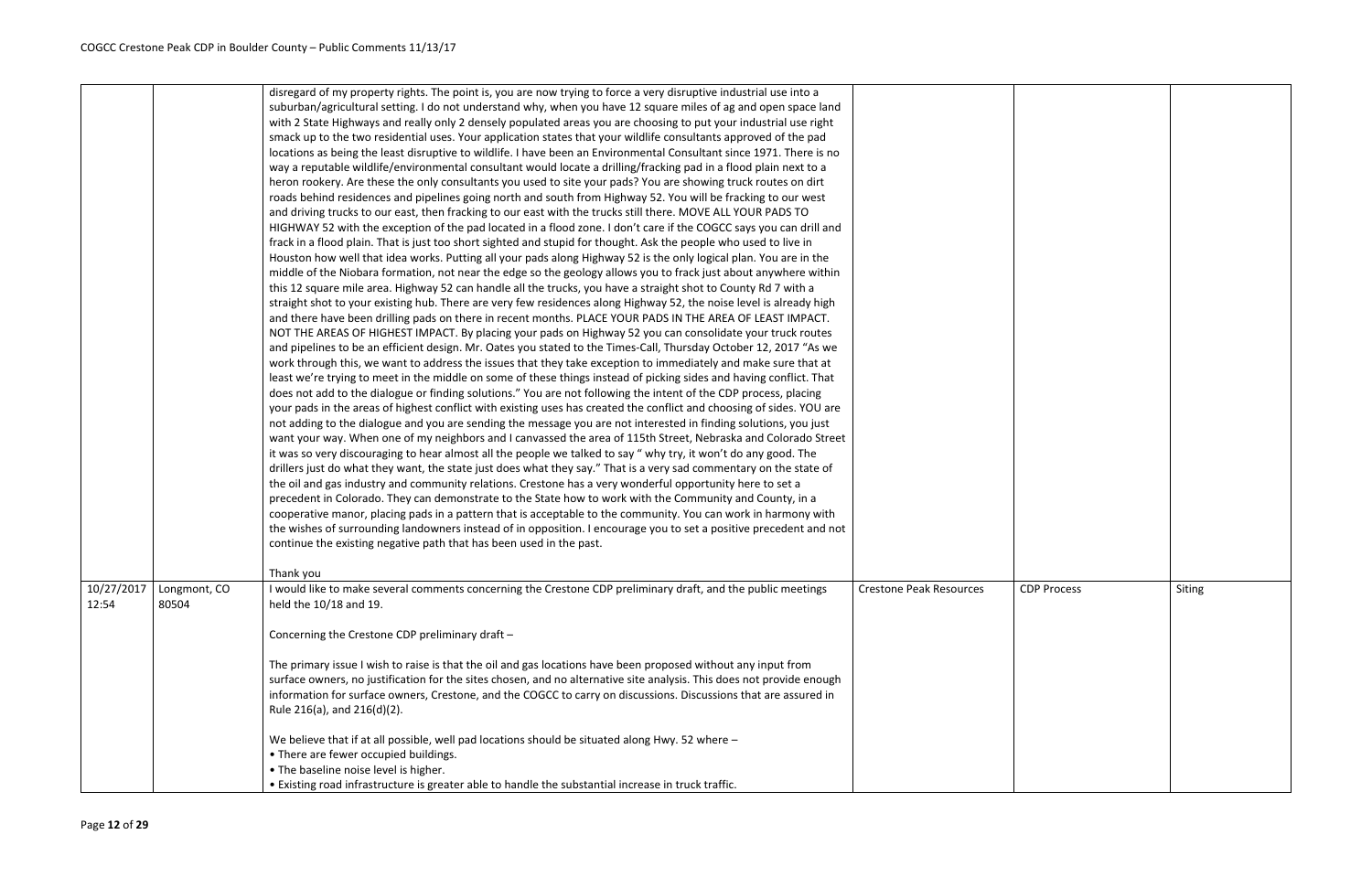|  | • Closer to existing oil and gas pipelines requiring less development.                                                 |  |
|--|------------------------------------------------------------------------------------------------------------------------|--|
|  | . Pad locations situated here can be located on either the north or south side of Hwy. 52 and well bores can be        |  |
|  | drilled north or south from any such location to cover the spacing units.                                              |  |
|  | • If Crestone will not consider this option for each of the 3 proposed pads outside this central development area      |  |
|  | we need to have a full justification and discussion as to why.                                                         |  |
|  | . We need to see the composite constraints map displayed at the public meeting, and justifications on current          |  |
|  | proposal to make more substantive suggestions.                                                                         |  |
|  |                                                                                                                        |  |
|  | Document quality and structure.                                                                                        |  |
|  | - The document refers to attachments by a capital letter yet the attachments on the COGCC web site are not             |  |
|  | labeled as such.                                                                                                       |  |
|  | - The document appears to be a scanned image only! Therefore, the text is not searchable making it unnecessarily       |  |
|  | difficult for readers to find content, cannot be copied for reference elsewhere, and cannot be highlighted in          |  |
|  | downloaded versions.                                                                                                   |  |
|  | - Sections are labeled poorly, e.g. "Rule 216.c.(1)-(12) - Informational Requirements", making referencing from        |  |
|  |                                                                                                                        |  |
|  | other documents more difficult than necessary. Though this reference to the rule 216 requirement is useful, add a      |  |
|  | more concise heading for this document.                                                                                |  |
|  | * Please have Crestone convert this document to a searchable pdf. It's not hard.                                       |  |
|  |                                                                                                                        |  |
|  | The statement in Rule 216.c.(1)-(12) (5), referring to hazardous waste containers, "Where practical, containers will   |  |
|  | be covered to limit odors and wildlife activity", is very concerning. Odors from hazardous materials are likely to be  |  |
|  | hazardous as well.                                                                                                     |  |
|  | • The list of emergency responders in (12) does not include Mountain View Fire Rescue which serves much of the         |  |
|  | CDP area.                                                                                                              |  |
|  |                                                                                                                        |  |
|  | • In Rule 216.d.(1)-(3)                                                                                                |  |
|  | o (3) A. Noise. Estimates of actual dB(A) and dB(C) levels should be provided in the CDP. If this is not possible than |  |
|  | maximum values as stated in Rule 802(b)(1) are assumed; 80/75 dB(A), 65 dB(C). Distance to nearest occupied            |  |
|  | structure should be provided for each proposed pad for purposes of assessing dB(C) levels. Understanding noise         |  |
|  | levels are critical to understanding impact of siting proposals.                                                       |  |
|  | • The maximum levels are distressing. 75 dB(A) at 350 ft. attenuates to 57.5 dB(A) at % mile. This is 25.5 dB louder   |  |
|  | than the recently measured nighttime 33 dB(A) (yes, it's a cheap iPhone meter but it compares with other rural         |  |
|  | studies). That is 220 times the noise level!                                                                           |  |
|  | . I'll further comment that these industrial noise levels may have been fine for one vertical well that was            |  |
|  | completed in 2 weeks. For a 36 well site that will take nearly 2 years to build, drill, and complete that level is not |  |
|  | tolerable in a residential or rural environment. And in our case we're talking about 2, 36-well pads (and a possible   |  |
|  | 3rd pad north of Oxford Rd.) and 4 years of excessive and disruptive noise.                                            |  |
|  |                                                                                                                        |  |
|  | o (3) D. Traffic Plan. It is stated that a traffic impact study will be completed as part of the well pad permitting   |  |
|  | process. It is not clear from COGCC but it appears that this will take place late in the CDP approval process. That    |  |
|  | restricts time for review and response. Traffic impacts are critical to stakeholders understanding of the impacts of   |  |
|  | the siting proposals.                                                                                                  |  |
|  |                                                                                                                        |  |
|  |                                                                                                                        |  |
|  | Concerning the public meetings held 10/18 at Vine Life Church                                                          |  |
|  | . The meeting at Vine Life Church on 10/18 was informative but limited.                                                |  |
|  | • The information provided as to how the proposed well pad locations were derived was useful. This information         |  |
|  |                                                                                                                        |  |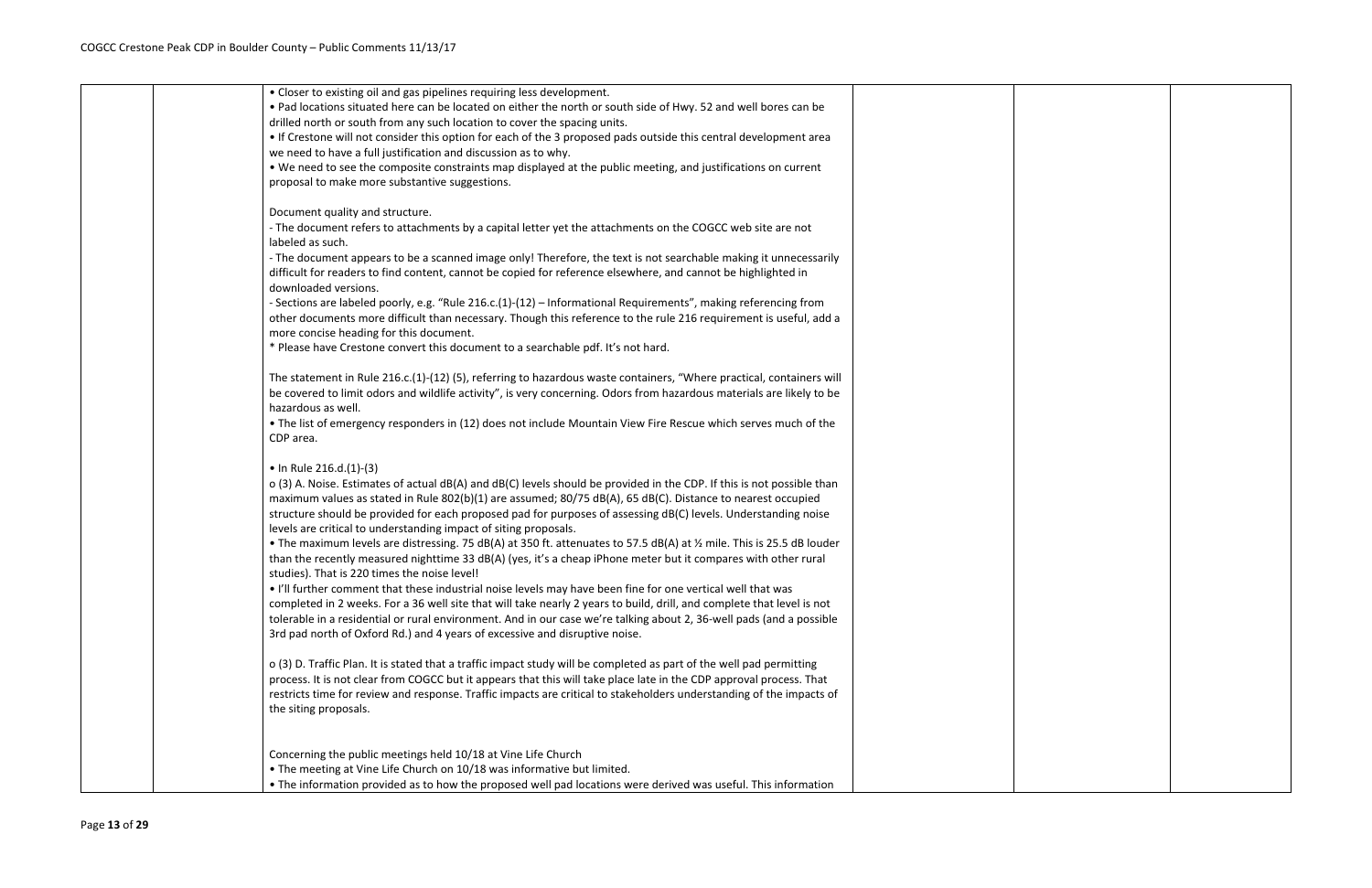|                     |                  | should have been provided in the preliminary draft CDP to allow us to review, analyze and develop questions                                                                                                                       |                         |                    |
|---------------------|------------------|-----------------------------------------------------------------------------------------------------------------------------------------------------------------------------------------------------------------------------------|-------------------------|--------------------|
|                     |                  | before the meeting.                                                                                                                                                                                                               |                         |                    |
|                     |                  | It is still incomplete -                                                                                                                                                                                                          |                         |                    |
|                     |                  | • The individual layers showing buffer constraints were made available on the COGCC web site. The composite                                                                                                                       |                         |                    |
|                     |                  | map was not, and needs to be made available to stakeholders for further analysis.                                                                                                                                                 |                         |                    |
|                     |                  | • There was no justification as to why the proposed sites are "optimal" as opposed to other possible sites.                                                                                                                       |                         |                    |
|                     |                  | . The lead time of 5 days to review the draft in preparation for the meeting was quite inadequate.                                                                                                                                |                         |                    |
|                     |                  | • Attendance was restricted to those residing 1/2 mile from a proposed pad.                                                                                                                                                       |                         |                    |
|                     |                  | o This is not acceptable and contradicts Rule 216(d)(2) that states "The operator shall inviteall surface owners to                                                                                                               |                         |                    |
|                     |                  | participate in the development of the Comprehensive Drilling Plan."                                                                                                                                                               |                         |                    |
|                     |                  | • The hour and a half duration was not sufficient.                                                                                                                                                                                |                         |                    |
|                     |                  | . What occurred that evening was a reasonable comment and Q&A session but it was not a discussion, dialogue                                                                                                                       |                         |                    |
|                     |                  | was limited. Discussion cannot really occur in 3 minutes. Comments were supposedly recorded by Crestone                                                                                                                           |                         |                    |
|                     |                  | representatives and will be considered for the next draft. There was no back and forth discussion to allow for                                                                                                                    |                         |                    |
|                     |                  | further explanation from either Crestone reps or stakeholders, or to ensure that comments are understood and                                                                                                                      |                         |                    |
|                     |                  | will be answered fully.                                                                                                                                                                                                           |                         |                    |
|                     |                  | • Again, Rule 216 provides for the opportunity for surface owners to participate in discussions!                                                                                                                                  |                         |                    |
|                     |                  | Concerning phone-in meeting on 10/19                                                                                                                                                                                              |                         |                    |
|                     |                  | . Phone-in and web based meetings are very impersonal and limit interaction.                                                                                                                                                      |                         |                    |
|                     |                  | • I see the advantage of a call-in that provides surface owners who simply cannot attend an in-person meeting an                                                                                                                  |                         |                    |
|                     |                  | opportunity to ask questions. I believe more in-person meetings are needed.                                                                                                                                                       |                         |                    |
|                     |                  | • Highly problematic.                                                                                                                                                                                                             |                         |                    |
|                     |                  | o Calls were dropped and people could not reconnect.                                                                                                                                                                              |                         |                    |
|                     |                  | o Web site questions were sometimes lost or truncated.                                                                                                                                                                            |                         |                    |
|                     |                  | • In-person meeting are highly preferable to phone-in meetings and more should be scheduled.                                                                                                                                      |                         |                    |
| 10/29/2017<br>17:15 | Denver, CO 80439 | In looking over Rule 216, d2, I note that it says in part "The operator(s) shall invite , all surface owners to<br>participate in the development of the Comprehensive Drilling Plan." (This is separate from the public meetings | Other                   | <b>CDP Process</b> |
|                     |                  | requirement.) By "all surface owners", this would reasonably be all the official "application area" surface owners.                                                                                                               |                         |                    |
|                     |                  | In surveying some of these surface owners, none were involved in the development of the CDP. This is a blatant                                                                                                                    |                         |                    |
|                     |                  | violation of this rule, and one that must necessitate the rejection of the current CDP and the start of a new process                                                                                                             |                         |                    |
|                     |                  | in which all application area surface owners have the opportunity to participate in the development of the CDP.                                                                                                                   |                         |                    |
|                     |                  | Otherwise, the COGCC may be opening itself up to legal action.                                                                                                                                                                    |                         |                    |
| 10/30/2017          | Erie, CO 80516   | I am resident of Boulder County, Erie approximately 1400 ft from a 15 well pad site in Weld County and                                                                                                                            | Oil and Gas Development | Health & Saf       |
| 13:24               |                  | approximately 25 feet from an Anadarko gas gathering line.                                                                                                                                                                        |                         |                    |
|                     |                  | Since mid-December of last year, my family and our neighbors suffered through increasingly stench filled days and                                                                                                                 |                         |                    |
|                     |                  | nights. As the drilling neared its end, the stench became stronger and nearly constantly permeated throughout the                                                                                                                 |                         |                    |
|                     |                  | eastern side of our neighborhood.                                                                                                                                                                                                 |                         |                    |
|                     |                  | The next phase of well production brought on intense noise pollution. The noise immediately caused us to suffer                                                                                                                   |                         |                    |
|                     |                  | from sleepless nights, I lived 3300 feet from the joint completions site. I cannot fathom how intense this noise<br>pollution is for those that live closer.                                                                      |                         |                    |
|                     |                  | These experiences are not okay. It is not okay for an industrial site to move in across the street from my house,                                                                                                                 |                         |                    |
|                     |                  | disrupt our lives, and put our health and safety at risk. In my mind, Oil and gas operations do not make good                                                                                                                     |                         |                    |

| Other                   | <b>CDP Process</b>       |        |
|-------------------------|--------------------------|--------|
| Oil and Gas Development | Health & Safety Concerns | Siting |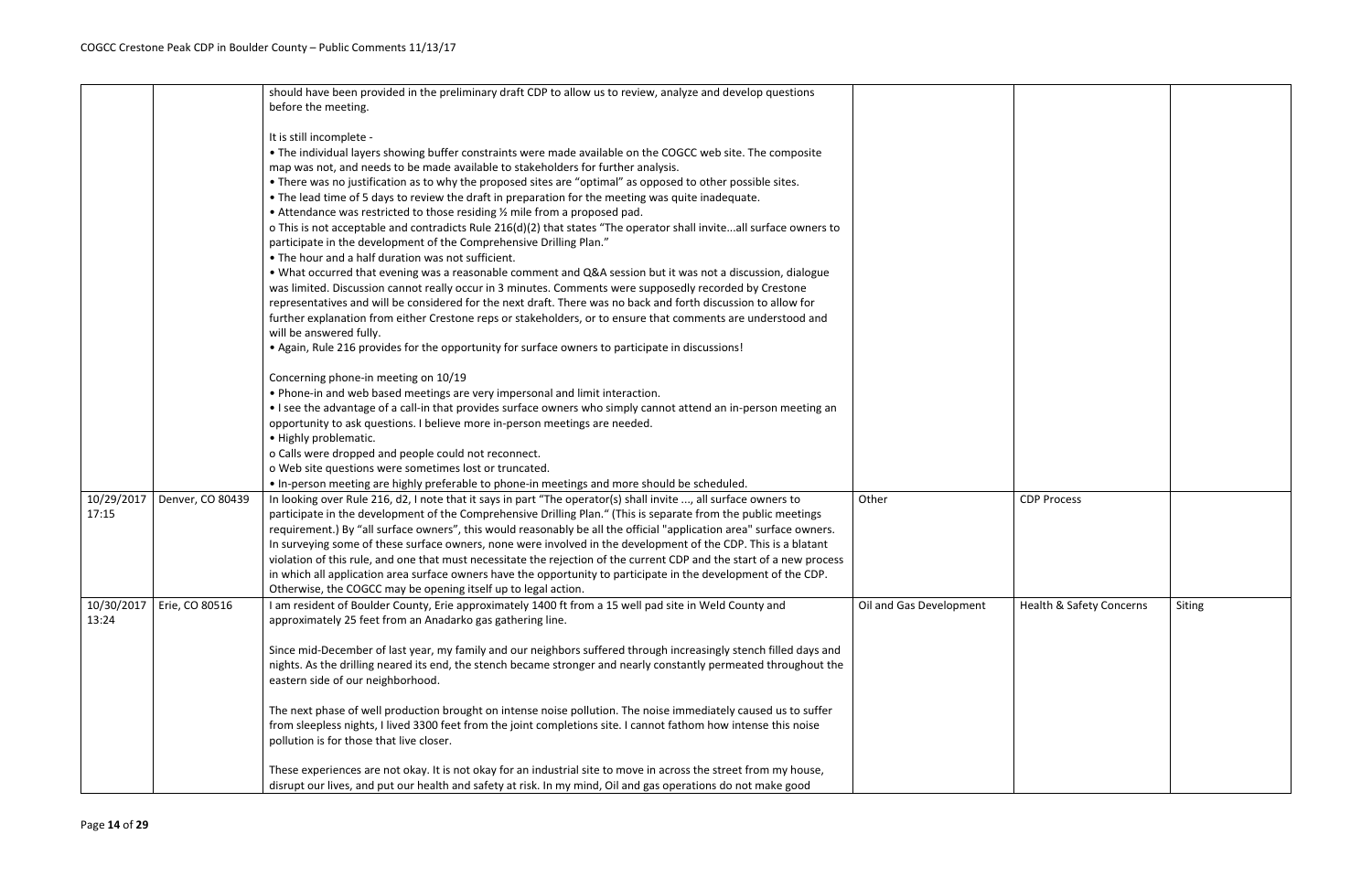|                     |                       | neighbors. They are noisy, smelly and non-communicative. I cannot believe that the COGCC, the state and our local<br>municipalities sit idly by while Oil and Gas fills multiple neighborhoods with noise, air, and light pollution,<br>endangering our communities health, our investments in our homes, our schools, and is but one of the major<br>factors ruining the peaceful nature of our town.                                                                                                                                                                                                                                                                                                                                                                                                                                                                                                                                                                                                                                                                                                                                                                                                                                                                                                                                                                                                                                                                                                                                                                                                                                                                                                                                                                                                                                           |                                |
|---------------------|-----------------------|--------------------------------------------------------------------------------------------------------------------------------------------------------------------------------------------------------------------------------------------------------------------------------------------------------------------------------------------------------------------------------------------------------------------------------------------------------------------------------------------------------------------------------------------------------------------------------------------------------------------------------------------------------------------------------------------------------------------------------------------------------------------------------------------------------------------------------------------------------------------------------------------------------------------------------------------------------------------------------------------------------------------------------------------------------------------------------------------------------------------------------------------------------------------------------------------------------------------------------------------------------------------------------------------------------------------------------------------------------------------------------------------------------------------------------------------------------------------------------------------------------------------------------------------------------------------------------------------------------------------------------------------------------------------------------------------------------------------------------------------------------------------------------------------------------------------------------------------------|--------------------------------|
|                     |                       | I have researched the health impacts of fracking. I even read the very few articles stating the overall benefits of<br>fracking. The research that has shown no negative health impacts of living in such close proximity to fracking sites<br>has not held up. It is unequivocal in my mind, as a Ph.D. level biomedical scientist, that living this close to<br>unconventional hydraulic fracturing and the numerous other wells in Boulder and Weld counties is detrimental to<br>my health, your health, and the health of my family and neighbors.                                                                                                                                                                                                                                                                                                                                                                                                                                                                                                                                                                                                                                                                                                                                                                                                                                                                                                                                                                                                                                                                                                                                                                                                                                                                                          |                                |
|                     |                       | Now, both Crestone and Extraction are looking to expand into Boulder County. Crestone wants to place 2, 36 well<br>pad sites within a mile of my home. BTW, I was not allowed in to their "public meeting," despite this fact. One of<br>these pad sites is in a floodplain. The other is a mere feet from the floodplain. With the 2013 floods, one of the<br>storage tanks from a well site 1000 ft from my home was knocked over. Do not allow these future wells to be<br>placed in or near the floodplain. We do not need any community disasters from illogical placement of pad sites in<br>or near floodplains.                                                                                                                                                                                                                                                                                                                                                                                                                                                                                                                                                                                                                                                                                                                                                                                                                                                                                                                                                                                                                                                                                                                                                                                                                          |                                |
|                     |                       | The Extraction proposal for drilling in Lafayette, is potentially going to be placed across the street from my 3 year<br>old and 6 month old nieces. Or, potentially next door to an Elementary school. A Title 1 Elementary school, with<br>64% minority students and nearly 47% of the students living in poverty. It is not okay to prey upon the young and<br>the poor, upon people who are different from the majority, and upon these young children and families just so<br>more oil and gas, that we do not need, is extracted at the expense of these vulnerable people's health and safety.                                                                                                                                                                                                                                                                                                                                                                                                                                                                                                                                                                                                                                                                                                                                                                                                                                                                                                                                                                                                                                                                                                                                                                                                                                            |                                |
|                     |                       | Now is the time to start denying more drilling permits. No drills, no wells, no pipelines.                                                                                                                                                                                                                                                                                                                                                                                                                                                                                                                                                                                                                                                                                                                                                                                                                                                                                                                                                                                                                                                                                                                                                                                                                                                                                                                                                                                                                                                                                                                                                                                                                                                                                                                                                       |                                |
|                     |                       | Thank you.                                                                                                                                                                                                                                                                                                                                                                                                                                                                                                                                                                                                                                                                                                                                                                                                                                                                                                                                                                                                                                                                                                                                                                                                                                                                                                                                                                                                                                                                                                                                                                                                                                                                                                                                                                                                                                       |                                |
| 10/31/2017<br>15:28 | Erie CO. 80516        | we moved here in november of 1991.Our 9 acre ranch was separated from a 350 acre deal with boulder county who<br>purchased it from a member of my family for open space. Boulder county continues to keep it as open space and<br>always working hard to maintain water levels, bugs and weeds. but they're largest has been to increase wildlife in this<br>valley. We have a lakes, ponds, Boulder creek, all for our geese ducks, deer, bald eagles and coyotes. We as<br>property owners paid a huge amount of money to buy propertys along these open space boundaries. We are also<br>reminded in property tax statements. My point is I wonder if Crestone see's the damage they would be doing by<br>putting a location right in the middle of this valley. I farm the land directly across the street from this possible site and<br>th this valley with the snow peak mountain views are spectacular. I also drive semi's part time for a living and I<br>cannot bring my truck home because all of our streets are 13 ton weight limits, but yet the trucking route would be<br>hwy. 52 to county line south (13 ton) to kenosha west(13 ton) to 119th south(13 ton). Why not just put the site at a<br>easier and more cost affective spot where drilling riggs have easier access , bigger and better built roads. That<br>location would be at hwy. 52 and county line rd The town of Erie 6 months ago approved a 116 custom home site<br>directly across the street from jasper rd. site also. To conclude, dispite I am a mineral rights owner, I highly doubt my<br>mineral royaltys are going to outweigh my property value dispite you know our taxes, noise traffic and ozone levels<br>will rise.I strongly urge that you reconsider your site proposal and move elsewhere so you won't interupt this<br>wonderful valley. | Oil and Gas Development        |
| 10/31/2017<br>22:41 | Erie, CO 80516        | Why can't the Section 11 drilling location be moved directly north to the north edge of Section 2 on the Vicklund<br>parcel, with directional drilling towards the south to cover the same area? This Section 2 location would be close to<br>existing commercial land use (The Tree Farm) along heavily-trafficked and noisy Highway 52, instead of in scenic<br>open space near historic residences as proposed in Section 11. Furthermore, it could utilize the proposed pipeline<br>that runs along 52 and through vacant land, instead of requiring the proposed pipeline segment through Section 12                                                                                                                                                                                                                                                                                                                                                                                                                                                                                                                                                                                                                                                                                                                                                                                                                                                                                                                                                                                                                                                                                                                                                                                                                                        | <b>Crestone Peak Resources</b> |
|                     |                       | that will pass within 100-150 feet of more than 75 homes in Kenosha Farms, Kenosha Estates, and Erie Village.                                                                                                                                                                                                                                                                                                                                                                                                                                                                                                                                                                                                                                                                                                                                                                                                                                                                                                                                                                                                                                                                                                                                                                                                                                                                                                                                                                                                                                                                                                                                                                                                                                                                                                                                    |                                |
| 10/31/2017<br>23:13 | Longmont, CO<br>80504 | I object to the Section 11 well site, but support the well sites along Highway 52. The Highway 52 sites available are<br>better suited for construction access, operations truck traffic, perpetual traffic, noise, light pollution, and dust. I would                                                                                                                                                                                                                                                                                                                                                                                                                                                                                                                                                                                                                                                                                                                                                                                                                                                                                                                                                                                                                                                                                                                                                                                                                                                                                                                                                                                                                                                                                                                                                                                           | <b>Crestone Peak Resources</b> |

| Oil and Gas Development        | Property Values and Land<br>Use     | Traffic/Access |
|--------------------------------|-------------------------------------|----------------|
| <b>Crestone Peak Resources</b> | Health & Safety Concerns            | Siting         |
|                                |                                     |                |
| <b>Crestone Peak Resources</b> | <b>Health &amp; Safety Concerns</b> | Siting         |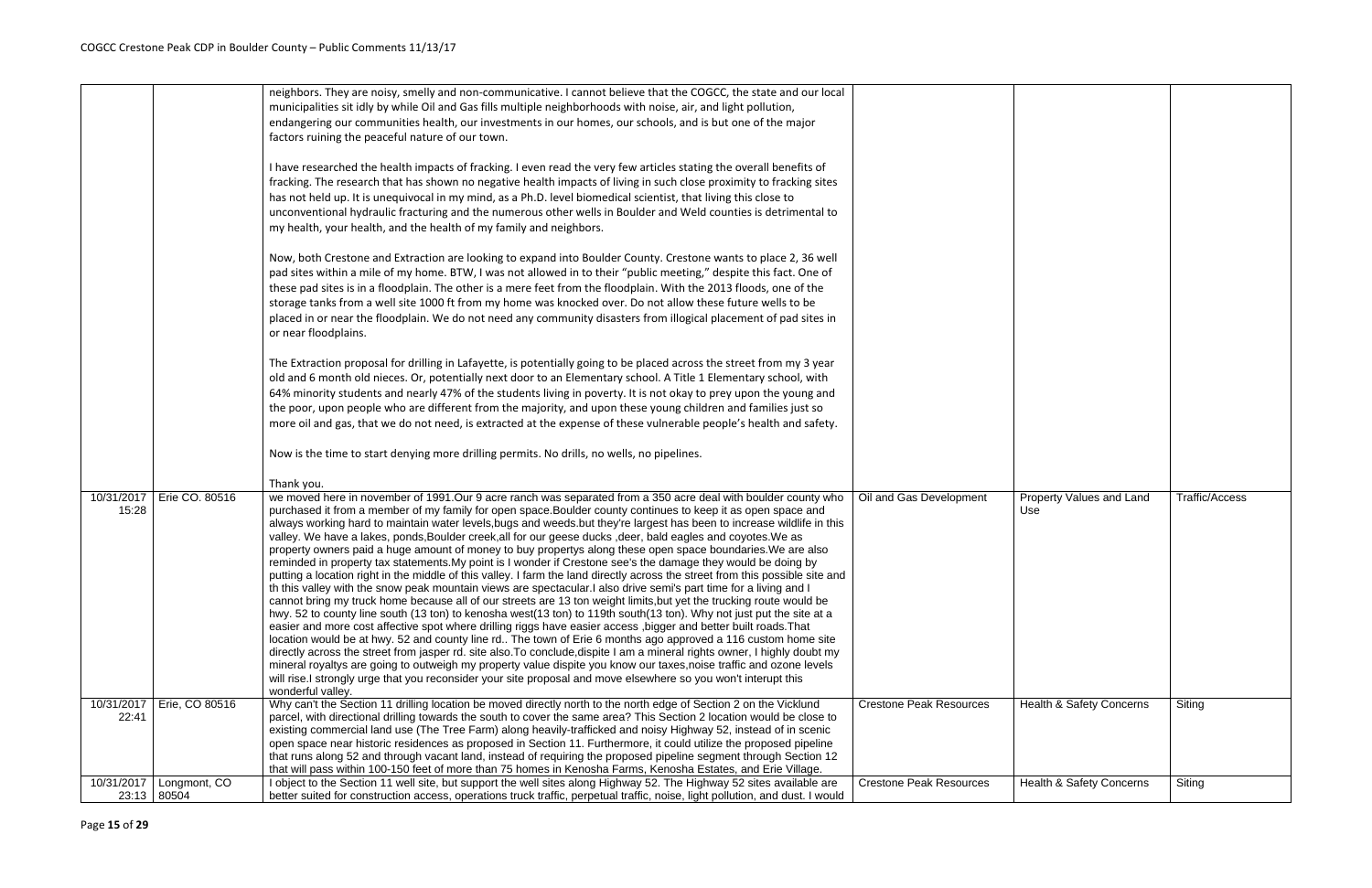| 11/1/2017          | Erie, CO 80516       | like to see in the CDP plans for water quality monitoring and air quality monitoring for the life of the wells, not just for<br>one year. I would like Crestone to discuss with private land owners who are willing to negotiate the wells on their<br>land. If the well are on County Open Space, then it would be fair for Crestone to compensate the taxpayers,<br>including my family for the taxes we have paid to purchase that land, just as you would compensate a private<br>surface owner.<br>I respectfully condemn the practice of fracking near my community and river habitat. The infrastructure required for                                                                                                                                                   | <b>Crestone Peak Resources</b> | Health & Safety Concerns        | Health & Safety |
|--------------------|----------------------|--------------------------------------------------------------------------------------------------------------------------------------------------------------------------------------------------------------------------------------------------------------------------------------------------------------------------------------------------------------------------------------------------------------------------------------------------------------------------------------------------------------------------------------------------------------------------------------------------------------------------------------------------------------------------------------------------------------------------------------------------------------------------------|--------------------------------|---------------------------------|-----------------|
| 7:33               |                      | drilling and extraction creates noise and pollution hazards that haven't been adequately mitigated or addressed. The<br>amount of proposed new wells will tank property values for years to come. Traffic is also impacted for both motorists<br>and cyclists (especially cyclists). The long-term risk to the environment is my primary concern. Until you tell us<br>specifically what chemicals are being injected into the earth, we can't even begin to have a conversation. The land<br>and water is not yours to exploit.                                                                                                                                                                                                                                               |                                |                                 |                 |
| 11/1/2017<br>10:04 | Erie, CO 80516       | As nearby property owners (north of your proposed site), we vehemently oppose the Section 11 well site proposal,<br>for just about every possible reason: nesting herons and eagles in the nearby cottonwoods, general wildlife<br>concerns, construction / well truck traffic concerns, not to mention the myriad negative effects on local properties /<br>residences and, of course, peoplethe list goes on, and on. Put your wells off of 52 where they can be easily<br>accessed, where the effects on the wildlife, our lives, and our property values won't be as extreme. Please know that<br>we are sending this Section 11 proposed well plan to every wildlife conservation organzation we can find. Bad, bad<br>idea. Think. Please think. This is out of control. | Oil and Gas Development        | Property Values and Land<br>Use | Wildlife        |
| 11/1/2017<br>15:52 | Longmont CO<br>80504 | Crestone has proposed 2 pads on the south side of Oxford Road that are 1 1/4 miles of each other and we will be in<br>the middle of those two pads. There is the strong likelihood of more pads just on the north side of Oxford Road with<br>the recent application from 8 North. Three pads, all within $\frac{1}{4}$ - 1 mile from the numerous residences turns our once<br>quiet, rural area, supposedly protected by preserved open space to a noisy, smelly, busy, potentially unhealthy<br>highly industrialized zone. This is a frightening prospect.                                                                                                                                                                                                                 | <b>Crestone Peak Resources</b> | Health & Safety Concerns        | Siting          |
|                    |                      | The 3 proposed Crestone well pad locations at the northern and southern extremes of the CDP area should be<br>moved to the more suitable Hwy 52 corridor where there are fewer occupied buildings; better road infrastructure;<br>and the baseline noise level is higher. Crestone needs to fully justify why such locations are not feasible.<br>In the October 18 meeting, we were shown a composite constraints map which Crestone "used" to determine areas                                                                                                                                                                                                                                                                                                                |                                |                                 |                 |
|                    |                      | where development could take place. At a request from an attendee, we were told that this would be made available<br>on the COGCC website. To-date, we have not seen the map.<br>Additionally, when asked about truck traffic, we were told that traffic analysis would take place just before Form 2A                                                                                                                                                                                                                                                                                                                                                                                                                                                                         |                                |                                 |                 |
|                    |                      | application. At that point mitigation measures would be considered. It would seem to me that impacts due to truck<br>traffic would be part of the criteria for siting pads.<br>Even at 1/2 mile distance from these pads, the max noise levels allowed by commission rules, will result in a                                                                                                                                                                                                                                                                                                                                                                                                                                                                                   |                                |                                 |                 |
|                    |                      | substantial increase in our noise level. These noise levels may have been fine for one well that is completed in 2<br>weeks. For a 36 well site that will take nearly 2 years to drill and complete in a residential or rural area, this level is<br>not tolerable.                                                                                                                                                                                                                                                                                                                                                                                                                                                                                                            |                                |                                 |                 |
|                    |                      | In our case in sections 25 and 26, we are talking about 2, 36 well pads (and a possible 3rd pad north of Oxford Rd.)<br>for four years. This will be unbearable for people who normally have their windows open at night.                                                                                                                                                                                                                                                                                                                                                                                                                                                                                                                                                      |                                |                                 |                 |
|                    |                      | The residences east of the proposed pad site on section 26 are downwind. There are enough complaints from these<br>kinds of developments pertaining to noise, odors, and not to mention the risk from gaseous fumes. As one<br>stakeholder at the meeting said: noise does not stop at 1/2 mile, odors and fumes do not stop at 1/2 mile.                                                                                                                                                                                                                                                                                                                                                                                                                                      |                                |                                 |                 |
|                    |                      | The residents of the northern and south/south eastern boundaries have not been invited to discuss pad siting -<br>Crestone had 6 months to sit down with us. Instead, out of the 800 plus property owners in the CDP area, only 140<br>were invited on October 18 and 19 - that is only 18%. These number only represent the property owners - not the<br>entire population in these areas.                                                                                                                                                                                                                                                                                                                                                                                    |                                |                                 |                 |
|                    |                      | If we're not going to be able to stop this train, re-siting of the pads on Hwy 52 is a better mitigation measure to the<br>negative impacts of this development on people, their quality of life, the environment and the flora and fauna that live                                                                                                                                                                                                                                                                                                                                                                                                                                                                                                                            |                                |                                 |                 |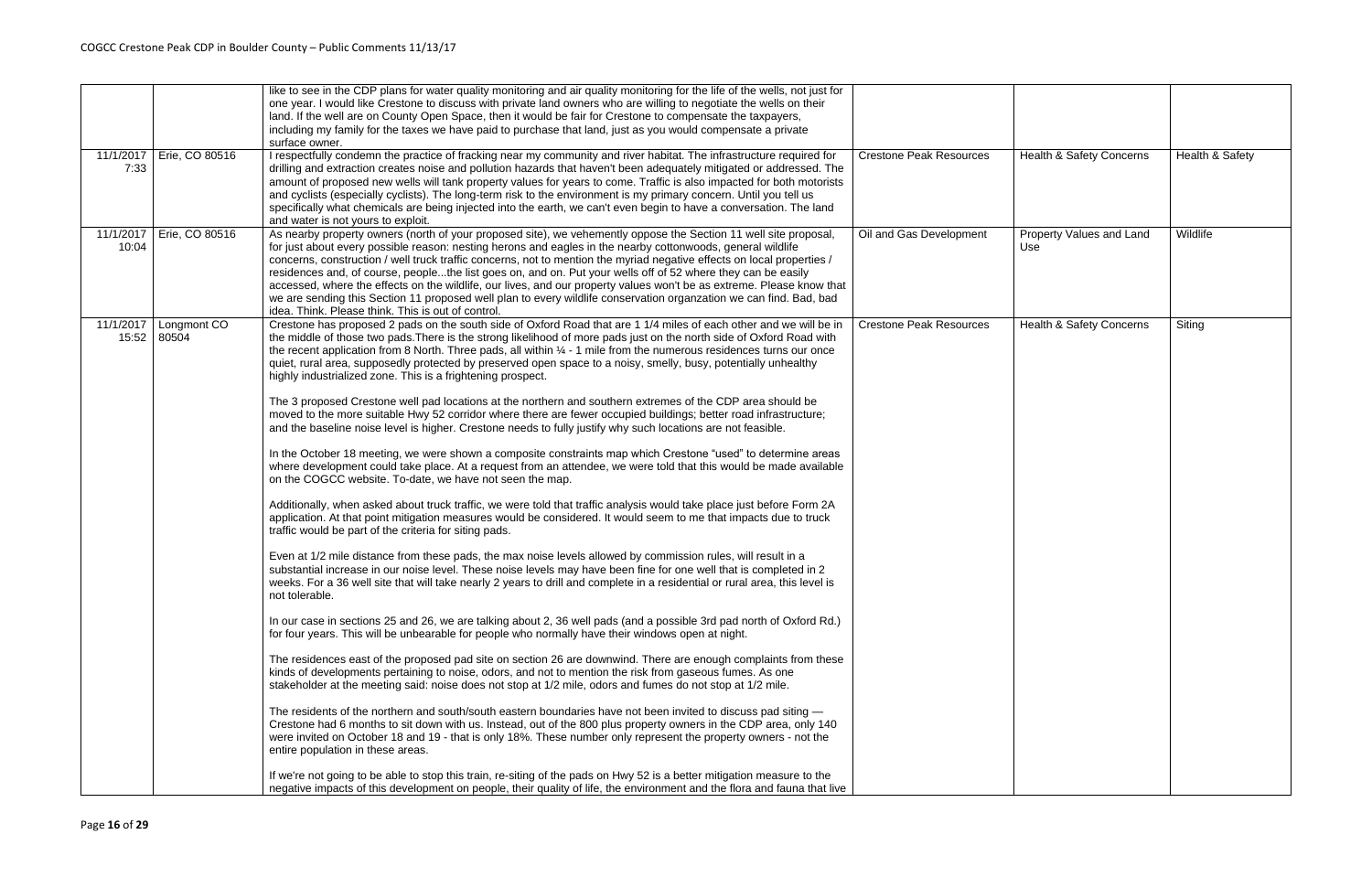|                                                    | in it.                                                                                                                                                                                                                                                                                                                                                                                                                                                                                                                                                                                                                                                                                                                                                                                                                                                                                                                                                                                                                                                                                                                                                                                                                                                                                                                                                                                                                                                                                                                                                                                                                                                                                                                                                                                                                                                                                                      |                                           |                          |                                |
|----------------------------------------------------|-------------------------------------------------------------------------------------------------------------------------------------------------------------------------------------------------------------------------------------------------------------------------------------------------------------------------------------------------------------------------------------------------------------------------------------------------------------------------------------------------------------------------------------------------------------------------------------------------------------------------------------------------------------------------------------------------------------------------------------------------------------------------------------------------------------------------------------------------------------------------------------------------------------------------------------------------------------------------------------------------------------------------------------------------------------------------------------------------------------------------------------------------------------------------------------------------------------------------------------------------------------------------------------------------------------------------------------------------------------------------------------------------------------------------------------------------------------------------------------------------------------------------------------------------------------------------------------------------------------------------------------------------------------------------------------------------------------------------------------------------------------------------------------------------------------------------------------------------------------------------------------------------------------|-------------------------------------------|--------------------------|--------------------------------|
|                                                    | Thank you.                                                                                                                                                                                                                                                                                                                                                                                                                                                                                                                                                                                                                                                                                                                                                                                                                                                                                                                                                                                                                                                                                                                                                                                                                                                                                                                                                                                                                                                                                                                                                                                                                                                                                                                                                                                                                                                                                                  |                                           |                          |                                |
| Lafayette, Colorado<br>11/2/2017<br>22:17<br>80026 | Thanks for letting us speak at Crestone's first meeting on October 18, 2017 and do appreciate the CDP process.<br>We are impacted by the site at the southern end (section 11) and live directly south approximately 1000ft from this<br>site.<br>We are strongly opposed to having a drill site so close to housing/people.<br>What we would like to see is that 36 wells site in section 11 be moved closer to Highway 52 with access<br>to the site via Highway 52 where there would be much less housing/people, noise, lighting,<br>air pollution, land, water, wetlands, nature and wildlife impacts.<br>This would also cause much less truck traffic on Kenosha/119th/Jasper/etc. and lessen the truck<br>road damage/noise impacts to the surrounding areas. Since this section 11 is located in the floodplain,<br>I find it difficult to understand how this well site can exist in a floodplain which flooded 4 years ago.<br>Also note that the noise/pollution from this site will affect the new housing development on Jasper Road (have<br>the developers been notified?). Also, since this is Boulder county open space, which is paid for by<br>the Boulder County citizens, should they all not be alerted to what is happening to the land they own?<br>Please consider moving as many sites as possible towards Highway 52 since the current locations are<br>in a natural area which will be greatly impacted by all the industrial impacts of fracking.                                                                                                                                                                                                                                                                                                                                                                                                                             | <b>Hydraulic Fracturing</b><br>(Fracking) | Health & Safety Concerns | Site Specific<br>Sensitivities |
| 11/3/2017<br>Longmont<br>7:26                      | We feel this project will greatly impact our area in a negative way, invading our infrastructure, wildlife, land use,<br>most importantly the surrounding area we house our animals, have our home and enjoy the views we purchased<br>this property for . This area is in a highly designated flood plane and the risks are exponentially dangerous in the<br>unlikely event of another natural disaster like 2013. We equivocally deny the approval of these structures as land<br>owners and will voice our concerns and be present to fight this going forward.<br>Tom and Stacie Holbel                                                                                                                                                                                                                                                                                                                                                                                                                                                                                                                                                                                                                                                                                                                                                                                                                                                                                                                                                                                                                                                                                                                                                                                                                                                                                                                | Oil and Gas Development                   | Infrastructure           | Health & Safety                |
| 11/3/2017<br>Longmont, CO<br>16:50<br>80503        | <b>Crestone Peak Resources</b><br>c/o Jamie Jost<br>RE: Comments on pad locations<br>11/02/2017<br>Dear Crestone Peak Resources ("Crestone"),<br>Kenosha Road Property Owners ("Kenosha RPO") thank you for the opportunity to comment on this CDP proposal.<br>To be clear, the Kenosha RPO would prefer that no additional oil and gas development occur in Boulder County.<br>Boulder County is a great place to live and work, in part, because of our tremendous quality of place. Industrial oil<br>and gas development is not an asset to that quality of place but a liability. Oil and gas development is also<br>inconsistent with residential land uses.<br>However, if additional oil and gas development must occur in Boulder County, Kenosha RPO believe that the<br>locations must be chosen using objective criteria. The "exclusion areas analysis" you used was very helpful, but did<br>not take into account additional factors that would help limit the impacts of your proposed development on the<br>environment and the residents living within the CDP area.<br>The following is the criteria that Kenosha Road proposes as most important in your siting decision. The locations<br>should: 1) be at least 1,500 feet from homes, 2) be located along a main transportation route, 3) be outside of the<br>floodplain, 4) utilize existing well pads when possible, 5) consolidate wells when possible and 6) result in a net<br>decrease in surface disturbance.<br>1) At least 1,500 feet from homes: Crestone has already applied a 1,000-foot setback criteria in its "Exclusion Area<br>Analysis." Kenosha RPO believe that the 1,000 foot setback is too close to even a single home given the highly-<br>industrialized nature of these facilities. The well pads in the alternative proposals we have developed are no closer<br>than 1,500 feet from the closest home. | Other                                     | Health & Safety Concerns | Siting                         |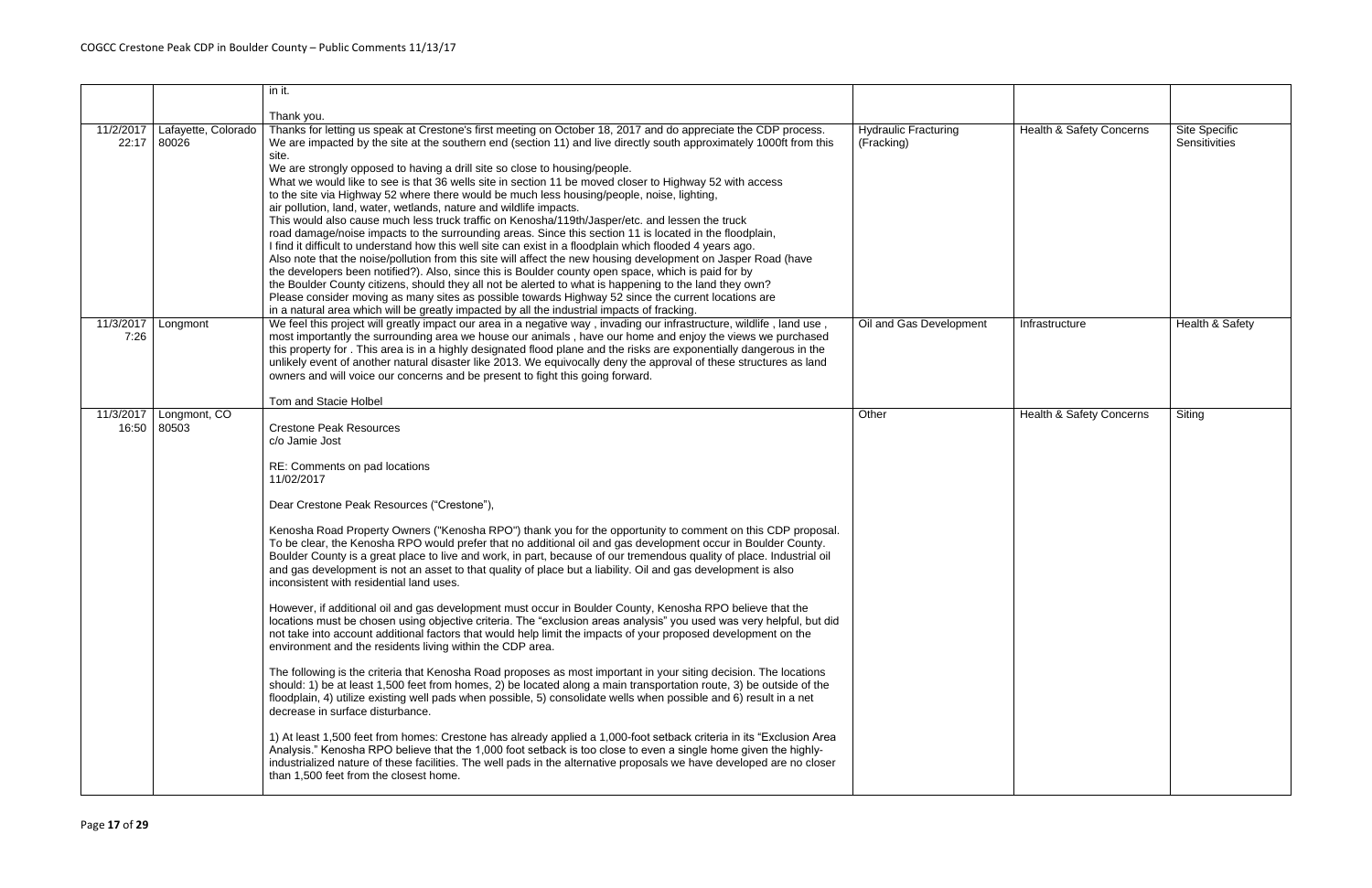|  | 2) Located along a main transportation route: The tremendous number of truck trips that will be required for all the<br>well pads should dictate that that each location have easy access to a main road. Smaller roads such as Kenosha<br>Road and 119th Street are not equipped to handle this type of truck traffic; the roads are narrow, with no shoulders,<br>and a particularly tight turning radii. Instead, we have proposed all well pads to be located along Mineral Road (State<br>Highway 52). The state highway is wide, with substantial shoulders, and built to withstand heavy truck traffic. It is<br>also a road that has very few homes. The alternative proposals we have developed would allow trucks to enter<br>directly from and exit directly onto Highway 52. This would presumably minimize road construction costs for<br>Crestone as well. |
|--|--------------------------------------------------------------------------------------------------------------------------------------------------------------------------------------------------------------------------------------------------------------------------------------------------------------------------------------------------------------------------------------------------------------------------------------------------------------------------------------------------------------------------------------------------------------------------------------------------------------------------------------------------------------------------------------------------------------------------------------------------------------------------------------------------------------------------------------------------------------------------|
|  | 3) Outside of the floodplain: The current proposal sites one location just outside the floodplain and sites another well<br>pad within the floodplain – both of these areas are not just in the floodplain, but they both actually flooded in 2013.<br>This is contrary to Boulder County regulations and completely unnecessary. The floodplain and associated stream<br>corridor are also important wildlife habitat. The alternative locations we have chosen pull all the wells out of the<br>floodplain.                                                                                                                                                                                                                                                                                                                                                            |
|  | 4) Utilize existing well pads when possible: There are currently 95 oil and gas locations within the 12-square mile<br>CDP area. If additional oil and gas development is going to occur, it makes more economic and environmental<br>sense to use existing locations rather than developing new locations. It also minimizes construction impacts to<br>residents.                                                                                                                                                                                                                                                                                                                                                                                                                                                                                                      |
|  | 5) Consolidate wells when possible: Using the same reasoning as #4, it is better for the environment to use fewer<br>pads than to have scattered development, and more surface disturbance, throughout the CDP area. COGCC 1002.e<br>requires that wells are consolidated:                                                                                                                                                                                                                                                                                                                                                                                                                                                                                                                                                                                               |
|  | (3) Where practicable, operators shall consolidate facilities and pipeline rights-of-way in order to minimize adverse<br>impacts to wildlife resources, including fragmentation of wildlife habitat, as well as cumulative impacts.                                                                                                                                                                                                                                                                                                                                                                                                                                                                                                                                                                                                                                      |
|  | On of our alternative proposals reduces the number of well locations from seven to four. (See Map B). #1 and #2<br>locations could also be consolidated in a larger 72-well pad location which would reduce the number of well pads to<br>three. (See Map B).                                                                                                                                                                                                                                                                                                                                                                                                                                                                                                                                                                                                            |
|  | 6) Net decrease in surface disturbance: Kenosha RPO would like Crestone to attempt to use its new oil and gas<br>development to eliminate as many old oil and gas locations as possible. We challenge Crestone to reclaim two<br>acres for every acre disturbed. If there are four well pads at seven acres each there will be 28 acres of surface<br>disturbance. To reclaim two acres for every acre disturbed, Crestone would need to reclaim 56 acres. If we estimate<br>each existing well site disturbs 1.5 acres (including pads, equipment and roads) Crestone would need to plug,<br>abandon, and reclaim at least 37 existing well locations. Since there are 95 existing wells in production within the<br>CDP, we believe plugging, abandoning and reclaiming 37 well locations is a very achievable goal.                                                   |
|  | Applying this criteria, Kenosha RPO has prepared a two alternative proposals. Both proposals would locate the well<br>pads along State Hwy 52. The first proposal (Map A) would allow for four locations and Map B would limit the<br>locations to three. The proposed drilling and spacing units are marked in red.                                                                                                                                                                                                                                                                                                                                                                                                                                                                                                                                                     |
|  | In its alternative proposals, Kenosha RPO was able to limit the well pads from seven to three or four without limiting<br>the number of wells. That being said, Kenosha RPO objects to Crestone's proposal for 36 well-bores in every<br>section. As we understand it, Crestone is proposing more wells per section than has been approved anywhere else<br>in the state. Kenosha RPO requests to see Crestone's geologic reports that would justify such a dense drilling<br>pattern.                                                                                                                                                                                                                                                                                                                                                                                   |
|  | In sum, we believe that our alternative proposals would benefit not only the residents of the entire CDP area, but<br>Crestone as well. The alternatives stay out of the floodplain, are farther from homes, are closer to a main road, and<br>consolidate wells in fewer locations. They will also greatly reduce the need for as much access road and pipeline<br>right of ways - reducing Crestone's costs and damage to the environment.                                                                                                                                                                                                                                                                                                                                                                                                                             |
|  | While Kenosha RPO are adamantly opposed to oil and gas development in Boulder County, we do appreciate that<br>Crestone voluntarily agreed to do a Comprehensive Drilling Plan. We are all hopeful that our comments will be                                                                                                                                                                                                                                                                                                                                                                                                                                                                                                                                                                                                                                             |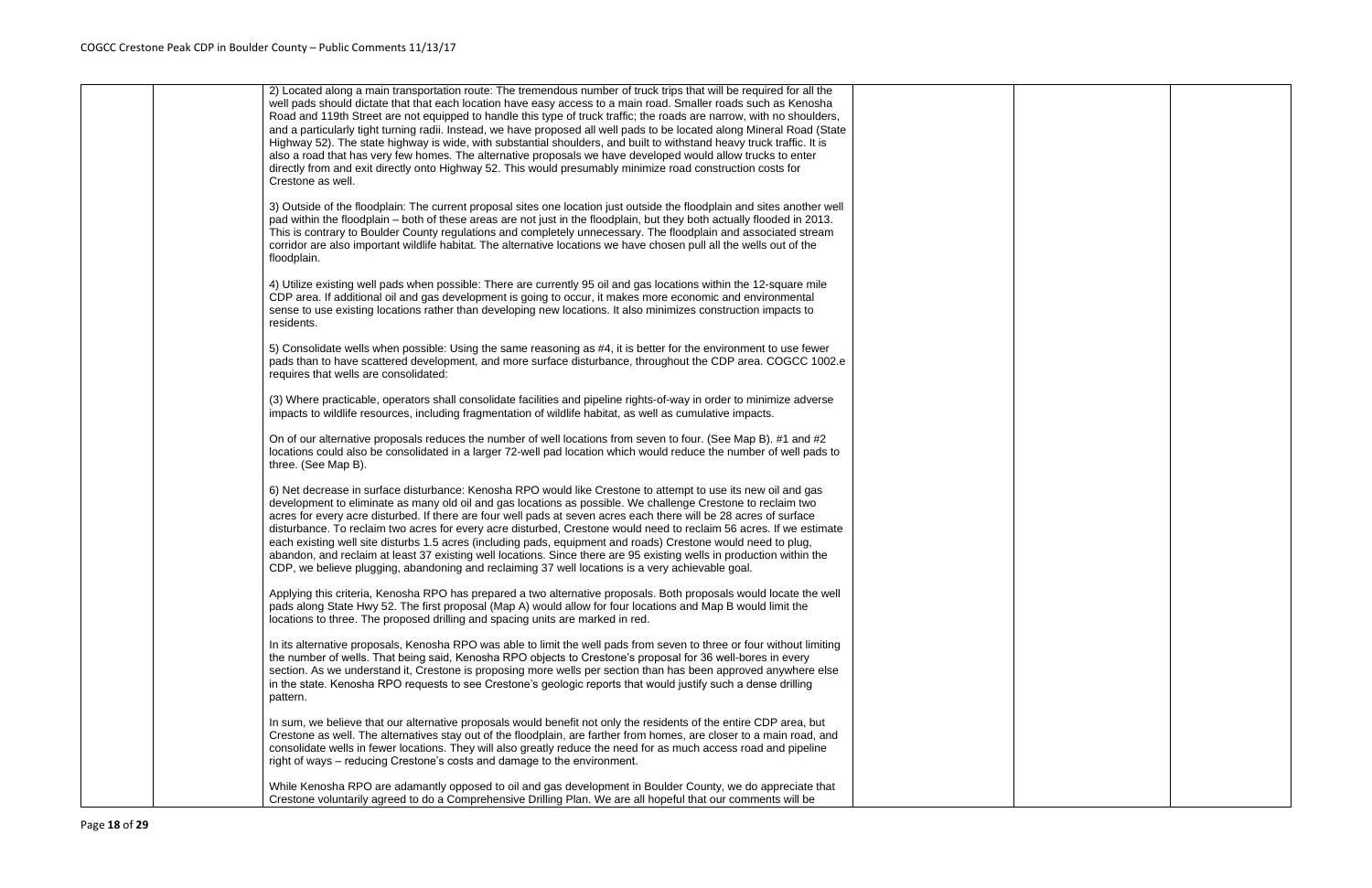|                    |                                            | seriously considered, and that this will be a model process for future oil and gas development.<br>Kenosha RPO appreciate the opportunity to give feedback on the proposal and would be willing to meet with you to<br>discuss our alternative.<br>Please feel free to call or email if you would be interested in meeting to discuss these comments.<br>Sincerely,<br>Matt Sura<br>For Kenosha Road Property Owners.                                                                                                                                                                                                                                                                                                                                                                                                                                                                                                                                                                                                                                                                                                                                               |                                |                                     |                 |
|--------------------|--------------------------------------------|---------------------------------------------------------------------------------------------------------------------------------------------------------------------------------------------------------------------------------------------------------------------------------------------------------------------------------------------------------------------------------------------------------------------------------------------------------------------------------------------------------------------------------------------------------------------------------------------------------------------------------------------------------------------------------------------------------------------------------------------------------------------------------------------------------------------------------------------------------------------------------------------------------------------------------------------------------------------------------------------------------------------------------------------------------------------------------------------------------------------------------------------------------------------|--------------------------------|-------------------------------------|-----------------|
| 11/3/2017<br>21:04 | Ere, CO 80516                              | I strongly object to the Section 11 well site, but do support well sites along highway 52. The 52 sites available are<br>much better suited for truck traffic, construction access, as well as noise and odor and light and dust pollution. Also,<br>the wild life and agriculture that would be affected with the Section 11 site is far greater than that of the Hwy 52 site.<br>I would also appreciate water and air quality monitoring for the life of the wells. If the wells are on Boulder County<br>Open Space, then it would be fair for Crestone to compensate taxpayers for the taxes we have paid to purchase the<br>land.                                                                                                                                                                                                                                                                                                                                                                                                                                                                                                                             | Oil and Gas Development        | Property Values and Land<br>Use     | Health & Safety |
| 11/7/2017          | Longmont, CO<br>19:10 80504                | In reference to the letter to Crestone written by Matt Sura on behalf of the Kenosha Road Property Owners I also<br>request that the drilling pads on Kenosha Rd. and Oxford Rd. are moved to Hwy 52. I think it makes the most sense.<br>This plan would be mutually beneficial to Crestone Peak and many landowners in Boulder County. Thank you for<br>your time and consideration.                                                                                                                                                                                                                                                                                                                                                                                                                                                                                                                                                                                                                                                                                                                                                                              | Other                          | Property Values and Land<br>Use     | Siting          |
| 11/7/2017          | Longmont, CO<br>19:24 80504                | I would just like to reiterate my support to the plan proposed in the letter to Crestone written by Matt Sura on behalf<br>of the Kenosha Road Property Owners. While my preference would be to eliminate all oil and has production in this<br>area, I understand that we have to achieve compromise. The proposed plan to focus pad sites on Highway 52 is<br>incredibly sensible, and I sincerely hope this receives proper consideration.                                                                                                                                                                                                                                                                                                                                                                                                                                                                                                                                                                                                                                                                                                                       | <b>Crestone Peak Resources</b> | <b>CDP Process</b>                  | Siting          |
| 11/8/2017<br>10:23 | 80516                                      | Concerning Crestone's CDP in eastern Boulder County, I fully support the thoughtful proposals made by Matt Sura<br>on behalf of the Kenosha Road Property Owners (Kenosha RPO) in his 11/2/17 letter to Crestone. Consolidating<br>and clustering the operations along Highway 52 makes so much sense for surface owners, and would minimize<br>disruption to the entire area, avoid development in flood plains, and better utilize existing transportation routes. You<br>also should consider reducing the total number of wells to be drilled within this small area. COGCC, please--<br>PLEASE--listen to the affected surface owners and enable them to have input into the CDP planning process, as<br>envisioned in Rule 216. I fear that Crestone is poised to ride roughshod over our very valid concerns about the noise<br>pollution and noxious fumes of these proposed, nearby HUGE multi-well pad sites. I'm sure you're aware that<br>Boulder County residents, as a group, are opposed to fracking within our community. PLEASE, at the very least,<br>require Crestone to work with the citizenry to minimize disruptions to our neighborhoods!!! | <b>Crestone Peak Resources</b> | <b>CDP Process</b>                  | Siting          |
|                    | 11/8/2017   Longmont, CO,<br>$11:13$ 80504 | As a stakeholder in Section 26 of the CDP proposed by Crestone Peak Resources near State Highway 52 (Mineral<br>Road) in eastern Boulder County, I have recently received a copy of the letter to Crestone written by attorney Matt<br>Sura on behalf of the Kenosha Road Property Owners. I support the suggestions in this letter, and stated similar<br>suggestions to locate the well pads along the Highway 52 corridor during the stakeholder meeting on October 18,<br>2017. This location makes sense for so many reasons --- less disruption to residents, better access for trucks and<br>pipelines, consolidation of wells to minimize impacts and promote better inspection and maintenance.<br>Thank you, Brian Wilson                                                                                                                                                                                                                                                                                                                                                                                                                                 | Oil and Gas Development        | <b>Health &amp; Safety Concerns</b> | Siting          |
| 11/8/2017<br>11:47 | Boulder, CO 80301                          | The Sierra Club submits these comments in opposition to the Crestone Peak CDP. Expanding oil and gas<br>development in Boulder County would endanger public health and welfare. Furthermore, the wells would be on<br>county open space. This space was acquired by the county and paid for by tax payers with the purpose of recreation<br>and preservation-not industrial oil and gas operations via surface wells or production facilities. Please see the<br>following link for our complete comments and relevant attachments:<br>https://app.box.com/s/sy3ji0wczujhivvuxhmfna4riu3gnnvq. We have also sent a copy of these comments and<br>attachments via U.S. Postal Service.                                                                                                                                                                                                                                                                                                                                                                                                                                                                               | <b>Crestone Peak Resources</b> | Health & Safety Concerns            | Health & Safety |
| 11/9/2017          | Longmont, CO.<br>$5:17$ 80504              | I implore Crestone to seriously consider the issues raised and suggestions made in the letter to Crestone written by<br>Matt Sura on behalf of the Kenosha Road Property Owners as the company moves forward with its planned drilling.<br>I am fully in in agreement with these points.                                                                                                                                                                                                                                                                                                                                                                                                                                                                                                                                                                                                                                                                                                                                                                                                                                                                            | <b>Crestone Peak Resources</b> | Property Values and Land<br>Use     | Siting          |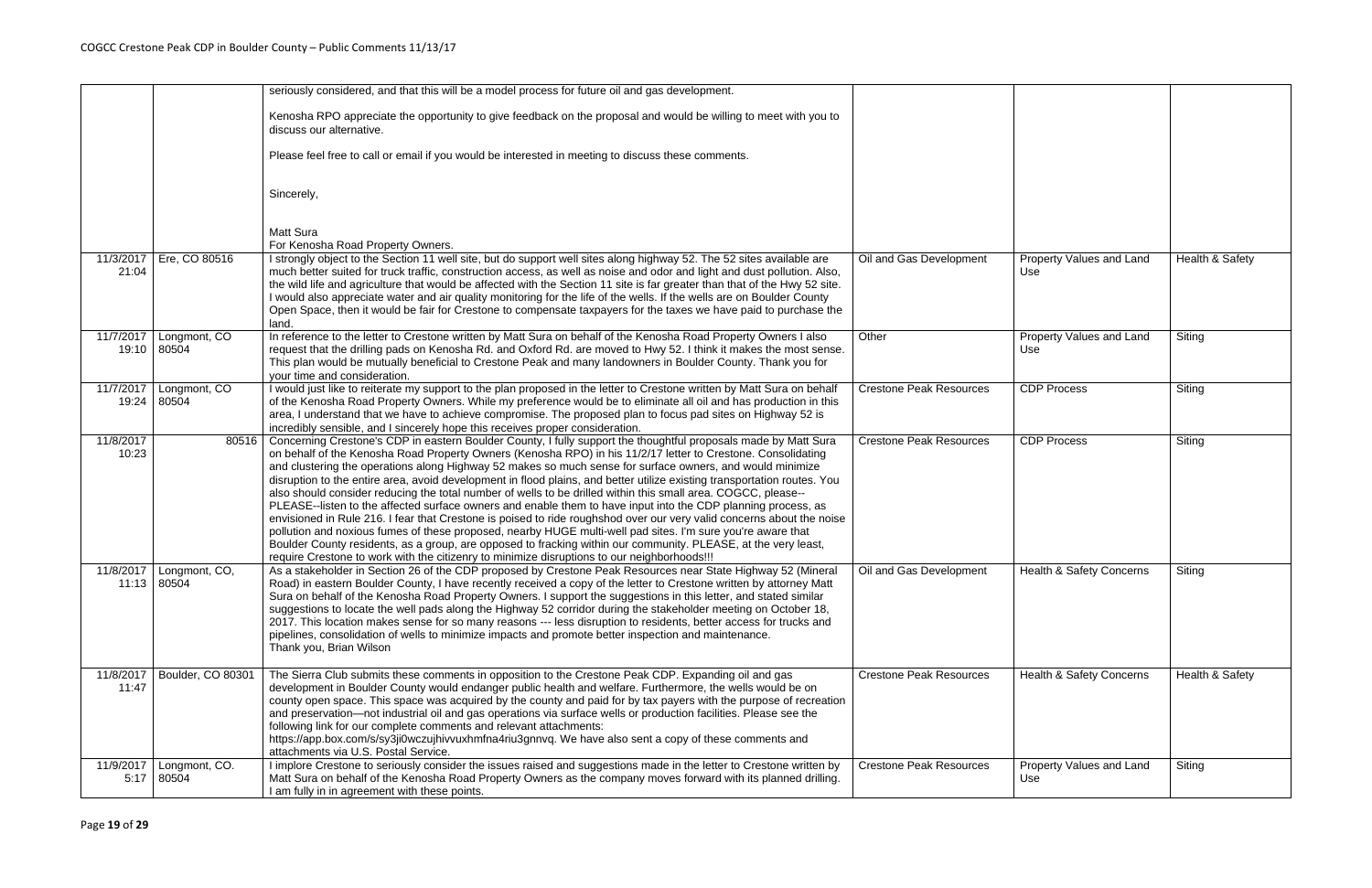| 11/9/2017          | Longmont, CO<br>7:54 80504               | Our property is located in section 26 and I would like to express our fullest support of the outlined alternative<br>proposals in the letter to Crestone written by Matt Sura on behalf of the Kenosha Road Property Owners, dated<br>November 2, 2017. As Mr. Sura pointed out, these alternative proposals "would benefit not only residents in the<br>entire CDP area, but Crestone as well".                                                                                                                                                                                                                                                                                                                                                                                                                                                                                                                                                                                      | <b>Crestone Peak Resources</b>     | <b>Health &amp; Safety Concerns</b> | Siting                                |
|--------------------|------------------------------------------|---------------------------------------------------------------------------------------------------------------------------------------------------------------------------------------------------------------------------------------------------------------------------------------------------------------------------------------------------------------------------------------------------------------------------------------------------------------------------------------------------------------------------------------------------------------------------------------------------------------------------------------------------------------------------------------------------------------------------------------------------------------------------------------------------------------------------------------------------------------------------------------------------------------------------------------------------------------------------------------|------------------------------------|-------------------------------------|---------------------------------------|
| 11/9/2017          | Longmont, Colorado<br>11:09 80504        | In reference to the letter to Crestone from Matt Sura on behalf of the Kenosha Road Property Owners; I would like to<br>add my agreement with the recommendation to move well pads along the Hwy 52 corridor. Doing this will minimize<br>traffic, noise, odor, environmental, and visual impacts to the highest density of resident surface owners. Preserving<br>health, safety, and quality of life for the impacted community can only enhance the success of accessing local<br>resources.                                                                                                                                                                                                                                                                                                                                                                                                                                                                                       | <b>Crestone Peak Resources</b>     | Health & Safety Concerns            | Siting                                |
| 11/9/2017<br>12:26 | Longmont, CO<br>80504                    | I want to express my full support for the proposals put forth by Matt Sura on behalf of Kenosha Road Property<br>Owners. The consolidation of pads along Hwy 52 will result in less overall impact to residents in the area in terms of<br>noise, odor, traffic, environment, and property value reduction. Additionally, the number of wells proposed per<br>section appear to be excessive and result in drilling and completion time that magnify these impacts unnecessarily.<br>This Crestone proposal simply puts the north end of the CDP area under assault. Two 36 well pads a mile apart,<br>with a 3rd pad from another operator a strong possibility, will simply destroy our quality of life in the area for an<br>extended period of time. It nullifies our choice and investment to live in a peaceful, attractive non-industrial area. You<br>must reconsider this proposal and the alternatives from Matt Sura are viable options unless you can PROVE<br>otherwise. | Oil and Gas Development            | Property Values and Land<br>Use     |                                       |
| 11/9/2017<br>12:48 | Longmont                                 | The Smaller roads such as Oxford Road and 119th Street are not equipped to handle Production Pad truck traffic.<br>These roads have no shoulders, and are insulated and quiet. Instead, we have proposed all well pads to be located<br>along Mineral Road (State Highway 52). The state highway is wide, with substantial shoulders, and built to withstand<br>heavy truck traffic. It is also a road that has very few homes. The alternative proposal would require that moving the<br>pads, would allow trucks to enter directly from and exit directly onto Highway 52. This would presumably minimize<br>road construction costs for Crestone as well.<br>*Additionally, I am in support of the letter to Crestone written by Matt Sura on behalf of the Kenosha Road Property<br>Owners.                                                                                                                                                                                       | <b>COGCC Rules &amp; Processes</b> | Traffic                             | <b>Traffic/Access</b>                 |
| 11/9/2017          | Longmont, CO<br>13:37 80504              | I agree with the statements in Matthew Sura's letter concerning the impacts on the environment and the residents<br>living within the CDP area. I also fell that the well pads should be along Highway 52 to minimize impact.                                                                                                                                                                                                                                                                                                                                                                                                                                                                                                                                                                                                                                                                                                                                                         | <b>COGCC Rules &amp; Processes</b> | Health & Safety Concerns            | <b>Traffic/Access</b>                 |
| 11/9/2017<br>18:27 | Erie Colorado<br>80516                   | It appears that Crestone could move their proposed Section 11 drilling pad from just west of the Kenosha<br>neighborhood to the south side of Highway 52, which would eliminate the need for the pipeline segment through our<br>neighborhood, and would move the noise, traffic, and other issues associated with drilling almost 2 miles to the north<br>to a sparsely populated area along an already-busy road. Please consider keeping the pipelines away from<br>neighborhoods whenever possible, considering there is a chance of accident, however slim, caution is preferable.                                                                                                                                                                                                                                                                                                                                                                                               |                                    |                                     | <b>Site Specific</b><br>Sensitivities |
|                    | 11/9/2017   Erie Colorado<br>18:29 80516 | Pad 11, putting a pipeline between two neighborhoods seems crazy given the recent house explosion in Frederick.<br>Proposed pipelines goes right next to Kenosha and Kenosha estates and next to Erie Village -- is it that much<br>cheaper to endanger so many homes rather then route the pipeline elsewhere?                                                                                                                                                                                                                                                                                                                                                                                                                                                                                                                                                                                                                                                                       | Other                              | Health & Safety Concerns            | Health & Safety                       |
| 11/9/2017<br>18:46 | Erie, CO 80516                           | PLEASE, PLEASE PLEASE !!!!! move to the south side of Highway 52, which would eliminate the need for the<br>pipeline segment through our neighborhood, and would move the noise, traffic, and other issues associated with<br>drilling almost 2 miles to the north to a sparsely populated area along an already-busy road.<br>I have not slept well for many months. I feel the vibration of the machines working. If you move to highway 52 this                                                                                                                                                                                                                                                                                                                                                                                                                                                                                                                                    |                                    |                                     |                                       |
| 11/9/2017          | Erie, CO 80516                           | would be life changing for me. PLEASE.<br>Please do not allow Crestone to build the gas pipeline through my neighborhood next to my home. My family cannot                                                                                                                                                                                                                                                                                                                                                                                                                                                                                                                                                                                                                                                                                                                                                                                                                            | <b>Crestone Peak Resources</b>     | Health & Safety Concerns            | Health & Safety                       |
| 19:05              | 11/9/2017   Longmont, CO,                | afford to have any more potential health risks.<br>We recently received a copy of, and would like to comment on the Kenosha RPO (Kenosha Road Property Owners)                                                                                                                                                                                                                                                                                                                                                                                                                                                                                                                                                                                                                                                                                                                                                                                                                        | <b>Crestone Peak Resources</b>     | <b>Traffic</b>                      | Siting                                |
|                    | 19:47 80504                              | letter sent to Crestone Peak Resources by Matthew Sura from his law office --<br>Identical to the Kenosha RPO, we would prefer that no additional oil and gas development occur in Boulder County,<br>and in particular, not along Oxford Rd. We recently moved to Colorado with plans of retiring. We purchased our<br>home at the intersection of Oxford Rd and 119th street last year without any knowledge of the potential for large<br>scale fracking operations in the immediate vicinity. We purchased our place in large part because of the exquisite                                                                                                                                                                                                                                                                                                                                                                                                                       |                                    |                                     |                                       |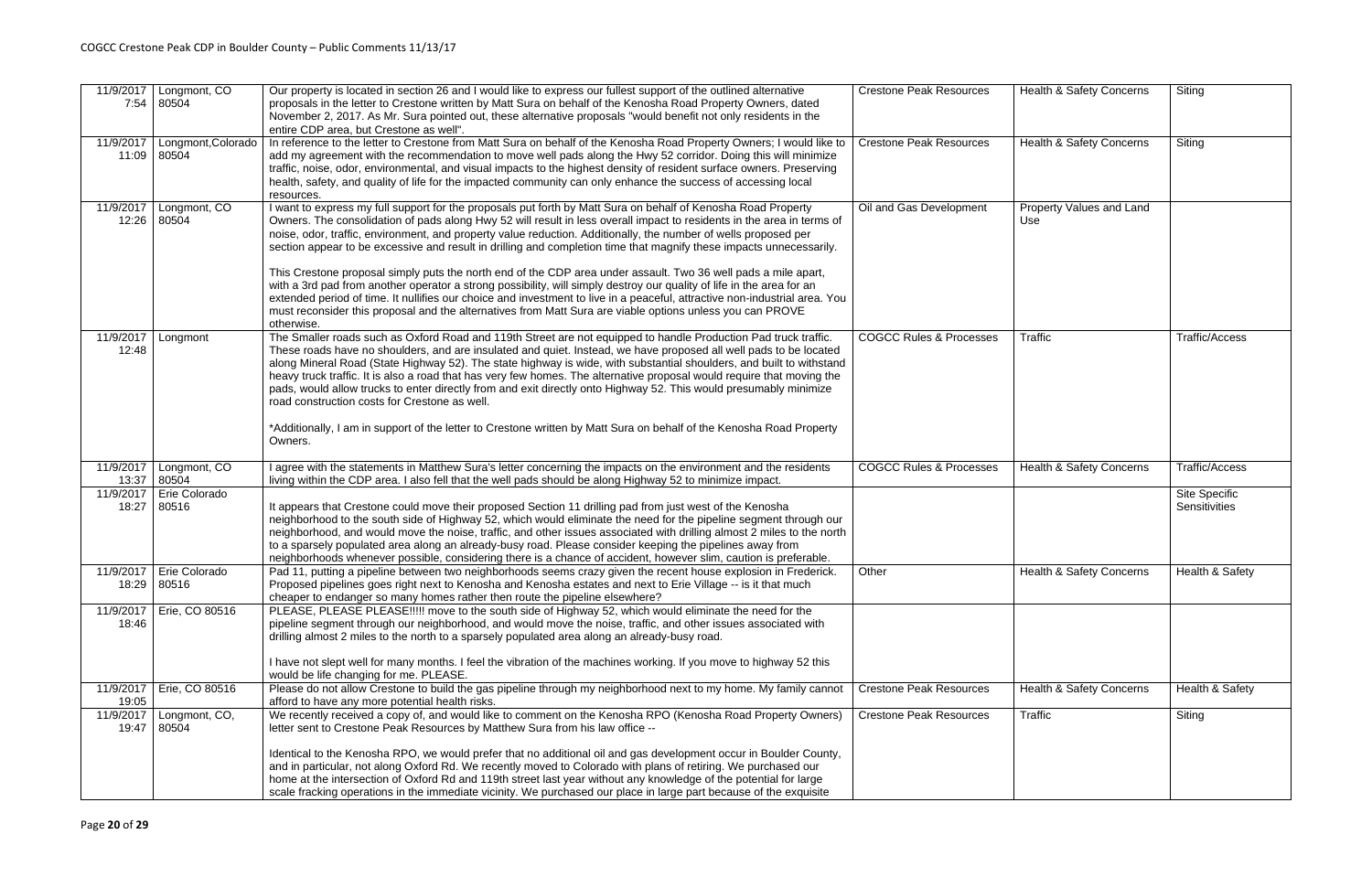|  | scenery and the designation of "open space land" surrounding our property. Similar to the Kenosha RPO position,<br>we don't see industrial oil and gas development as an asset, but instead as a liability.                                                                                                                                                                                                                                                                                                                                                                                                                                                                                                                                                                                                                                                                                                                                                                                                                                                                                                                                                                                                                                                                                                                                       |
|--|---------------------------------------------------------------------------------------------------------------------------------------------------------------------------------------------------------------------------------------------------------------------------------------------------------------------------------------------------------------------------------------------------------------------------------------------------------------------------------------------------------------------------------------------------------------------------------------------------------------------------------------------------------------------------------------------------------------------------------------------------------------------------------------------------------------------------------------------------------------------------------------------------------------------------------------------------------------------------------------------------------------------------------------------------------------------------------------------------------------------------------------------------------------------------------------------------------------------------------------------------------------------------------------------------------------------------------------------------|
|  | We are aware of the recent Colorado Supreme Court ruling stipulating that only the state government can regulate<br>the oil and gas industry in the state. Thus, if additional oil and gas development must occur in Boulder County, we<br>strongly believe (like the Kenosha RPO's) that the locations must be chosen using objective criteria that<br>demonstrate respect for both the environment and the impacted property owners. The "exclusion area analysis"<br>used by Crestone does not take into account additional factors that we feel are critical to limiting the impacts of the<br>proposed development on the environment and the residents living within the CDP area.                                                                                                                                                                                                                                                                                                                                                                                                                                                                                                                                                                                                                                                          |
|  | The following are the two key criteria that we feel are the most important, going forward in the siting decision. The<br>locations should first be located along a main transportation route, not along rural roads such as Oxford Rd., and<br>second, chosen sites should utilize existing well pads.                                                                                                                                                                                                                                                                                                                                                                                                                                                                                                                                                                                                                                                                                                                                                                                                                                                                                                                                                                                                                                            |
|  | 1) Located along a main transportation route: Crestone's proposed two sites along Oxford Rd are scheduled to be<br>completed sequentially. This means that for 4 years or longer, the residence of Oxford Rd must endure 24/7, the<br>incessant truck noise and pollution from light, dust and odor! Upwards of 100 trucks per day has been<br>acknowledged by Crestone representatives (Jason Oates during the 2nd phone-in on 11/2/17). This level of trucking<br>should dictate that each pad location have easy access to a main thoroughfare. Smaller roads such as Oxford Rd<br>and 119th Street are not equipped nor designed to handle this type of truck traffic; the roads are narrow, without<br>paved shoulders, and a particularly tight turning radii at a blind intersection exists at Oxford Rd & 119th Street.<br>Instead, we strongly support the Kenosha RPO's request that all well pads be located along Mineral Road (State<br>Highway 52). The state highway is wide, with substantial shoulders, and built to withstand heavy truck traffic. It is<br>also a road that has very few homes. Both alternative siting proposals submitted by the Kenosha RPO would allow<br>trucks to enter directly from and exit directly onto Highway 52. This would presumably minimize road construction<br>costs for Crestone as well. |
|  | 2) Consolidate wells when possible: Crestone is currently drilling at two pads (21+ wells each) along State Hwy 52<br>at CR 3¼. This demonstrate that Crestone can manage closely spaced, large scale pads. In addition, as pointed out<br>in the Kenosha RPO's letter, COGCC 1002.e requires that wells are consolidated:                                                                                                                                                                                                                                                                                                                                                                                                                                                                                                                                                                                                                                                                                                                                                                                                                                                                                                                                                                                                                        |
|  | (3) Where practicable, operators shall consolidate facilities and pipeline rights-of-way in order to minimize adverse<br>impacts to wildlife resources, including fragmentation of wildlife habitat, as well as cumulative impacts.                                                                                                                                                                                                                                                                                                                                                                                                                                                                                                                                                                                                                                                                                                                                                                                                                                                                                                                                                                                                                                                                                                               |
|  | In addition, in Crestone's COGCC testimony (10/31/17), Crestone engineers stated that distances up to 3 miles can<br>be drilled horizontal underground. Thus all of the CDP area can be accessed from drilling pads located on State<br>Hwy 52.                                                                                                                                                                                                                                                                                                                                                                                                                                                                                                                                                                                                                                                                                                                                                                                                                                                                                                                                                                                                                                                                                                   |
|  | We also strongly support the other siting criteria put forth by the Kenosha RPO group in their letter (dated Nov 2,<br>2017); those additional siting criteria being: 1) be at least 1,500 feet from homes, 2) be outside of the floodplain, 3)<br>seek to consolidate wells, and 4) result in a net decrease in surface disturbance.                                                                                                                                                                                                                                                                                                                                                                                                                                                                                                                                                                                                                                                                                                                                                                                                                                                                                                                                                                                                             |
|  | In addition, for the projected 30 year operational life of these wells, there is always the risk of an accident like what<br>happened in Firestone earlier this year, and what happened in San Bruno, CA in 2010. Property values for all<br>residences within and bordering the CDP area will be negatively impacted, with those closest to the well sites,<br>having the highest impact. Placing the well pads on Hwy 52 goes a long way toward improving safety and reducing<br>the negative property value impact to all residences with the proposed CDP area.                                                                                                                                                                                                                                                                                                                                                                                                                                                                                                                                                                                                                                                                                                                                                                               |
|  | In sum, we believe that either of Kenosha RPO's alternative proposals would benefit not only the residents of the<br>entire CDP area, but Crestone as well.                                                                                                                                                                                                                                                                                                                                                                                                                                                                                                                                                                                                                                                                                                                                                                                                                                                                                                                                                                                                                                                                                                                                                                                       |
|  | Like the Kenosha RPO's, we are hopeful that our comments will be seriously considered. We appreciate the<br>opportunity to give feedback on the proposal and would be willing to meet with all interested parties to discuss all<br>alternatives. Please feel free to call or email us regarding any comments.                                                                                                                                                                                                                                                                                                                                                                                                                                                                                                                                                                                                                                                                                                                                                                                                                                                                                                                                                                                                                                    |
|  | Sincerely,                                                                                                                                                                                                                                                                                                                                                                                                                                                                                                                                                                                                                                                                                                                                                                                                                                                                                                                                                                                                                                                                                                                                                                                                                                                                                                                                        |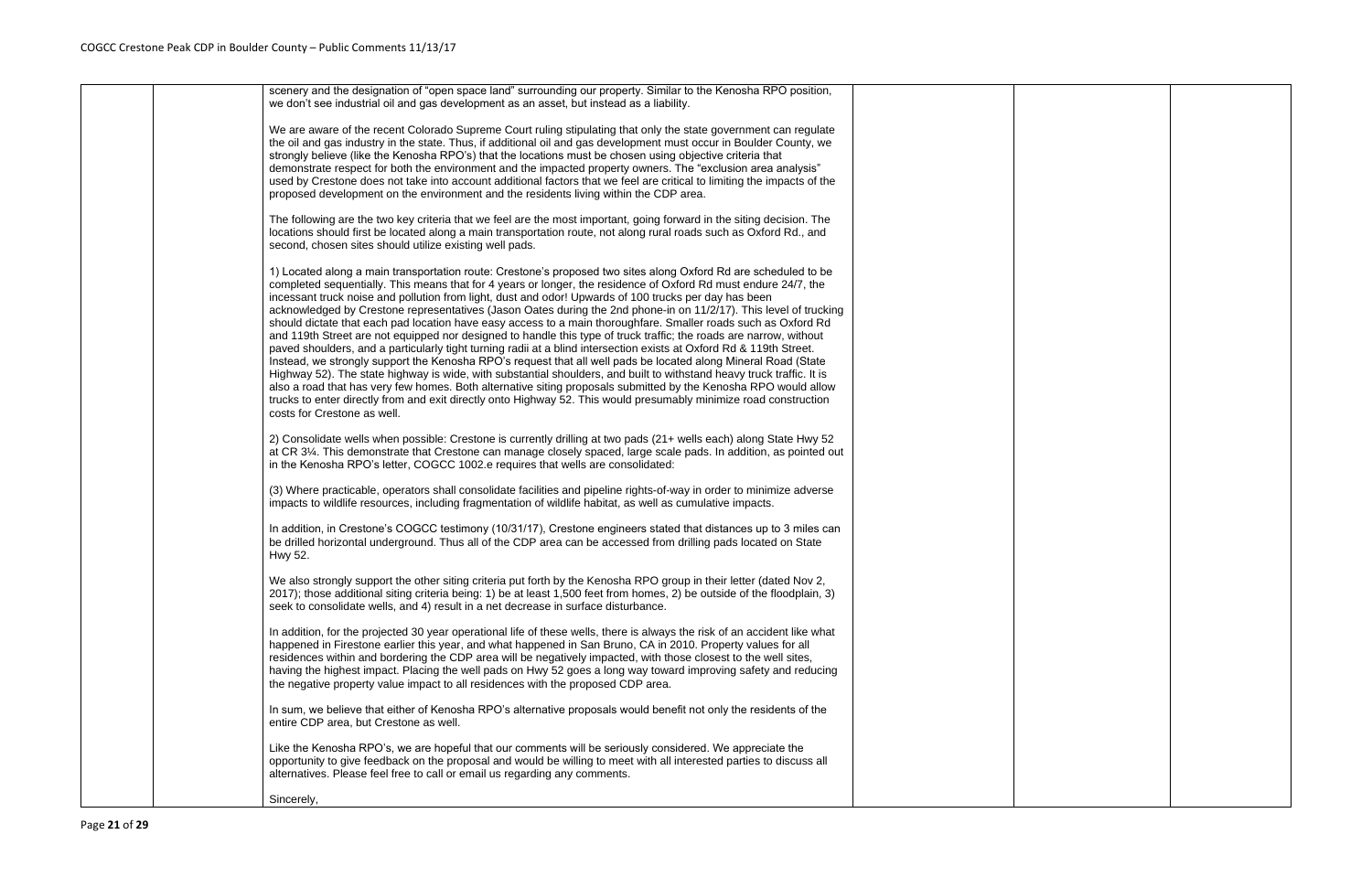|                    |                      | Reed & Peggy James                                                                                                                                                                                                                                                                                                                                                                                                                                                                                                                                                                                                                                                                                                                                                                                                                                                                                                                                                                                                                                                                                                                                                                                                                                                                                                                                                                                                                                                                                                                                                                                                                                                                                                                                                                                                                                                                                                                                                                                                                                                                                                                                                                                                                                                                                                                                                                                                                                                                                                                                                                                                                                                                                                                                                                                                                                                                                                                                                                                                                                                                                                                                                                                                                                                                                                                                                                                                                                                                                                                                                                                                            |                                |                                 |          |
|--------------------|----------------------|-------------------------------------------------------------------------------------------------------------------------------------------------------------------------------------------------------------------------------------------------------------------------------------------------------------------------------------------------------------------------------------------------------------------------------------------------------------------------------------------------------------------------------------------------------------------------------------------------------------------------------------------------------------------------------------------------------------------------------------------------------------------------------------------------------------------------------------------------------------------------------------------------------------------------------------------------------------------------------------------------------------------------------------------------------------------------------------------------------------------------------------------------------------------------------------------------------------------------------------------------------------------------------------------------------------------------------------------------------------------------------------------------------------------------------------------------------------------------------------------------------------------------------------------------------------------------------------------------------------------------------------------------------------------------------------------------------------------------------------------------------------------------------------------------------------------------------------------------------------------------------------------------------------------------------------------------------------------------------------------------------------------------------------------------------------------------------------------------------------------------------------------------------------------------------------------------------------------------------------------------------------------------------------------------------------------------------------------------------------------------------------------------------------------------------------------------------------------------------------------------------------------------------------------------------------------------------------------------------------------------------------------------------------------------------------------------------------------------------------------------------------------------------------------------------------------------------------------------------------------------------------------------------------------------------------------------------------------------------------------------------------------------------------------------------------------------------------------------------------------------------------------------------------------------------------------------------------------------------------------------------------------------------------------------------------------------------------------------------------------------------------------------------------------------------------------------------------------------------------------------------------------------------------------------------------------------------------------------------------------------------|--------------------------------|---------------------------------|----------|
| 11/9/2017<br>20:27 | Longmont CO<br>80504 | I agree with the proposals written Matt Sura on behalf of Kenosha Road Property Owners and request that Crestone<br>seriously consider these proposals. Re-siting all the pads along Hwy 52 will result in less impact to people residing<br>in the area.                                                                                                                                                                                                                                                                                                                                                                                                                                                                                                                                                                                                                                                                                                                                                                                                                                                                                                                                                                                                                                                                                                                                                                                                                                                                                                                                                                                                                                                                                                                                                                                                                                                                                                                                                                                                                                                                                                                                                                                                                                                                                                                                                                                                                                                                                                                                                                                                                                                                                                                                                                                                                                                                                                                                                                                                                                                                                                                                                                                                                                                                                                                                                                                                                                                                                                                                                                     | <b>Crestone Peak Resources</b> | Health & Safety Concerns        | Wildlife |
|                    |                      | The idea of having to live near the 36-well pads in sections 25 and 26 are frightening especially when another<br>operator is planning a development north of Oxford Road.                                                                                                                                                                                                                                                                                                                                                                                                                                                                                                                                                                                                                                                                                                                                                                                                                                                                                                                                                                                                                                                                                                                                                                                                                                                                                                                                                                                                                                                                                                                                                                                                                                                                                                                                                                                                                                                                                                                                                                                                                                                                                                                                                                                                                                                                                                                                                                                                                                                                                                                                                                                                                                                                                                                                                                                                                                                                                                                                                                                                                                                                                                                                                                                                                                                                                                                                                                                                                                                    |                                |                                 |          |
|                    |                      | We moved out here 25 years ago because it was quiet and beautiful. The wildlife - from foxes, great-horned owls,<br>hawks that nest in our trees, and even the rabbits and coyotes - have enjoyed the quiet over the years and we have<br>respected their space as we have watched them. The placement of these two 36-well pad will ruin all of that, not just<br>for the humans but also for the wildlife.                                                                                                                                                                                                                                                                                                                                                                                                                                                                                                                                                                                                                                                                                                                                                                                                                                                                                                                                                                                                                                                                                                                                                                                                                                                                                                                                                                                                                                                                                                                                                                                                                                                                                                                                                                                                                                                                                                                                                                                                                                                                                                                                                                                                                                                                                                                                                                                                                                                                                                                                                                                                                                                                                                                                                                                                                                                                                                                                                                                                                                                                                                                                                                                                                  |                                |                                 |          |
|                    |                      | Thank you.                                                                                                                                                                                                                                                                                                                                                                                                                                                                                                                                                                                                                                                                                                                                                                                                                                                                                                                                                                                                                                                                                                                                                                                                                                                                                                                                                                                                                                                                                                                                                                                                                                                                                                                                                                                                                                                                                                                                                                                                                                                                                                                                                                                                                                                                                                                                                                                                                                                                                                                                                                                                                                                                                                                                                                                                                                                                                                                                                                                                                                                                                                                                                                                                                                                                                                                                                                                                                                                                                                                                                                                                                    |                                |                                 |          |
| 11/9/2017<br>20:38 | Erie, CO 80516       | Some of our major concerns revolve around water. Our farm adjoins the proposed Section 11 site. We have two<br>spring fed lakes on our 35-acre farm. The Boulder Weld ditch runs through our farm. Our domestic water is provided<br>by a 50-foot well on our property. It would be devastating if the springs, water well and/or water table were<br>interrupted or contaminated.<br>I would like to bring to your attention that our two spring fed lakes were shown on the layered map on one of the<br>slides at the CDP meeting but when the next slide showed the bodies of water that were to be avoided when placing<br>the pads (shown on the CDP map as blacked out) our two lakes were not blacked out.<br>The two spring fed lakes on our farm provide water for our cow herd. If the oil and gas activity on Section 11 disrupts<br>or contaminates the springs that feed these lakes, the effects will be far reaching. We provide healthy, natural, free-<br>range, grass fed beef for between 15 and 35 people each year. So when we voice our concerns, not only are we<br>concerned about our livelihood, we are also voicing concerns of contamination for this larger number of people that<br>have come to expect healthy beef.<br>The Boulder Weld ditch that runs beside the proposed site on Section 11 also runs through our farm and provides<br>water for our herd as well. It is spring fed in the winter months so it provides water year round for our herd. We own<br>water rights in the Boulder-Weld ditch and use our north lake for water storage during irrigation. We use the water<br>from the Boulder Weld ditch to irrigate our fields. The hay we grow on the fields then feed our cattle, as well as<br>providing pasture land for the cattle. If the ditch becomes contaminated, once again we are affecting our cattle and<br>the many people that eat our beef.<br>We have a 50-foot deep water well on our farm. Our well is our only source of water for domestic use.<br>Our water table is very high on the farm, especially the area closest to the proposed Section 11 site.<br>Our concerns are that the oil and gas activity on Section 11 may contaminate our springs' aquifers, our shallow<br>domestic water well and the high water table.<br>Another huge concern about the Section 11 proposed site is flood. When we had the flood of 2013, many of the<br>tanks in the area were tipped over. We had flood water on all the lands in this area, the ditches were full to<br>overflowing. Not all the water was from the creek leaving its banks. Much was from the heavy rains. Our sump pump<br>ran for more than a year afterwards due to this area's high water table that was made even higher by the soaking of<br>the rain into the ground. This area cannot easily absorb water, so every rain storm we have that is significant<br>impacts the water table, the ditches and our lakes. Any chemicals that are used or spilled at a drill site would soak<br>down into this water table during rains, floods or just because the water table is so high and close to the surface.<br>Even the aquifer that feeds our domestic water well could be affected.<br>Contamination of any of our water sources would have a devastating and permanent effect on our livelihood and the<br>safety of our cattle and the meat they provide. In light of this unrecoverable impact from contamination of our lakes,<br>the ditch and our water well, I would request that the drill site on Section 11 be moved to another location, such as<br>Highway 52 or 287. | Oil and Gas Development        | Health & Safety Concerns        | Siting   |
|                    |                      | Thank you.                                                                                                                                                                                                                                                                                                                                                                                                                                                                                                                                                                                                                                                                                                                                                                                                                                                                                                                                                                                                                                                                                                                                                                                                                                                                                                                                                                                                                                                                                                                                                                                                                                                                                                                                                                                                                                                                                                                                                                                                                                                                                                                                                                                                                                                                                                                                                                                                                                                                                                                                                                                                                                                                                                                                                                                                                                                                                                                                                                                                                                                                                                                                                                                                                                                                                                                                                                                                                                                                                                                                                                                                                    |                                |                                 |          |
| 11/9/2017<br>20:48 | Erie, CO 80516       | Boulder County residents pay high taxes. In return, the county has purchased the Open Space that defines our<br>county's culture. Agricultural lands have been preserved for continued ranching and farming and the County has<br>been encouraging more and more the sustainable and organic farming practices. We live in the midst of some of the<br>most beautiful agricultural Open Space in the state. We were promised when we approved the purchase of these<br>open space lands with our tax dollars, that there would be no development. No commercial development, no                                                                                                                                                                                                                                                                                                                                                                                                                                                                                                                                                                                                                                                                                                                                                                                                                                                                                                                                                                                                                                                                                                                                                                                                                                                                                                                                                                                                                                                                                                                                                                                                                                                                                                                                                                                                                                                                                                                                                                                                                                                                                                                                                                                                                                                                                                                                                                                                                                                                                                                                                                                                                                                                                                                                                                                                                                                                                                                                                                                                                                               | Other                          | Property Values and Land<br>Use | Siting   |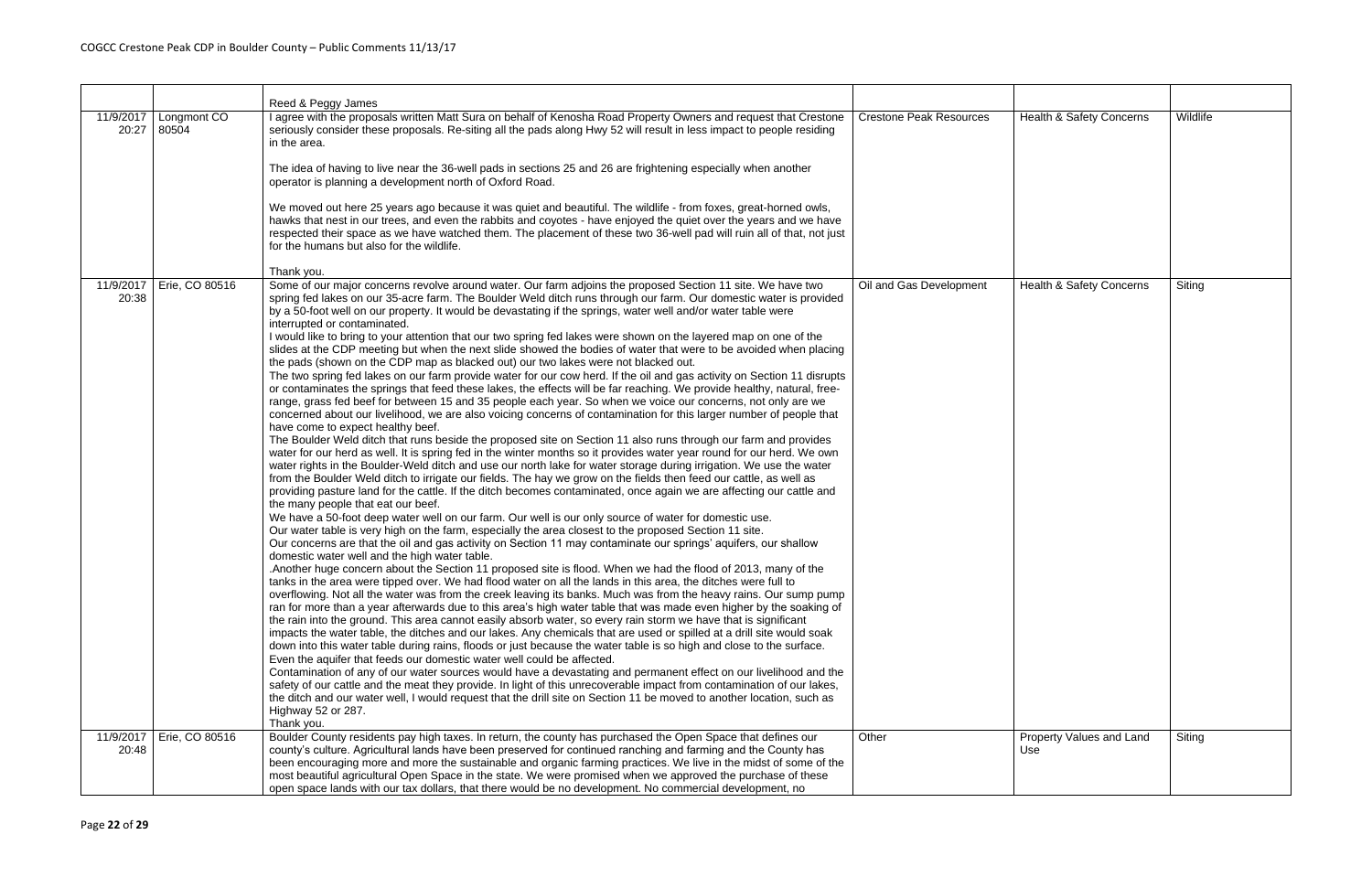|                    |                             | industrial development, no housing development. In light of the housing boom in Erie, the Open Space surrounding<br>the Section 11 proposed site has been an oasis of unspoiled lands in the midst of suburbia. We are not the only<br>ones that appreciate this oasis. The open space near the Section 11 site is home to much of the wildlife that has<br>been crowded out of their natural habitat by the housing and commercial development in the area. We are talking<br>about eagles, hawks, great white egrets, blue herons, owls, pelicans, deer, foxes and coyotes. Our area ponds and<br>lakes are home to the birds, provide water for the four-footed wildlife and are filled with bass, catfish, blue gill,<br>crappie, turtles and bull frogs.<br>Please move the Section 11 pad to either Highway 52 or 287 where the impact won't be as great.<br>Thank you.                                                                                                                                                                                                                                                                                                                                                                                                                                                                                                                                                                                                                                                                                                                                                                                                                                                                                                                                                                                                                                                                                                                                                                                                                                                                                                                                                                                                                                                                                                                                                                                                                                                                                                                                                                                                                                                                                                                                                                                                                                                                                                                                                                                                                                                                                                                                                                                                                                                                                                                                                                                                                                                                                                                                                   |                                                |                                     |                       |
|--------------------|-----------------------------|---------------------------------------------------------------------------------------------------------------------------------------------------------------------------------------------------------------------------------------------------------------------------------------------------------------------------------------------------------------------------------------------------------------------------------------------------------------------------------------------------------------------------------------------------------------------------------------------------------------------------------------------------------------------------------------------------------------------------------------------------------------------------------------------------------------------------------------------------------------------------------------------------------------------------------------------------------------------------------------------------------------------------------------------------------------------------------------------------------------------------------------------------------------------------------------------------------------------------------------------------------------------------------------------------------------------------------------------------------------------------------------------------------------------------------------------------------------------------------------------------------------------------------------------------------------------------------------------------------------------------------------------------------------------------------------------------------------------------------------------------------------------------------------------------------------------------------------------------------------------------------------------------------------------------------------------------------------------------------------------------------------------------------------------------------------------------------------------------------------------------------------------------------------------------------------------------------------------------------------------------------------------------------------------------------------------------------------------------------------------------------------------------------------------------------------------------------------------------------------------------------------------------------------------------------------------------------------------------------------------------------------------------------------------------------------------------------------------------------------------------------------------------------------------------------------------------------------------------------------------------------------------------------------------------------------------------------------------------------------------------------------------------------------------------------------------------------------------------------------------------------------------------------------------------------------------------------------------------------------------------------------------------------------------------------------------------------------------------------------------------------------------------------------------------------------------------------------------------------------------------------------------------------------------------------------------------------------------------------------------------------|------------------------------------------------|-------------------------------------|-----------------------|
|                    | 11/9/2017   Erie, CO 80516  | We are concerned about the proposed Section 11 site. The entrance to the proposed winding, dirt road that is the                                                                                                                                                                                                                                                                                                                                                                                                                                                                                                                                                                                                                                                                                                                                                                                                                                                                                                                                                                                                                                                                                                                                                                                                                                                                                                                                                                                                                                                                                                                                                                                                                                                                                                                                                                                                                                                                                                                                                                                                                                                                                                                                                                                                                                                                                                                                                                                                                                                                                                                                                                                                                                                                                                                                                                                                                                                                                                                                                                                                                                                                                                                                                                                                                                                                                                                                                                                                                                                                                                                | <b>Crestone Peak Resources</b>                 | <b>Traffic</b>                      | <b>Traffic/Access</b> |
| 20:58              |                             | access road to the site is directly across from our farm and will create noise, dust and traffic congestion on the two<br>lane N 119th St. Please move to an area where the roads are built for heavy traffic such as Hwy 52.                                                                                                                                                                                                                                                                                                                                                                                                                                                                                                                                                                                                                                                                                                                                                                                                                                                                                                                                                                                                                                                                                                                                                                                                                                                                                                                                                                                                                                                                                                                                                                                                                                                                                                                                                                                                                                                                                                                                                                                                                                                                                                                                                                                                                                                                                                                                                                                                                                                                                                                                                                                                                                                                                                                                                                                                                                                                                                                                                                                                                                                                                                                                                                                                                                                                                                                                                                                                   |                                                |                                     |                       |
| 11/9/2017<br>21:02 | Erie, CO 80516              | Some of our major concerns revolve around water. Our farm adjoins the proposed Section 11 site. We have two<br>spring fed lakes on our 35-acre farm. The Boulder Weld ditch runs through our farm. Our domestic water is provided<br>by a 50-foot well on our property. It would be devastating if the springs, water well and/or water table were<br>interrupted or contaminated.<br>I would like to bring to your attention that our two spring fed lakes were shown on the layered map on one of the<br>slides at the CDP meeting but when the next slide showed the bodies of water that were to be avoided when placing<br>the pads (shown on the CDP map as blacked out) our two lakes were not blacked out.<br>The two spring fed lakes on our farm provide water for our cow herd. If the oil and gas activity on Section 11 disrupts<br>or contaminates the springs that feed these lakes, the effects will be far reaching. We provide healthy, natural, free-<br>range, grass fed beef for between 15 and 35 people each year. So when we voice our concerns, not only are we<br>concerned about our livelihood, we are also voicing concerns of contamination for this larger number of people that<br>have come to expect healthy beef.<br>The Boulder Weld ditch that runs beside the proposed site on Section 11 also runs through our farm and provides<br>water for our herd as well. It is spring fed in the winter months so it provides water year round for our herd. We own<br>water rights in the Boulder-Weld ditch and use our north lake for water storage during irrigation. We use the water<br>from the Boulder Weld ditch to irrigate our fields. The hay we grow on the fields then feed our cattle, as well as<br>providing pasture land for the cattle. If the ditch becomes contaminated, once again we are affecting our cattle and<br>the many people that eat our beef.<br>We have a 50-foot deep water well on our farm. Our well is our only source of water for domestic use.<br>Our water table is very high on the farm, especially the area closest to the proposed Section 11 site.<br>Our concerns are that the oil and gas activity on Section 11 may contaminate our springs' aquifers, our shallow<br>domestic water well and the high water table.<br>. Another huge concern about the Section 11 proposed site is flood. When we had the flood of 2013, many of the<br>tanks in the area were tipped over. We had flood water on all the lands in this area, the ditches were full to<br>overflowing. Not all the water was from the creek leaving its banks. Much was from the heavy rains. Our sump pump<br>ran for more than a year afterwards due to this area's high water table that was made even higher by the soaking of<br>the rain into the ground. This area cannot easily absorb water, so every rain storm we have that is significant<br>impacts the water table, the ditches and our lakes. Any chemicals that are used or spilled at a drill site would soak<br>down into this water table during rains, floods or just because the water table is so high and close to the surface.<br>Even the aquifer that feeds our domestic water well could be affected.<br>Contamination of any of our water sources would have a devastating and permanent effect on our livelihood and the<br>safety of our cattle and the meat they provide. In light of this unrecoverable impact from contamination of our lakes,<br>the ditch and our water well, I would request that the drill site on Section 11 be moved to another location, such as<br>Highway 52 or 287. | <b>Crestone Peak Resources</b>                 | <b>Health &amp; Safety Concerns</b> | Health & Safety       |
|                    |                             | Thank you.                                                                                                                                                                                                                                                                                                                                                                                                                                                                                                                                                                                                                                                                                                                                                                                                                                                                                                                                                                                                                                                                                                                                                                                                                                                                                                                                                                                                                                                                                                                                                                                                                                                                                                                                                                                                                                                                                                                                                                                                                                                                                                                                                                                                                                                                                                                                                                                                                                                                                                                                                                                                                                                                                                                                                                                                                                                                                                                                                                                                                                                                                                                                                                                                                                                                                                                                                                                                                                                                                                                                                                                                                      |                                                |                                     |                       |
| 11/9/2017          | Lafayette CO<br>21:17 80026 | No fracking anywhere! It is dangerous to our health it poisons the waters it pollutes the air it poisons the land. Other<br>countries ban it entirely And for the same reasons. People are valued much more than profits of the oil and gas<br>industry. We must transition to clean energy.                                                                                                                                                                                                                                                                                                                                                                                                                                                                                                                                                                                                                                                                                                                                                                                                                                                                                                                                                                                                                                                                                                                                                                                                                                                                                                                                                                                                                                                                                                                                                                                                                                                                                                                                                                                                                                                                                                                                                                                                                                                                                                                                                                                                                                                                                                                                                                                                                                                                                                                                                                                                                                                                                                                                                                                                                                                                                                                                                                                                                                                                                                                                                                                                                                                                                                                                    | <b>Boulder County Rules &amp;</b><br>Processes | <b>Health &amp; Safety Concerns</b> | Siting                |
| 11/9/2017          | Erie CO 80516               | I would like to support the plan proposed in the letter to Crestone written by Matt Sura on behalf of the Kenosha                                                                                                                                                                                                                                                                                                                                                                                                                                                                                                                                                                                                                                                                                                                                                                                                                                                                                                                                                                                                                                                                                                                                                                                                                                                                                                                                                                                                                                                                                                                                                                                                                                                                                                                                                                                                                                                                                                                                                                                                                                                                                                                                                                                                                                                                                                                                                                                                                                                                                                                                                                                                                                                                                                                                                                                                                                                                                                                                                                                                                                                                                                                                                                                                                                                                                                                                                                                                                                                                                                               | <b>Crestone Peak Resources</b>                 |                                     | Siting                |
| 21:55              |                             | Road Property Owners. The proposed plan to focus pad sites on Highway 52 solves many problems and would<br>ease all the concerns I have by eliminating the Section 11 site. Highway 52 is more feasible for truck traffic and<br>construction access. The noise, odor and dust pollution would have less of an impact on our neighborhoods and                                                                                                                                                                                                                                                                                                                                                                                                                                                                                                                                                                                                                                                                                                                                                                                                                                                                                                                                                                                                                                                                                                                                                                                                                                                                                                                                                                                                                                                                                                                                                                                                                                                                                                                                                                                                                                                                                                                                                                                                                                                                                                                                                                                                                                                                                                                                                                                                                                                                                                                                                                                                                                                                                                                                                                                                                                                                                                                                                                                                                                                                                                                                                                                                                                                                                  |                                                |                                     |                       |
|                    |                             |                                                                                                                                                                                                                                                                                                                                                                                                                                                                                                                                                                                                                                                                                                                                                                                                                                                                                                                                                                                                                                                                                                                                                                                                                                                                                                                                                                                                                                                                                                                                                                                                                                                                                                                                                                                                                                                                                                                                                                                                                                                                                                                                                                                                                                                                                                                                                                                                                                                                                                                                                                                                                                                                                                                                                                                                                                                                                                                                                                                                                                                                                                                                                                                                                                                                                                                                                                                                                                                                                                                                                                                                                                 |                                                |                                     |                       |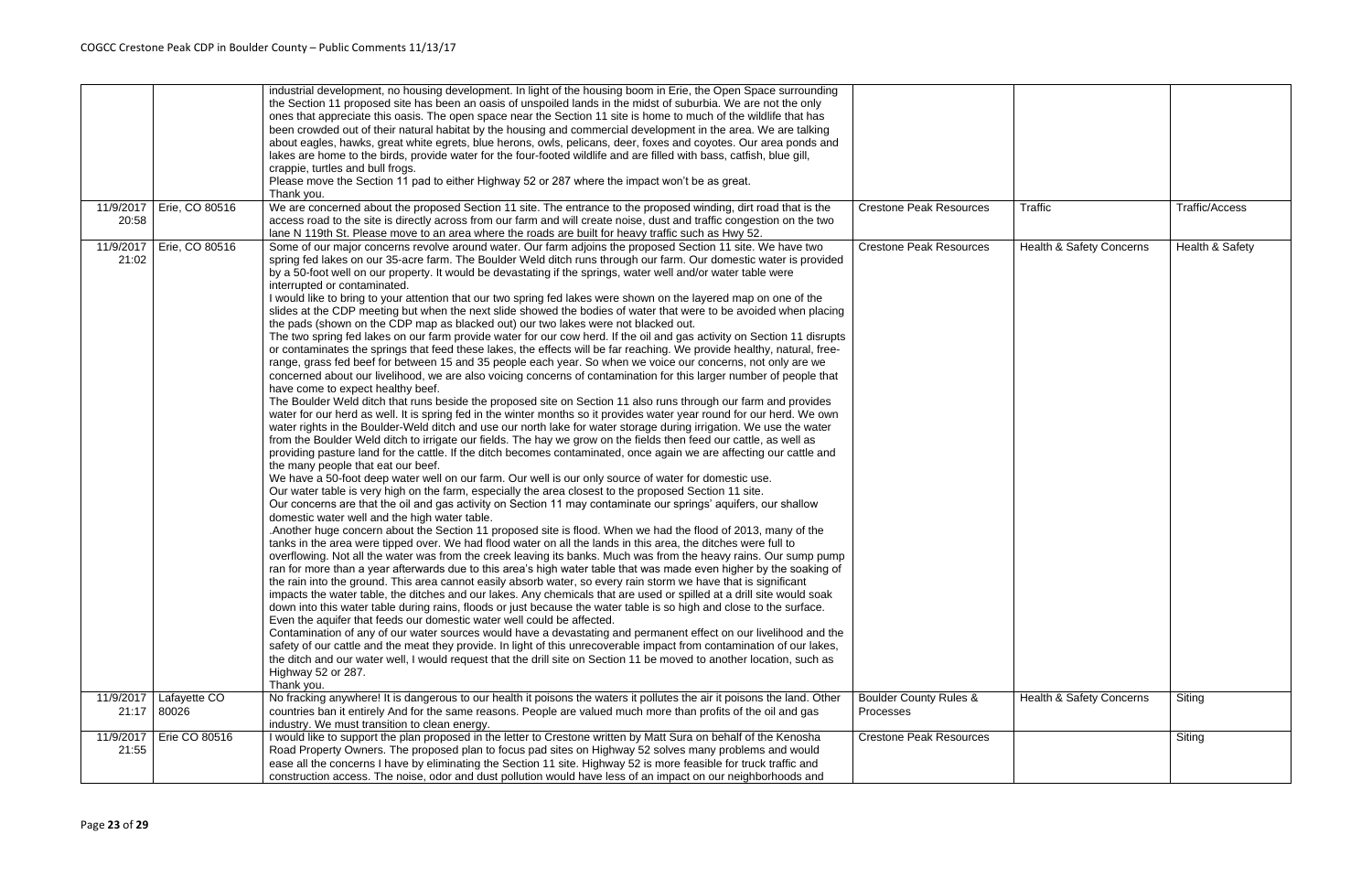|                    |                             | farms by placing the sites on Highway 52. The wildlife and agriculture impact is too severe on the Section 11 site.<br>The Highway 52 proposal is a good solution.                                                                                                                                                                                                                                                                                                                                                                                                                                                                                                                                                                                                                                                                                                                                                                                                                                                                                                                                                                                                                                                                                                                                                                                                                                                                                                                                                                                                                                                                                                                                                                                                                                                                                                                                                                                                                                                                                                                                                                                                                                                                                                                                                                                                                                                                                                                        |                                           |                                     |                |
|--------------------|-----------------------------|-------------------------------------------------------------------------------------------------------------------------------------------------------------------------------------------------------------------------------------------------------------------------------------------------------------------------------------------------------------------------------------------------------------------------------------------------------------------------------------------------------------------------------------------------------------------------------------------------------------------------------------------------------------------------------------------------------------------------------------------------------------------------------------------------------------------------------------------------------------------------------------------------------------------------------------------------------------------------------------------------------------------------------------------------------------------------------------------------------------------------------------------------------------------------------------------------------------------------------------------------------------------------------------------------------------------------------------------------------------------------------------------------------------------------------------------------------------------------------------------------------------------------------------------------------------------------------------------------------------------------------------------------------------------------------------------------------------------------------------------------------------------------------------------------------------------------------------------------------------------------------------------------------------------------------------------------------------------------------------------------------------------------------------------------------------------------------------------------------------------------------------------------------------------------------------------------------------------------------------------------------------------------------------------------------------------------------------------------------------------------------------------------------------------------------------------------------------------------------------------|-------------------------------------------|-------------------------------------|----------------|
| 11/9/2017<br>22:26 | Erie, CO 80516              | I just wanted to say THANK YOU for providing our community, available, affordable, abundant energy. While others<br>in my community, the NIMBY crowd complains, I am grateful that what you do makes a difference in our community<br>by providing jobs and helping the poor in our community be able to afford energy and not make choices between<br>other necessities. Keep up the great work you do and the silent majority appreciate the women and men of<br>Crestone.                                                                                                                                                                                                                                                                                                                                                                                                                                                                                                                                                                                                                                                                                                                                                                                                                                                                                                                                                                                                                                                                                                                                                                                                                                                                                                                                                                                                                                                                                                                                                                                                                                                                                                                                                                                                                                                                                                                                                                                                              | <b>Crestone Peak Resources</b>            | Support for CDP                     | Siting         |
| 11/9/2017          | Longmont, CO<br>22:42 80504 | As a resident of Boulder County, I pay a premium to live here, and greatly enjoy the beauty of the landscape and<br>sweeping vistas of the Rocky Mountains. The drilling for oil and gas negates what I enjoy and pay dearly for. I will<br>say for the record that I oppose all drilling in the county, but if it must occur, then I ask Crestone to use the Highway<br>52 corridor for all well pads, as they are industrial sites. This keeps traffic on major transportation routes and<br>reduces disturbance to residential areas and productive farmlands. This will help strike a balance between oil and<br>gas development and the health and safety of the citizens of Boulder County.                                                                                                                                                                                                                                                                                                                                                                                                                                                                                                                                                                                                                                                                                                                                                                                                                                                                                                                                                                                                                                                                                                                                                                                                                                                                                                                                                                                                                                                                                                                                                                                                                                                                                                                                                                                         |                                           |                                     | Traffic/Access |
| 11/9/2017<br>23:47 | Longmont, CO<br>80504       | My name is Sonya Lewis. I am a mineral rights AND surface rights owner on Oxford Road in Section 25 of the<br>Crestone CDP. I appreciate the commitment of the COGCC to incorporate Citizen input in Gas and Oil development<br>in our neighborhoods and near our homes. Upfront, I must state I am opposed to all new drilling in Boulder County. I<br>do understand there are long standing leases in the County.<br>Crestone's Plan to locate 2 Large Production pads on Oxford Road would, forever destroy the Quiet and Secluded<br>Owl, Hawk and Eagle living, hunting and breeding zone. It is also a major Bird and Bat migration route in Spring and<br>Fall. Oxford Road has several Colorado legacy family farms, new Organic farms and a large majority of the area is<br>Boulder County Open Space.<br>If Crestone is allowed to turn Oxford Road into a Loud and Noisy Industrial complex, with construction which has<br>been estimated to take 6 to 10 years, it will be almost impossible to return the road to its pristine agricultural and<br>natural habitat. Oxford Road is not designed for heavy traffic, there are no shoulders, the road is narrow and many<br>Bicycle Clubs use Oxford as their route for training, fundraising and athletic competition. The Venus de Miles,<br>national bike fundraiser for Breast Cancer is just one example of the recreational use on Oxford Rd. The Heavy Duty<br>truck traffic from Pad Construction will make that use next to impossible.<br>My family and I understand Crestone has committed to fixing all of the problems that have occurred in Erie with the<br>Production Pad construction. But, Crestone has had over a year to make these changes and we have seen no sign<br>of true commitment to these promises.<br>We are, in agreement with the Colorado DPHE, which states that Crestone should consolidate and move the<br>Production Pads to an Industrial zoned area like Highway 52. We know Crestone has the technology to do it. We<br>ask that Pads on Highway 52 be enlarged and consolidated to take the place of the pads on Oxford.<br>If Crestone agrees to these recommendations by Citizens groups, Neighborhood Associations, and State Agencies,<br>I am sure the Crestone will be able to begin Construction and Production faster, cheaper and smoother than if the<br>Plan ignores what appears to be unanimous agreement that ALL Pads should be located on Highway 52.<br>Thank You | <b>COGCC Rules &amp; Processes</b>        | Support for CDP                     | Siting         |
| 7:39               | 11/10/2017   Erie, CO 80516 | My property is located equidistant from the proposed well pads in Sections 11 and 1. I also wholly support the<br>Kenosha RPO suggestion, and the CDPHE agreement to move the pad in Section 11 to Hwy 52. Kenosha Rd,<br>119th and 115th is far too small of roads to handle this type of truck traffic. Additionally, placing new pipelines a<br>mere feet from a largely populated area, and in-between these homes, is an extremely irresponsible business<br>practice.<br>Additionally, I want to express my extreme concern over the placement of the multi-well pad in Section 1. This<br>section is in a floodplain. A floodplain that FLOODED with our recent 2013 floods. During these floods, there are<br>images are floating O&G tanks and storage tanks that were lifted off their base. One of these images is likely even<br>from the drill site at Lombardi, Kenosha and County Lineless than a mile from the proposed site in Section 1. Are<br>you aware that some communities in Texas have decided to not allow drilling in floodplains because it is unsafe and<br>they do not want to cause an environmental disaster, and contamination of downstream water in the event of a<br>flood? Please, do the right thing for the environment. NO DRILLING IN FLOODPLAINS.                                                                                                                                                                                                                                                                                                                                                                                                                                                                                                                                                                                                                                                                                                                                                                                                                                                                                                                                                                                                                                                                                                                                                                                               | Oil and Gas Development                   | <b>Health &amp; Safety Concerns</b> | Siting         |
| 11/10/2017         | Longmont, CO<br>8:34 80504  | I wish to record my concerns and objections to some of the comments submitted by Kent Kuster of the Colorado<br>Dept. of Public Health and Environment.<br>In the paragraph headed "Location of well sites" CDPHE recommends moving the section 11 pad up to Hwy 52. I                                                                                                                                                                                                                                                                                                                                                                                                                                                                                                                                                                                                                                                                                                                                                                                                                                                                                                                                                                                                                                                                                                                                                                                                                                                                                                                                                                                                                                                                                                                                                                                                                                                                                                                                                                                                                                                                                                                                                                                                                                                                                                                                                                                                                    | <b>Hydraulic Fracturing</b><br>(Fracking) | Property Values and Land<br>Use     | Siting         |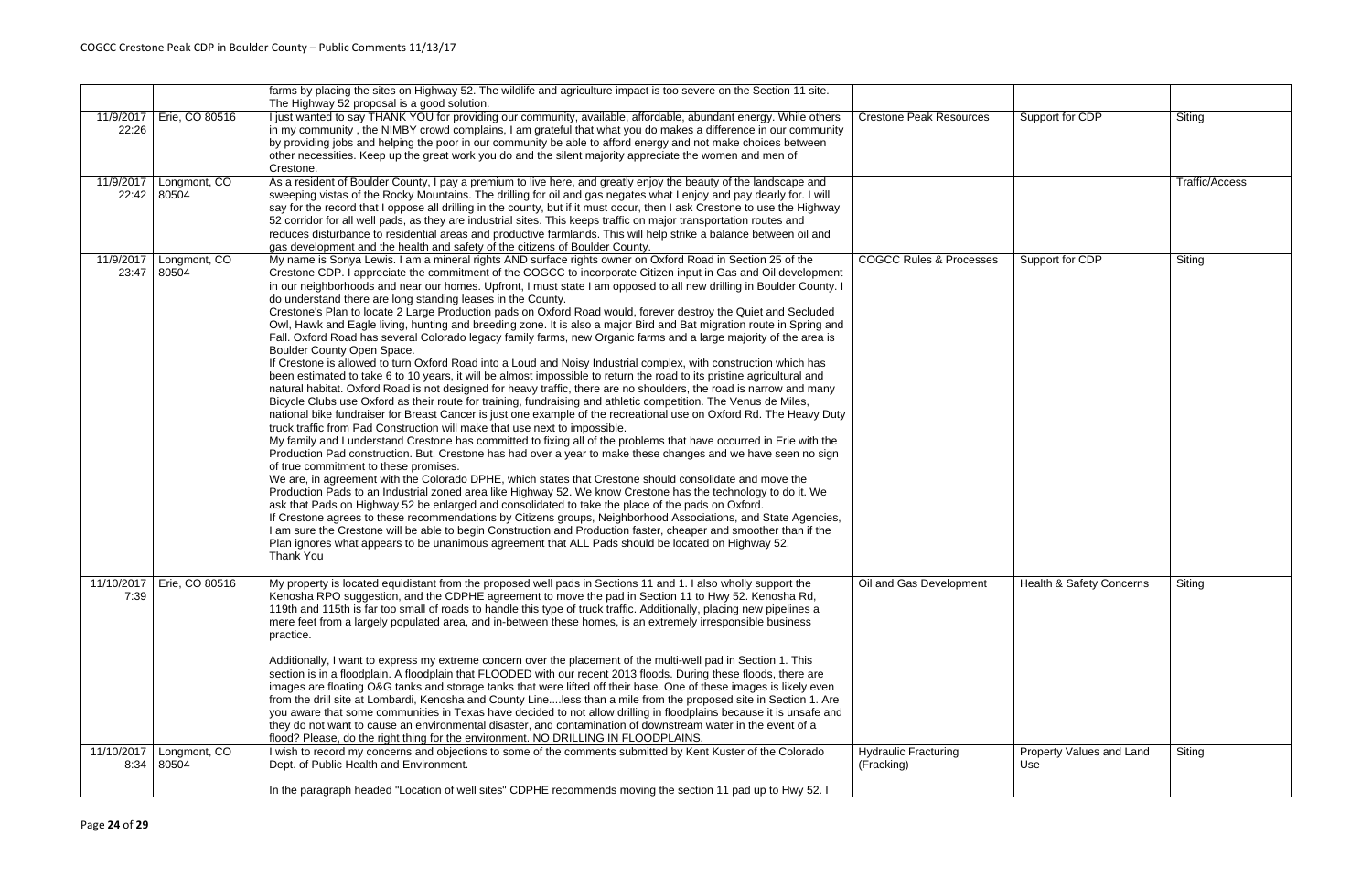|                     |                   | support that recommendation. However, they omit any reference to the pads in 2N-69W sections 25 & 26. CDPHE<br>may not be aware that there is a population density in the northern part of the CDP as well. CDPHE states the<br>COGCC should become involved with Crestone and Extraction in surface use discussions "to overcome this issue<br>and locate the MAJORITY of the proposed well sites to the Highway 52 corridor" (emphasis mine). It cannot just be<br>a majority. All pads in the southern (section 11) and northern (sections 25, 26) extremes of the CDP area must be<br>evaluated for relocation along Hwy. 52.                                                                                                                                                                                                                                                                                                                                                                                                                                                                                                                                                                                                                                                                                                                                                                                                                                                                                                                                                               |                                |
|---------------------|-------------------|-------------------------------------------------------------------------------------------------------------------------------------------------------------------------------------------------------------------------------------------------------------------------------------------------------------------------------------------------------------------------------------------------------------------------------------------------------------------------------------------------------------------------------------------------------------------------------------------------------------------------------------------------------------------------------------------------------------------------------------------------------------------------------------------------------------------------------------------------------------------------------------------------------------------------------------------------------------------------------------------------------------------------------------------------------------------------------------------------------------------------------------------------------------------------------------------------------------------------------------------------------------------------------------------------------------------------------------------------------------------------------------------------------------------------------------------------------------------------------------------------------------------------------------------------------------------------------------------------|--------------------------------|
|                     |                   | The suggestions within the paragraph headed "Remote fracing operations" are absolutely unacceptable to the<br>residents in the northern sections of the CDP area. CDPHE is recommending the use of remote fracking with the<br>fracking operations located at 2 "central" locations; one at Hwy 52 and "one in the northern part of 2N 69W" (I don't<br>know how the latter qualifies as being "central"). Again, CDPHE appears to be unaware that there is significant<br>residential development in the northern part of 2N 69W! The comments further state, "Moving these operations as<br>far as possible from residents will reduce the impacts from noise, odors and truck traffic." There are already 2 pads<br>proposed for the northern part of 2N 69W and CDPHE recommends moving fracking operations, NOT "as far as<br>possible from residents", but actually CLOSER to the residents in 2N 69W sections 25-27! I remind CDPHE that the<br>CDP area consists of 2 areas of population density; one in the southern end and southeastern corner of the 12 sq.<br>mi. rectangle, and the other in the central northern end of the area.                                                                                                                                                                                                                                                                                                                                                                                                                                               |                                |
|                     |                   | Having one of these pads hosting a remote fracking operation will double, maybe triple, either the duration, or level<br>of noise, and traffic impacts in the area. I remind the COGCC that the residents in the northern extreme of the CDP<br>area are already being subjected to the insult of 4 years of construction, drilling, and completions from the 2<br>proposed pads Crestone has proposed. Additional impacts will occur, in either duration or level, from possible pad(s)<br>on the north side of Oxford Rd. due to 8 North's DSU application. The idea of moving even more fracking operations<br>to the northern CDP area is beyond comprehension, and offensive to all the residents who live here!                                                                                                                                                                                                                                                                                                                                                                                                                                                                                                                                                                                                                                                                                                                                                                                                                                                                           |                                |
|                     |                   | I do support the other CDPHE recommendations regarding, pipeline installation, use of electrical drilling equipment,<br>odor suppression, infrared cameras for leak detection, and abandoning and plugging of vertical wells.                                                                                                                                                                                                                                                                                                                                                                                                                                                                                                                                                                                                                                                                                                                                                                                                                                                                                                                                                                                                                                                                                                                                                                                                                                                                                                                                                                   |                                |
| 11/10/2017<br>9:48  | Erie, CO 80516    | I am deeply concerned about the Crestone proposed pipeline route, which borders an existing neighborhood in Erie.<br>The noise, disruption, danger to pedestrians and increased traffic would negatively impact the neighborhoods<br>involved, and create huge problems for residents. This pipeline should be located in a less populated area; the<br>better solution is to place this pipeline along the south side of Hwy 52,a sparsely populated and easily accessible<br>area for Crestone's needs.                                                                                                                                                                                                                                                                                                                                                                                                                                                                                                                                                                                                                                                                                                                                                                                                                                                                                                                                                                                                                                                                                       | <b>Crestone Peak Resources</b> |
| 11/10/2017<br>11:50 | Boulder, CO 80302 | The City of Boulder (the City) appreciates the opportunity to comment on the first draft of the Preliminary CDP<br>package and anticipates providing additional comments as the CDP process progresses, as well as during Boulder<br>County's Special Use Review process. The City's comments are provided both as a landowner within the CDP, as<br>well as a local government with public interests within the area. The City also respectfully requests to be notified of<br>any surveying (including via drone) or seismic testing involving the City's property.                                                                                                                                                                                                                                                                                                                                                                                                                                                                                                                                                                                                                                                                                                                                                                                                                                                                                                                                                                                                                           |                                |
|                     |                   | The City owns Boulder County parcel number 146501000014 at 11910 Mineral Rd, and it is managed by the City's<br>Utilities department as part of the municipal water system (the CDP application mistakenly states that the ponds<br>within the entire CDP are used for crop irrigation). This property is also encumbered by a conservation easement<br>held by Boulder County Parks and Open Space (BCPOS) and the City and BCPOS are currently coordinating on a<br>feasibility study to inform the near-term development of the water storage facilities on the site for municipal<br>purposes. The City anticipates, at a minimum, improvements to the ponds, including possible enlargement and<br>lining, and construction of a surface channel and outlet structure to Boulder Creek, as well as access needs that<br>could be impacted by the current pipeline alignment proposed in the CDP. The City's planned development and use<br>of its property as part of its municipal water system could impact, and be impacted by, Crestone's operations on the<br>adjacent property, as well as the directional drilling under the property. The City is also concerned about potential<br>groundwater, hydrologic and water quality impacts, subsidence and seismic activities and the use of hazardous<br>materials in such close proximity to (and in some cases under) several important water resources, including these<br>ponds and Boulder Creek. Any impacts to water quality would be detrimental to the City's ability to use the water<br>stored on the property as intended. |                                |
|                     |                   | This City's property is within Section 1, which as stated in the application is within an environmentally sensitive area.<br>The City believes the applicant has not adequately addressed potential impacts or mitigation measures related to                                                                                                                                                                                                                                                                                                                                                                                                                                                                                                                                                                                                                                                                                                                                                                                                                                                                                                                                                                                                                                                                                                                                                                                                                                                                                                                                                   |                                |

| Crestone Peak Resources | Health & Safety Concerns | Siting |
|-------------------------|--------------------------|--------|
|                         |                          |        |
|                         |                          |        |
|                         |                          |        |
|                         |                          |        |
|                         |                          |        |
|                         |                          |        |
|                         |                          |        |
|                         |                          |        |
|                         |                          |        |
|                         |                          |        |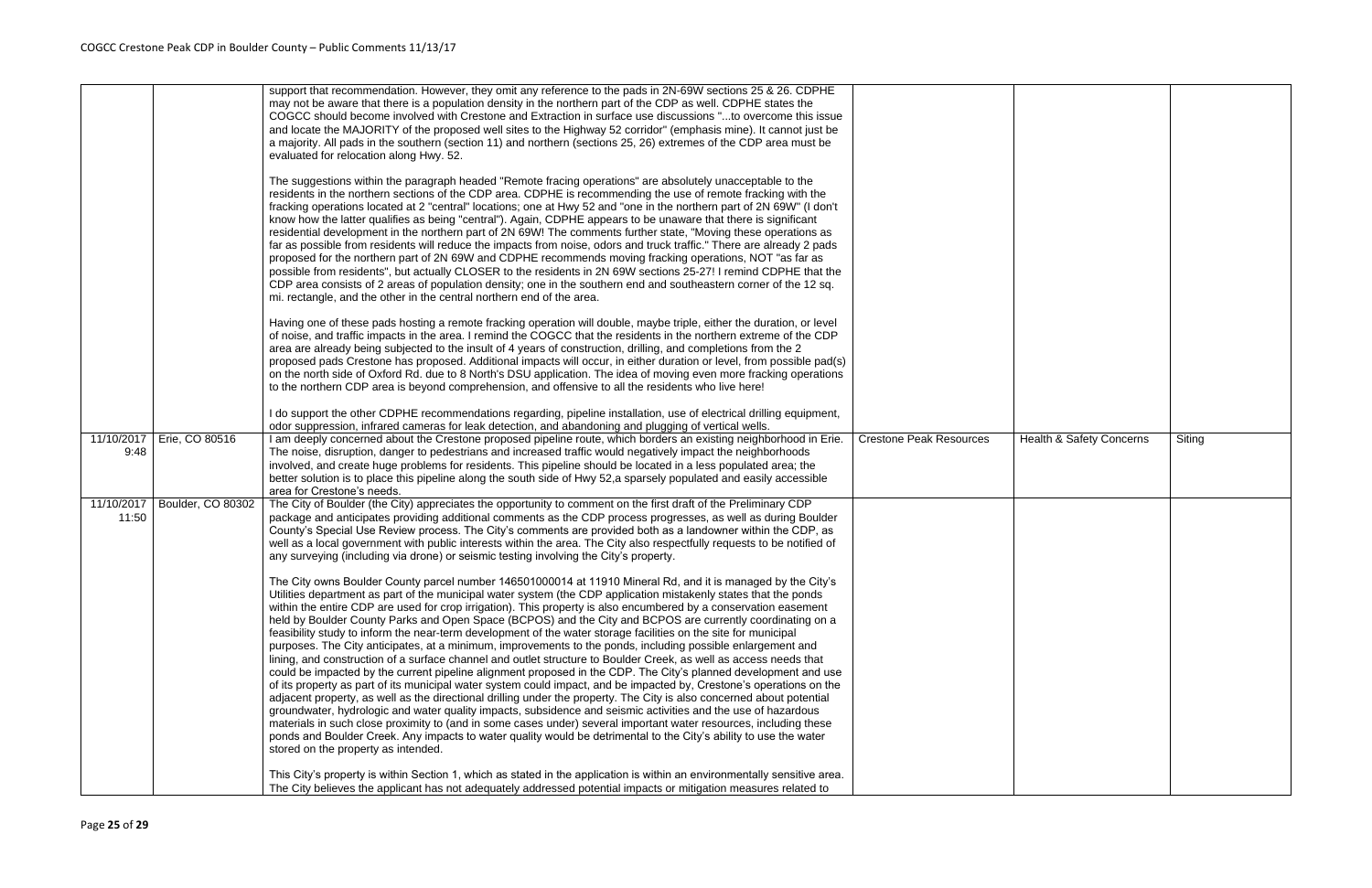|                                |                             | the nearby heron rookeries, bald eagle nesting sites, or operations within the floodplain. This property was heavily<br>damaged and eroded during the 2013 flood when the Boulder Creek channel changed course. The property also<br>has an active grazing lease (managed by BCPOS) that would likely be impacted by the industrial activities on the<br>adjacent lands.<br>The City also holds and utilizes important water rights in the vicinity of the proposed development activities and<br>notes that there is minimal information related to mitigation of impacts to the ditch infrastructure in the CDP area,<br>water rights or the local water resources that will be used in the drilling operations.<br>Furthermore, considering the scale of this proposed development, the City does not believe the Preliminary CDP<br>package effectively addresses air, water, seismic and public health impacts from the proposed large-scale industrial<br>operations or ways to mitigate or avoid impacts.<br>City of Boulder<br>1777 Broadway                                                                                                                                  |                                           |                                 |                            |
|--------------------------------|-----------------------------|---------------------------------------------------------------------------------------------------------------------------------------------------------------------------------------------------------------------------------------------------------------------------------------------------------------------------------------------------------------------------------------------------------------------------------------------------------------------------------------------------------------------------------------------------------------------------------------------------------------------------------------------------------------------------------------------------------------------------------------------------------------------------------------------------------------------------------------------------------------------------------------------------------------------------------------------------------------------------------------------------------------------------------------------------------------------------------------------------------------------------------------------------------------------------------------|-------------------------------------------|---------------------------------|----------------------------|
| 11/10/2017                     | Longmont, CO<br>12:09 80501 | Boulder, CO 80302<br>No Fracking                                                                                                                                                                                                                                                                                                                                                                                                                                                                                                                                                                                                                                                                                                                                                                                                                                                                                                                                                                                                                                                                                                                                                      | <b>Hydraulic Fracturing</b><br>(Fracking) | Health & Safety Concerns        | Health & Safety            |
| 11/10/2017<br>13:19            | Boulder, CO 80306           | Boulder County submitted comments regarding Crestone Peak's First Draft Preliminary CDP via email to COGCC<br>staff on Friday, 11/10. Due to their length, Boulder County's comments (7 pages) were emailed to COGCC staff<br>directly rather than pasted into the public comment portal, but we request that they be posted on COGCC's website,<br>as well. Thank you.                                                                                                                                                                                                                                                                                                                                                                                                                                                                                                                                                                                                                                                                                                                                                                                                               |                                           |                                 |                            |
| 11/10/2017                     | Lafayette CO<br>13:55 80026 | I am opposed to the Boulder CDP given the size and impact it will have on the environment and wildlife. In particular<br>Section11. The proposed access road as well as the site are unnecessary given the fact that the same may be<br>accomplished along hwy 52 with much less impact. Even the COGCC. recognizes this and makes that<br>recommendation. Please reconsider in light of this.                                                                                                                                                                                                                                                                                                                                                                                                                                                                                                                                                                                                                                                                                                                                                                                        |                                           |                                 |                            |
| 11/10/2017<br>15:13            | Erie, CO 80516              | I have great concerns about the proposed drilling at the section 11 pad. The drilling around Kenosha Farm is<br>becoming excessive in our environment and are beginning to impact property values. The opportunity for sink holes<br>and affecting water quality greatly increases with every oil well. Laura                                                                                                                                                                                                                                                                                                                                                                                                                                                                                                                                                                                                                                                                                                                                                                                                                                                                         | <b>Hydraulic Fracturing</b><br>(Fracking) | Health & Safety Concerns        | <b>Health &amp; Safety</b> |
| 11/10/2017<br>15:46            | Erie, CO 80516              | We have been subjected to two fracking operations in the near distance to our home and community in the past<br>years. The most recent operated from Jan - Aug. 2017<br>We were not able to enjoy open windows at night because of the smell and noise. We could not use our porch and<br>deck in the evenings because of the odor. That site was a mile away. I filed multiple complaints about the smell and<br>noise keeping us awake at night.<br>Please find a location further away from us and avoid putting in pipelines around us as well.<br>I am certain that you could locate both the wells and pipelines away from the only subdivision in the 12 square miles<br>you want to locate your wells.<br>My comments relate to health, safety, noise, odor, wildlife and property values affecting my home in the Kenosha<br>Farms subdivision.                                                                                                                                                                                                                                                                                                                              | <b>Crestone Peak Resources</b>            | Health & Safety Concerns        | Noise                      |
| 11/10/2017   Erie, CO<br>15:57 |                             | As a property owner near the proposed Section 11 drilling pad, I'm requesting that Crestone consider an alternative<br>site on the south side of Highway 52. This would eliminate the need for the pipeline segment through a quiet<br>residential neighborhood to a sparsely populated area along the already busy hwy corridor.                                                                                                                                                                                                                                                                                                                                                                                                                                                                                                                                                                                                                                                                                                                                                                                                                                                     | Oil and Gas Development                   | Property Values and Land<br>Use | Siting                     |
| 11/10/2017<br>16:03            | Erie, CO 80516              | Location of Section 11 pipeline. I am very concerned that Crestone is choosing to align their pipeline through several<br>communities out to County Line Road, when they could go west and impact far fewer residents. Also, as usual<br>(unfortunately), Crestone has failed to advise us in writing of this plan, and their map gives no indication of the<br>direction and length of the fracking lines. How can the COGCC allow Crestone to provide limited data and fail to<br>advise the impacted neighborhoods, then expect to receive permission to proceed.<br>Our neighborhood (Kenosha Farms) has already experienced Crestone's cavalier attitude of ignoring the impact on<br>the neighborhood. Over 10 years ago, Crestone (the Encana) drilled adjacent to our community, and even today,<br>they have failed to restore this area as required by the COGCC regulations. In the past 2 years, the COGCC has<br>finally engaged to force them to address this, but I believe they are still far from restoring this area to the 80-90% of<br>adjacent condition.<br>I would ask the COGCC demand Crestone to meet the restoration obligations open, and any other unmet | Other                                     | Infrastructure                  | Siting                     |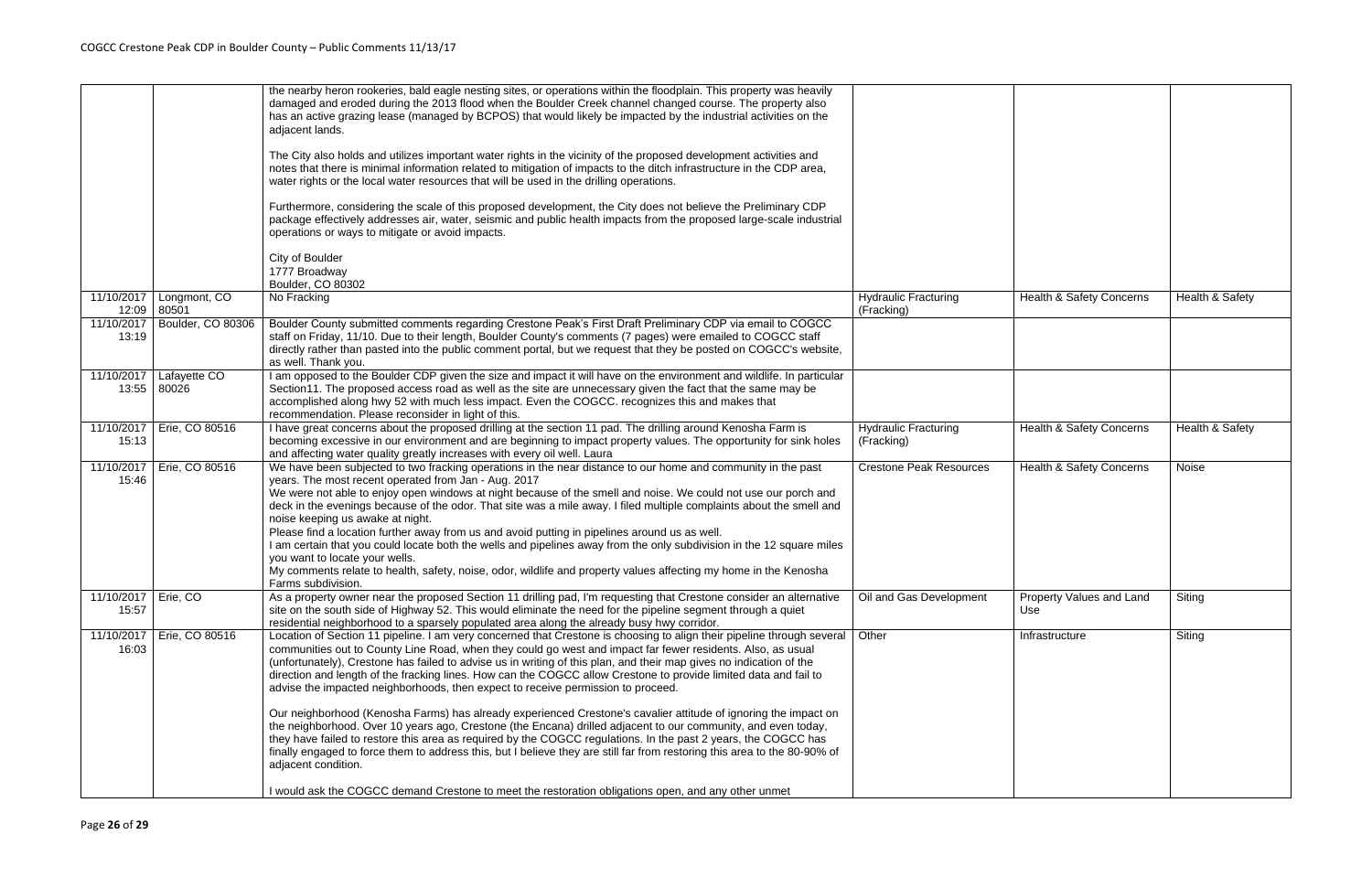|                     |                             | requirements at other sites before any further drilling requests are considered.                                                                                                                                                                                                                                                                                                                                                                                                                                                                                                                                                                                                                                                                                                                                                                                                                                                                                                              |                                    |
|---------------------|-----------------------------|-----------------------------------------------------------------------------------------------------------------------------------------------------------------------------------------------------------------------------------------------------------------------------------------------------------------------------------------------------------------------------------------------------------------------------------------------------------------------------------------------------------------------------------------------------------------------------------------------------------------------------------------------------------------------------------------------------------------------------------------------------------------------------------------------------------------------------------------------------------------------------------------------------------------------------------------------------------------------------------------------|------------------------------------|
|                     |                             | I am also very concerned with the traffic coming from these sites. Section 1, 3, and 35 well sites indicate that all the<br>access will be from Hiway 52. This road is already at capacity, especially in the AM going west and the PM going<br>east. There must be specific regulations on time of day and direction of entering and leaving these sites to mitigate<br>the new demands that this drilling will bring to these roads.                                                                                                                                                                                                                                                                                                                                                                                                                                                                                                                                                        |                                    |
|                     |                             | I am also concerned that the road traffic from the Section 11 site will feed into Road 119 to the north, then east of<br>Kenosha Road to County Line Road. This will also create access issues to our neighborhoods with this increased<br>traffic.                                                                                                                                                                                                                                                                                                                                                                                                                                                                                                                                                                                                                                                                                                                                           |                                    |
|                     |                             | Sound mitigation at Section 11 site is also of concern. The recently completed large site near Kenosha Road and<br>County Line Road did not have adequate sound mitigation. It is wrong that these sites, when near residences, are<br>allowed "Industrial sound levels" of 80 DB. This has been disruptive for the whole time this site was drilled, and now,<br>they propose 36 new well sites, perhaps even closer to our house.                                                                                                                                                                                                                                                                                                                                                                                                                                                                                                                                                           |                                    |
|                     |                             | The design of your questionnaire also resents a biased view. For example, on your second "General Category of<br>Comment", you offer a "support for CDP", should you not also have a "DO NOT SUPPORT CDP"? I expect the<br>COGCC to equally represent the surface right owners as a state agency and not tilt your surveys to one side or the<br>other. Furthermore, why not allow multiple choice others in General Topic? Again this is biased toward to applicant<br>and incomplete in representing and obtaining feedback from the land owners.<br>The same is true for all the general topic sections to are looking at. In most cases, I am sure, surface right owners<br>would want COGCC to understand there for each topic there are multiple levels of concern.                                                                                                                                                                                                                     |                                    |
|                     |                             | You have failed in developing a survey that will allow the public to adequately respond with the "Optional" section<br>that will then, most likely, provide statistical facts to the COGCC board which will minimize the comments received<br>for each section since only one topic can be selected.                                                                                                                                                                                                                                                                                                                                                                                                                                                                                                                                                                                                                                                                                          |                                    |
| 11/10/2017<br>17:40 | Erie, CO 80516              | Please relocate the proposed wellpad in section 11 closer to highway 52. Don't lay a pipeline in my neighborhood.<br>Don't lay a pipeline in a flood zone. Don't drill within a mile of neighborhoods.                                                                                                                                                                                                                                                                                                                                                                                                                                                                                                                                                                                                                                                                                                                                                                                        | <b>Crestone Peak Resources</b>     |
| 11/10/2017<br>19:12 | Longmont CO<br>80504        | The Colorado state regulations with respect to oil and gas development are no longer adequate to protect residents.<br>I am referring to the two pads proposed by Crestone on Oxford Road in Boulder County. Residents of Boulder<br>County agreed to have their tax dollars used to acquire lands to be used as open space. The old television ads<br>saying well pads had a small impact of a double car garage may have been correct when they aired. Former<br>governors' comments on TV ads that Colorado has some of the strictest regulations does not mean that those<br>regulations are currently satisfactory. In this new era of oil and gas development, residents will be subjected 24/7 to<br>noise, odor, traffic, light, chemical, sight, and home valuation impacts for years at a time. This is an agricultural,<br>residential, and open space area that should be preserved by moving the proposed well pads to a more appropriate<br>area such as the Highway 52 area.   | <b>COGCC Rules &amp; Processes</b> |
| 20:29               | 11/10/2017   Erie, CO 80516 | I am very concerned about a portion of the route of the proposed new pipeline serving Section 11 (36 wells). The<br>drilling site is west of N. 119th St, and north of Jasper Road. The proposed pipeline goes east across N 119th St on<br>agricultural land. The proposed route then turns north, through Town of Erie dedicated open space on the western<br>side of the Kenosha Farms subdivision (i.e. west of Banner Circle and Cooke Ct). That area is very narrow (less<br>than 150 feet), contains a robust crop of native grasses, and is non irrigated; there is also a popular soft surfaced<br>trail. The proposed route than turns eastward, directly behind the homes on the north side of Banner Circle, until it<br>reaches Lombardi Drive. The map indicates it would be adjacent to the soft surfaced path, and very close to the rear<br>of the homeowner lots. Lastly, the route turns northward to Kenosha Road, located within more open space and a<br>detention pond | <b>Crestone Peak Resources</b>     |
|                     |                             | I have multiple concerns about the portion that goes through the Town of Erie dedicated open space:<br>1. Destruction of native grasslands in dedicated open space:. Constructing that pipeline will annihilate those<br>grasses, which are very difficult to reestablish once destroyed. Witness the existing weed patch at the south end of<br>Lombard, which Crestone has been unable to rehabilitate. I believe that area is their Allen 23-12 and 24-12 well<br>sites.<br>2. Impact of homeowners and recreationists during the construction: There are 29 homes on the west side of Cooke<br>Ct and Banner Circle. There are 26 additional homes on the north side of Banner Circle. As stated above, that open                                                                                                                                                                                                                                                                         |                                    |

| <b>Crestone Peak Resources</b>     | Health & Safety Concerns               | Siting |
|------------------------------------|----------------------------------------|--------|
| <b>COGCC Rules &amp; Processes</b> | Property Values and Land<br>Use        | Siting |
| <b>Crestone Peak Resources</b>     | <b>Property Values and Land</b><br>Use | Siting |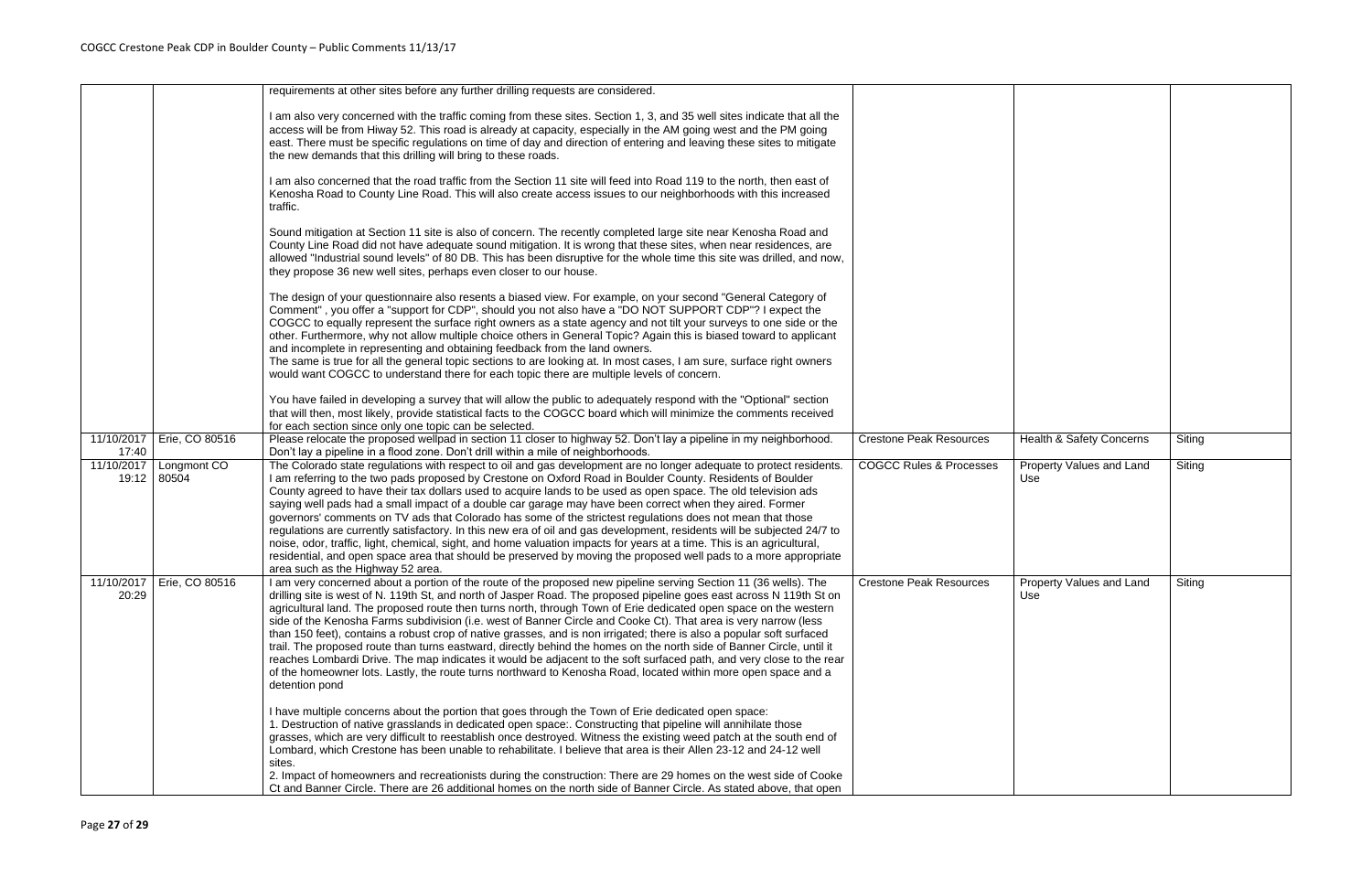|                     |                       | space area very narrow. I estimate that the pipeline would be within 50 feet of the property line of those homes, and                                                                                                                                                                                                                                                                                                                                                                                                                                                                                                                                                                                                                                                                                                                                                                                                                                                                                                                                                                                                                                                                                                                                                                                                                                                                                                                                                                                                                                                                                                                                                                                                                                                                                                                                                                                                                                                                                                                                                                                                                                                                                                                                                                                                                                                           |                                           |
|---------------------|-----------------------|---------------------------------------------------------------------------------------------------------------------------------------------------------------------------------------------------------------------------------------------------------------------------------------------------------------------------------------------------------------------------------------------------------------------------------------------------------------------------------------------------------------------------------------------------------------------------------------------------------------------------------------------------------------------------------------------------------------------------------------------------------------------------------------------------------------------------------------------------------------------------------------------------------------------------------------------------------------------------------------------------------------------------------------------------------------------------------------------------------------------------------------------------------------------------------------------------------------------------------------------------------------------------------------------------------------------------------------------------------------------------------------------------------------------------------------------------------------------------------------------------------------------------------------------------------------------------------------------------------------------------------------------------------------------------------------------------------------------------------------------------------------------------------------------------------------------------------------------------------------------------------------------------------------------------------------------------------------------------------------------------------------------------------------------------------------------------------------------------------------------------------------------------------------------------------------------------------------------------------------------------------------------------------------------------------------------------------------------------------------------------------|-------------------------------------------|
|                     |                       | probably less than 100 feet from the homes themselves, since the lots are small (typically 7,500 square feet). Since<br>that area is so narrow, undoubtedly the trail would be closed during construction.<br>3. Possible safety concerns: I am aware that ruptures and explosions of underground pipelines rarely occur. But                                                                                                                                                                                                                                                                                                                                                                                                                                                                                                                                                                                                                                                                                                                                                                                                                                                                                                                                                                                                                                                                                                                                                                                                                                                                                                                                                                                                                                                                                                                                                                                                                                                                                                                                                                                                                                                                                                                                                                                                                                                   |                                           |
|                     |                       | "rarely" does not mean "never". Witness the recent incident in Firestone.                                                                                                                                                                                                                                                                                                                                                                                                                                                                                                                                                                                                                                                                                                                                                                                                                                                                                                                                                                                                                                                                                                                                                                                                                                                                                                                                                                                                                                                                                                                                                                                                                                                                                                                                                                                                                                                                                                                                                                                                                                                                                                                                                                                                                                                                                                       |                                           |
|                     |                       | Given the above problems, the rational solution is to find an alternative route. Fortunately, I believe there 2 options.<br>To me, the best is east to County Line Rd, then north to the intersection of County Line Road and Weld County<br>Road 10 1/ <sub>2</sub> , where there is a new pipeline serving the recently drilled Willy Sosa site. There is a high tension power<br>transmission line that runs due east to County Line Rd. from where the currently proposed pipeline turns north<br>behind Cooke Ct and Banner Circle. South of the transmission line is Lower Boulder Ditch. No homes have been,<br>nor will be, built under that transmission line, nor between the power line and the Ditch. The limited homes north of<br>the power line are much further away than those along the route currently proposed. Also, the are NO homes on the<br>west side, and 1 home on the east side, of County Line Road where I propose rerouting the pipeline. Finally, there<br>are multiple existing Crestone sites that could be connected to the new pipeline if that were preferable and/or<br>necessary in the future. Those sites are Allen23-12 and 24-12, Bailey 33-12, Allen H Unit 1, and Wiggett 13-2. In<br>conclusion, my proposal is infinitely less problematic than the Crestone proposal.                                                                                                                                                                                                                                                                                                                                                                                                                                                                                                                                                                                                                                                                                                                                                                                                                                                                                                                                                                                                                                                           |                                           |
|                     |                       | The second option is north on N. 119th St., then east on Kenosha Road to County Line Road. I counted the number<br>of homes on those roads as follows:<br>1.4 on the west side of N 119th St.;<br>2.7 on the west side of N 119th St.;                                                                                                                                                                                                                                                                                                                                                                                                                                                                                                                                                                                                                                                                                                                                                                                                                                                                                                                                                                                                                                                                                                                                                                                                                                                                                                                                                                                                                                                                                                                                                                                                                                                                                                                                                                                                                                                                                                                                                                                                                                                                                                                                          |                                           |
|                     |                       | 3. 2 on the south side of Kenosha Rd.<br>Those homes are much further from the road than the homes on Banner Circle and Cooke Ct are to the current<br>proposal. Thus the number of homes impacted is few, and the impact would be substantially less than the current<br>proposal.                                                                                                                                                                                                                                                                                                                                                                                                                                                                                                                                                                                                                                                                                                                                                                                                                                                                                                                                                                                                                                                                                                                                                                                                                                                                                                                                                                                                                                                                                                                                                                                                                                                                                                                                                                                                                                                                                                                                                                                                                                                                                             |                                           |
| 11/10/2017<br>21:32 | Longmont, CO<br>80504 | CDPHE states the COGCC should become involved with Crestone and Extraction in surface use discussions "to<br>overcome this issue and locate the majority of the proposed well sites to the Highway 52 corridor" In the paragraph<br>headed "Location of well sites" CDPHE recommends moving the section 11 pad up to Hwy 52. I support that<br>recommendation. Additionally I recommend that sections 25 and 26 be moved to Hwy 52 for the same reasons.<br>There is a large population density in the northern part of the CDP as well as the south. All pads in the southern<br>(section 11) and northern (sections 25, 26) extremes of the CDP area must be evaluated for relocation along Hwy<br>52 due to the density of housing. The suggestions within the paragraph headed "Remote fracing operations" are<br>absolutely unacceptable to the residents in the northern sections of the CDP area. CDPHE is recommending the use<br>of remote fracking with the fracking operations located at 2 "central" locations; one at Hwy 52 and "one in the<br>northern part of 2N 69W". Due to the dense residential population on/near Oxford Rd this is not an acceptable<br>location. The comments further state, "Moving these operations as far as possible from residents will reduce the<br>impacts from noise, odors and truck traffic." I agree, which is why I do not believe locating these operations off of<br>Oxford Rd is an acceptable location. The recommendations do not move these operations farther from residents, but<br>actually CLOSER to families with small children as well as elderly residents with compromised health! Having one of<br>these pads hosting a remote fracking operation will increase the level of noise, and traffic impacts in the area to an<br>unacceptable level for residential living. Additionally, there may be further impacts from possible pad(s) on the north<br>side of Oxford Rd. due to 8 North's DSU application. The idea of moving even more fracking operations to the<br>northern CDP area is beyond comprehension, and offensive to all the residents who live here. I am in support of the<br>other CDPHE recommendations regarding, pipeline installation, use of electrical drilling equipment, odor<br>suppression, infrared cameras for leak detection, and abandoning and plugging of vertical wells. | <b>Hydraulic Fracturing</b><br>(Fracking) |
| 11/11/2017<br>10:47 | Erie, CO 80516        | Instead of impacting our backyards with the proposed pipeline, why can't Crestone go straight south and turn right,<br>going straight west to Section 11 with the 36 wells. There would be many fewer people having to deal with the<br>horrible fumes and noise our neighborhood dealt with for MONTHS from the end of last year until July of this year.                                                                                                                                                                                                                                                                                                                                                                                                                                                                                                                                                                                                                                                                                                                                                                                                                                                                                                                                                                                                                                                                                                                                                                                                                                                                                                                                                                                                                                                                                                                                                                                                                                                                                                                                                                                                                                                                                                                                                                                                                      | Oil and Gas Development                   |
|                     |                       | Figure out a way to stay away from our neighborhoods.                                                                                                                                                                                                                                                                                                                                                                                                                                                                                                                                                                                                                                                                                                                                                                                                                                                                                                                                                                                                                                                                                                                                                                                                                                                                                                                                                                                                                                                                                                                                                                                                                                                                                                                                                                                                                                                                                                                                                                                                                                                                                                                                                                                                                                                                                                                           |                                           |
| 11/11/2017<br>10:53 | Longmont, CO<br>80504 | Thank you for providing a place for comments. My family and I were significantly affected by the flood in 2013 and<br>are concerned that while your section 11 proposal is technically out of the flood plain, that it is not the safest of<br>choices in placement based on our experience with this location. We support oil and gas development but would                                                                                                                                                                                                                                                                                                                                                                                                                                                                                                                                                                                                                                                                                                                                                                                                                                                                                                                                                                                                                                                                                                                                                                                                                                                                                                                                                                                                                                                                                                                                                                                                                                                                                                                                                                                                                                                                                                                                                                                                                    | Oil and Gas Development                   |
|                     |                       | prefer that it is located on Highway 52 to accommodate the traffic. We own irrigation rights in the ditch that runs                                                                                                                                                                                                                                                                                                                                                                                                                                                                                                                                                                                                                                                                                                                                                                                                                                                                                                                                                                                                                                                                                                                                                                                                                                                                                                                                                                                                                                                                                                                                                                                                                                                                                                                                                                                                                                                                                                                                                                                                                                                                                                                                                                                                                                                             |                                           |

| <b>Hydraulic Fracturing</b><br>(Fracking) | <b>Health &amp; Safety Concerns</b>    | Siting                     |
|-------------------------------------------|----------------------------------------|----------------------------|
| Oil and Gas Development                   | Property Values and Land<br>Use        | <b>Health &amp; Safety</b> |
| Oil and Gas Development                   | <b>Property Values and Land</b><br>Use | Health & Safety            |
|                                           |                                        |                            |